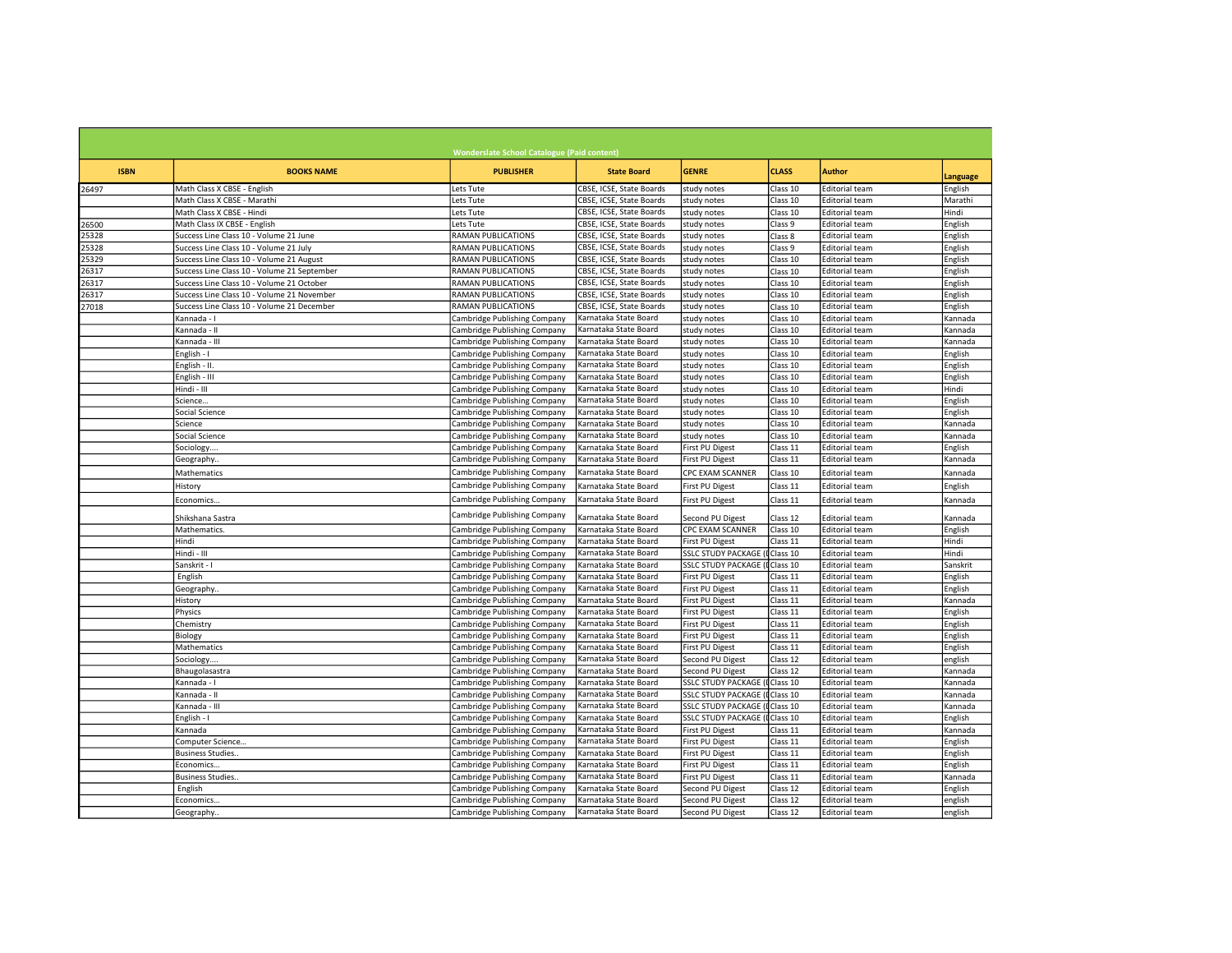|                  | Artha Shastra                                                                        | Cambridge Publishing Company | Karnataka State Board | Second PU Digest                  | Class 12           | <b>Editorial team</b>               | Kannada |
|------------------|--------------------------------------------------------------------------------------|------------------------------|-----------------------|-----------------------------------|--------------------|-------------------------------------|---------|
|                  | Rajyasastra (Politics)                                                               | Cambridge Publishing Company | Karnataka State Board | Second PU Digest                  | Class 12           | <b>Editorial team</b>               | Kannada |
|                  | Itihaas                                                                              | Cambridge Publishing Company | Karnataka State Board | Second PU Digest                  | Class 12           | <b>Editorial team</b>               | Kannada |
|                  | Hindi - III                                                                          | Cambridge Publishing Company | Karnataka State Board | <b>SSLC Work Book</b>             | Class 10           | <b>Editorial team</b>               | Hindi   |
|                  | History                                                                              | Cambridge Publishing Company | Karnataka State Board | Second PU Digest                  | Class 12           | <b>Editorial team</b>               | english |
|                  | ಕನ್ನಡ                                                                                | Cambridge Publishing Company | Karnataka State Board | Second PU Digest                  | Class 12           | <b>Editorial team</b>               | Kannada |
|                  | Hindi                                                                                | Cambridge Publishing Company | Karnataka State Board | Second PU Digest                  | Class 12           | <b>Editorial team</b>               | Hindi   |
|                  | Computer Science                                                                     | Cambridge Publishing Company | Karnataka State Board | Second PU Digest                  | Class 12           | <b>Editorial team</b>               | english |
|                  | English - I                                                                          | Cambridge Publishing Company | Karnataka State Board | <b>SSLC Work Book</b>             | Class 10           | <b>Editorial team</b>               | English |
|                  | <b>Business Studies.</b>                                                             | Cambridge Publishing Company | Karnataka State Board | Second PU Digest                  | Class 12           | <b>Editorial team</b>               | english |
|                  | Kannada - I                                                                          | Cambridge Publishing Company | Karnataka State Board | <b>SSLC Work Book</b>             | Class 10           | <b>Editorial team</b>               | Kannada |
|                  | English - II.                                                                        | Cambridge Publishing Company | Karnataka State Board | <b>SSLC Work Book</b>             | Class 10           | <b>Editorial team</b>               | English |
|                  | Science                                                                              | Cambridge Publishing Company | Karnataka State Board | <b>SSLC Work Book</b>             | Class 10           | <b>Editorial team</b>               | English |
|                  | Social Science                                                                       | Cambridge Publishing Company | Karnataka State Board | <b>SSLC Work Book</b>             | Class 10           | <b>Editorial team</b>               | English |
|                  | Science                                                                              | Cambridge Publishing Company | Karnataka State Board | <b>SSLC Work Book</b>             | Class 10           | <b>Editorial team</b>               | Kannada |
|                  | Social Science                                                                       | Cambridge Publishing Company | Karnataka State Board | <b>SSLC Work Book</b>             | Class 10           | <b>Editorial team</b>               | Kannada |
|                  | vyaharika Adhyayana                                                                  | Cambridge Publishing Company | Karnataka State Board | Second PU Digest                  | Class 12           | <b>Editorial team</b>               | Kannada |
|                  | English - II.                                                                        | Cambridge Publishing Company | Karnataka State Board | <b>SSLC STUDY PACKAGE</b>         | Class 10           | <b>Editorial team</b>               | English |
|                  | English - III                                                                        | Cambridge Publishing Company | Karnataka State Board | SSLC STUDY PACKAGE (I             | Class 10           | <b>Editorial team</b>               | English |
|                  |                                                                                      |                              |                       |                                   | Class 7-10         | Dr. S. P. Pawar, Prof. H. D.        |         |
| 978-81-934140-88 | <b>Basic Mathematics</b>                                                             | Gigatech                     | <b>MSBTE</b>          | <b>TextBook</b>                   |                    | Jadhav, Prof. Prashant K. Ahire     | English |
|                  | Science                                                                              | Cambridge Publishing Company | Karnataka State Board | SSLC STUDY PACKAGE (IClass 10     |                    | Not Applicable                      | English |
|                  | Social Science                                                                       | Cambridge Publishing Company | Karnataka State Board | <b>SSLC STUDY PACKAGE (</b>       | Class 10           | Not Applicable                      | English |
|                  | Science                                                                              | Cambridge Publishing Company | Karnataka State Board | SSLC STUDY PACKAGE (IClass 10     |                    | Not Applicable                      | Kannada |
|                  | Social Science                                                                       | Cambridge Publishing Company | Karnataka State Board | CPC EXAM SCANNER                  | Class 10           | Not Applicable                      | Kannada |
|                  | Economics                                                                            | Cambridge Publishing Company | Karnataka State Board | First PU Digest                   | Class 11           | Not Applicable                      | English |
|                  | Statistics                                                                           | Cambridge Publishing Company | Karnataka State Board | Second PU Digest                  | Class 12           | Not Applicable                      | english |
|                  | Biology                                                                              | Cambridge Publishing Company | Karnataka State Board | Second PU Digest                  | Class 12           | Not Applicable                      | english |
|                  | Accountancy                                                                          | Cambridge Publishing Company | Karnataka State Board | First PU Digest                   | Class 11           | Not Applicable                      | English |
|                  | Mathematics.                                                                         | Cambridge Publishing Company | Karnataka State Board | <b>SSLC STUDY PACKAGE (</b>       | Class 10           | Not Applicable                      | English |
|                  | Ganit                                                                                | Cambridge Publishing Company | Karnataka State Board | SSLC STUDY PACKAGE (IClass 10     |                    | Not Applicable                      | Kannada |
|                  | Mathematics.                                                                         | Cambridge Publishing Company | Karnataka State Board | <b>SSLC Work Book</b>             | Class 10           | Not Applicable                      | English |
|                  | Mathematics (Ganit)                                                                  |                              |                       | <b>SSLC Work Book</b>             | Class 10           |                                     | Kannada |
|                  |                                                                                      | Cambridge Publishing Company | Karnataka State Board |                                   | Class 12           | Not Applicable                      |         |
|                  | Accountancy                                                                          | Cambridge Publishing Company | Karnataka State Board | Second PU Digest                  |                    | Not Applicable                      | english |
|                  | Physics                                                                              | Cambridge Publishing Company | Karnataka State Board | Second PU Digest                  | Class 12           | Not Applicable                      | english |
|                  | Chemistry                                                                            | Cambridge Publishing Company | Karnataka State Board | Second PU Digest                  | Class 12           | Not Applicable                      | english |
|                  | Mathematics                                                                          | Cambridge Publishing Company | Karnataka State Board | Second PU Digest                  | Class 12           | Not Applicable                      | english |
| 9789350570043    | Panchatantra - Bhaag 2                                                               | <b>V&amp;S Publishers</b>    | All Boards            | <b>Children Stories</b>           | <b>GENERIC</b>     | Tanvir khan                         | Hindi   |
| 9789350570050    | Panchatantra - Bhaag 3                                                               | <b>V&amp;S Publishers</b>    | All Boards            | Children Stories                  | GENERIC            | Tanvir khan                         | Hindi   |
| 9789350570005    | Panchatantra - Volume 1                                                              | <b>V&amp;S Publishers</b>    | All Boards            | Children Stories                  | GENERIC            | Tanvir khan                         | Hindi   |
| 9789350570012    | Panchatantra - Volume 2                                                              | <b>V&amp;S Publishers</b>    | All Boards            | <b>Children Stories</b>           | GENERIC            | Tanvir khan                         | Hindi   |
| 9789350570029    | Panchatantra - Volume 3                                                              | V&S Publishers               | All Boards            | Children Stories                  | <b>GENERIC</b>     | Tanvir khan                         | Hindi   |
| 9789350578117    | Classic Stories of Saki                                                              | <b>V&amp;S Publishers</b>    | All Boards            | Literary Classics                 | GENERIC            | Vikas khatri                        | English |
| 9789381588413    | Shikshaprad Kathayein                                                                | <b>V&amp;S Publishers</b>    | All Boards            | <b>Children Stories</b>           | <b>GENERIC</b>     | Prof. Shrikant prasoon              | Hindi   |
|                  | JEE-MAIN & ADVANCED CHAPTER-WISE SOLVED PAPERS: CHEMISTRY                            | Prabhat Prakashan            | All Boards            | <b>IITJEE</b>                     | Class 11-12        | K G OJHA & DR SUNITA                | English |
|                  | JEE-MAIN & ADVANCED CHAPTER-WISE SOLVED PAPERS: MATHEMATICS                          | Prabhat Prakashan            | All Boards            | IITJEE                            | Class 11-13        | KANAK JAIN & RAKESH LOKWANI English |         |
|                  | JEE-MAIN & ADVANCED CHAPTER-WISE SOLVED PAPERS: PHYSICS                              | Prabhat Prakashan            | All Boards            | <b>IITJEE</b>                     | Class 11-14        | SUBHASH JAIN                        | English |
| 9789350570807    | Improve Your Vocabulary                                                              | <b>V&amp;S Publishers</b>    | All Boards            | English Learning &<br>Improvement | GENERIC            | Tanvir khan                         | English |
| 9789381384022    | Improve Your Word Power                                                              | <b>V&amp;S Publishers</b>    | All Boards            | English Learning &<br>Improvement | <b>GENERIC</b>     | Clifford sawhney                    | English |
| 9789350579411    | International English Olympiad - Class 1                                             | V&S Publishers               | All Boards            | Olympiads                         | Class 1            | SAHIL GUPTA                         | English |
| 9789350579435    | International English Olympiad - Class 2                                             | <b>V&amp;S Publishers</b>    | All Boards            | Olympiads                         | Class <sub>2</sub> | SAHIL GUPTA                         | English |
| 9789350579442    |                                                                                      | <b>V&amp;S Publishers</b>    | All Boards            | Olympiads                         | Class 3            | SAHIL GUPTA                         | English |
| 9789350579459    | International English Olympiad - Class 3<br>International English Olympiad - Class 4 | <b>V&amp;S Publishers</b>    | All Boards            | Olympiads                         | Class 4            | SAHIL GUPTA                         | English |
| 9789350579466    |                                                                                      | <b>V&amp;S Publishers</b>    | All Boards            | Olympiads                         | Class 5            | SAHIL GUPTA                         | English |
|                  | International English Olympiad - Class 5                                             |                              | All Boards            |                                   |                    | SHRADDHA SINGH                      |         |
| 9789350579510    | International Maths Olympiad - Class 1                                               | <b>V&amp;S Publishers</b>    |                       | Olympiads                         | Class 1            |                                     | English |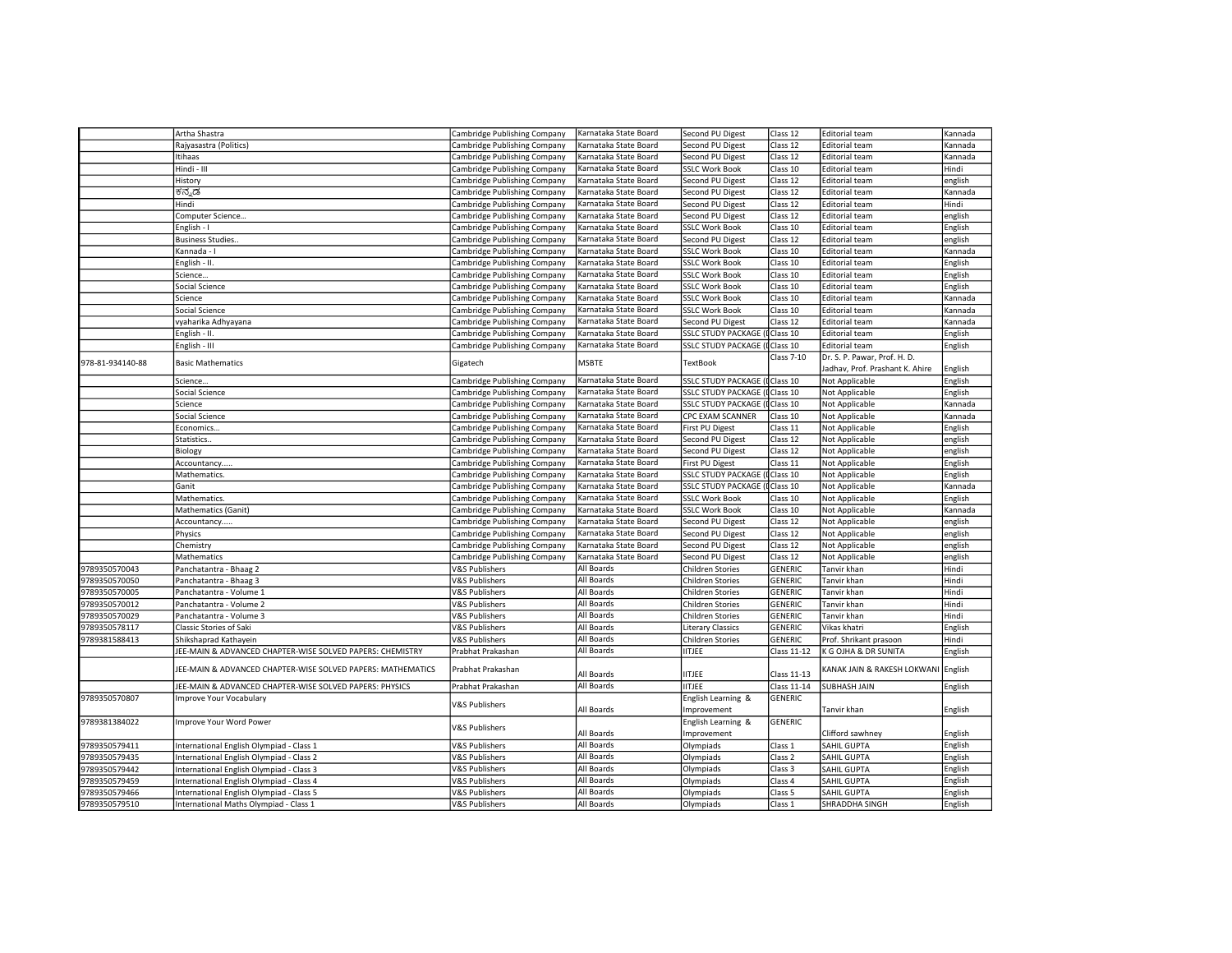| 9789350579534                  | International Maths Olympiad - Class 2           | V&S Publishers                                         | All Boards               | Olympiads                                  | Class <sub>2</sub>             | <b>SHRADDHA SINGH</b>             | English            |
|--------------------------------|--------------------------------------------------|--------------------------------------------------------|--------------------------|--------------------------------------------|--------------------------------|-----------------------------------|--------------------|
| 9789350579541                  | International Maths Olympiad - Class 3           | <b>V&amp;S Publishers</b>                              | All Boards               | Olympiads                                  | Class 3                        | <b>SHRADDHA SINGH</b>             | English            |
| 9789350579558                  | International Maths Olympiad - Class 4           | <b>V&amp;S Publishers</b>                              | All Boards               | Olympiads                                  | Class 4                        | SHRADDHA SINGH                    | English            |
| 9789350579565                  | International Maths Olympiad - Class 5           | V&S Publishers                                         | All Boards               | Olympiads                                  | Class 5                        | SHRADDHA SINGH                    | English            |
| 9789350570913                  | Anmol Kahaniyan                                  | <b>V&amp;S Publishers</b>                              | All Boards               | Children Stories                           | <b>GENERIC</b>                 | <b>Editorial board</b>            | Hindi              |
| 9789350576267                  | Bachchon Ki Lokpriy Kahaniyan                    | V&S Publishers                                         | All Boards               | Children Stories                           | <b>GENERIC</b>                 | Editorial board                   | Hindi              |
| 9789350576274                  | Bachchon Ki Manoranjak Kahaniyan                 | <b>V&amp;S Publishers</b>                              | All Boards               | Children Stories                           | <b>GENERIC</b>                 | <b>Editorial board</b>            | Hindi              |
| 9789350570869                  | <b>Folk Tales</b>                                | <b>V&amp;S Publishers</b>                              | All Boards               | Children Stories                           | <b>GENERIC</b>                 | <b>Editorial board</b>            | Hindi              |
| 9789350576878                  | Hindi Sahitya Ki Paanch Shreshth Kahaniyan       | V&S Publishers                                         | All Boards               | <b>Literary Classics</b>                   | <b>GENERIC</b>                 | Sachidanand shukala               | Hindi              |
| 9789350570852                  | <b>Interesting Tales</b>                         | <b>V&amp;S Publishers</b>                              | All Boards               | Children Stories                           | <b>GENERIC</b>                 | <b>Editorial board</b>            | Hindi              |
| 9789350570890                  | Jungle Ki Kahaniyan                              | V&S Publishers                                         | All Boards               | Children Stories                           | <b>GENERIC</b>                 | <b>Editorial board</b>            | Hindi              |
| 9789350570845                  | Jungle Tales                                     | <b>V&amp;S Publishers</b>                              | All Boards               | Children Stories                           | <b>GENERIC</b>                 | <b>Editorial board</b>            | Hindi              |
| 9789350576816                  | Kahani Sangrah Premchand                         | V&S Publishers                                         | All Boards               | <b>Literary Classics</b>                   | <b>GENERIC</b>                 | Sachidanand shukala               | Hindi              |
| 9789350570838                  | Legendary Tales                                  | <b>V&amp;S Publishers</b>                              | All Boards               | Children Stories                           | <b>GENERIC</b>                 | Vikas khatri                      | Hindi              |
| 9789350576823                  | Mansarovar Ki Paanch Chuninda Kahaniya           | <b>V&amp;S Publishers</b>                              | All Boards               | <b>Literary Classics</b>                   | <b>GENERIC</b>                 | Sachidanand shukala               | Hindi              |
| 9789381588406                  | <b>Moral Stories</b>                             | <b>V&amp;S Publishers</b>                              | All Boards               | Children Stories                           | GENERIC                        | Prof. Shrikant prasoon            | Hindi              |
| 9789381448144                  | Panchtantra Ki Kathaye                           | <b>V&amp;S Publishers</b>                              | All Boards               | Children Stories                           | <b>GENERIC</b>                 | Acharya vishnu sharma             | Hindi              |
| 9789350570883                  | Pauranik Kahaniyan                               | V&S Publishers                                         | All Boards               | Children Stories                           | <b>GENERIC</b>                 | <b>Editorial board</b>            | Hindi              |
| 9789350576809                  | Premchand Ki Mansarovar Se Chuni Paanch Khaniyan | <b>V&amp;S Publishers</b>                              | All Boards               | Literary Classics                          | <b>GENERIC</b>                 | Sachidanand shukala               | Hindi              |
| 9789381588451                  | Premchand Ki Prasidh Kahaniya                    | V&S Publishers                                         | All Boards               | <b>Literary Classics</b>                   | <b>GENERIC</b>                 | Sachidaanand shukla               | Hindi              |
| 9789350570876                  | Ramayan Ki Kahaniyan                             | <b>V&amp;S Publishers</b>                              | All Boards               | Children Stories                           | GENERIC                        | J.m. mehta                        | Hindi              |
| 9789350570821                  | Ramayana Tales                                   | <b>V&amp;S Publishers</b>                              | All Boards               | Children Stories                           | <b>GENERIC</b>                 | J.m. mehta                        | Hindi              |
| 9789381588413                  | Shikshaprad Kathayein                            | V&S Publishers                                         | All Boards               | Children Stories                           | <b>GENERIC</b>                 | Prof. Shrikant prasoon            | Hindi              |
| 9789350578070                  | <b>Classic Stories of Ambrose Bierce</b>         | <b>V&amp;S Publishers</b>                              | All Boards               | <b>Literary Classics</b>                   | <b>Class 7-10</b>              | Vikas khatri                      | English            |
| 9789357940788                  | International English Olympiad - Class 10        | V&S Publishers                                         | All Boards               | Olympiads                                  | Class 10                       | Sahil gupta                       | English            |
| 9789357940757                  | nternational English Olympiad - Class 7          | V&S Publishers                                         | All Boards               |                                            | Class 7                        | Suparan sengupta                  | English            |
| 9789357940764                  | International English Olympiad - Class 8         | V&S Publishers                                         | All Boards               | Olympiads<br>Olympiads                     | Class 8                        | Sahil gupta                       | English            |
| 9789357940771                  | International English Olympiad - Class 9         | <b>V&amp;S Publishers</b>                              | All Boards               |                                            | Class 9                        |                                   |                    |
| 9789357940597                  | International Maths Olympiad - Class 10          | <b>V&amp;S Publishers</b>                              | All Boards               | Olympiads<br>Olympiads                     | Class 10                       | Suparan sengupta<br>Prasoon kumar | English<br>English |
|                                |                                                  |                                                        | All Boards               |                                            |                                |                                   |                    |
| 9789357940689<br>9789357940658 | National Cyber Olympiad - Class 10               | V&S Publishers<br><b>V&amp;S Publishers</b>            | All Boards               | Olympiads                                  | Class 10<br>Class <sub>7</sub> | Navneet mehra<br>Atul bharadwaj   | English            |
|                                | National Cyber Olympiad - Class 7                |                                                        | All Boards               | Olympiads                                  |                                |                                   | English            |
| 9789357940665                  | National Cyber Olympiad - Class 8                | V&S Publishers                                         | All Boards               | Olympiads                                  | Class 8                        | Anju singh<br>Navneet mehra       | English            |
| 1789357940672                  | National Cyber Olympiad - Class 9                | V&S Publishers                                         | All Boards               | Olympiads                                  | Class 9                        |                                   | English            |
| 9789357940498                  | National Science Olympiad - Class 10             | V&S Publishers                                         | All Boards               | Olympiads                                  | Class 10                       | Preeti agarwal                    | English            |
| 9789381588987<br>9789357942447 | Panchatantra<br>Mathematics Workbook Class 1     | <b>V&amp;S Publishers</b><br><b>V&amp;S Publishers</b> | All Boards               | <b>Children Stories</b><br>School Workbook | <b>Class 7-10</b><br>Class 1   | Tanvir khan                       | English            |
|                                |                                                  |                                                        | All Boards               |                                            |                                | Prasoon Kumar                     | English            |
| 9789357942454                  | Mathematics Workbook Class 2                     | V&S Publishers<br><b>V&amp;S Publishers</b>            | All Boards               | School Workbook<br>School Workbook         | Class <sub>2</sub><br>Class 3  | Prasoon Kumar                     | English            |
| 9789357942461                  | Mathematics Workbook Class 3                     |                                                        | All Boards               | School Workbook                            | Class 4                        | Prasoon Kumar                     | English            |
| 9789357942478                  | Mathematics Workbook Class 4                     | V&S Publishers                                         |                          |                                            |                                | Prasoon Kumar                     | English            |
| 9789357942485                  | Mathematics Workbook Class 5                     | V&S Publishers                                         | All Boards<br>All Boards | School Workbook                            | Class 5                        | Prasoon Kumar                     | English            |
| 9789357942492                  | Mathematics Workbook Class 6                     | V&S Publishers                                         | All Boards               | School Workbook                            | Class 6                        | Prasoon Kumar                     | English            |
| 9789357942508                  | Mathematics Workbook Class 7                     | <b>V&amp;S Publishers</b>                              | All Boards               | School Workbook                            | Class <sub>7</sub>             | Prasoon Kumar                     | English            |
| 9789357942515                  | Mathematics Workbook Class 8                     | <b>V&amp;S Publishers</b>                              |                          | School Workbook                            | Class 8                        | Prasoon Kumar                     | English            |
| 9789357942522                  | Mathematics Workbook Class 9                     | V&S Publishers                                         | All Boards               | School Workbook                            | Class 9                        | Prasoon Kumar                     | English            |
| 9789357942539                  | Mathematics Workbook Class 10                    | V&S Publishers                                         | All Boards               | School Workbook                            | Class 10                       | Prasoon Kumar                     | English            |
| 9789357942546                  | Science Workbook Class 1                         | V&S Publishers                                         | All Boards               | School Workbook                            | Class 1                        | Ashok Kumar                       | English            |
| 1789357942553                  | Science Workbook Class 2                         | <b>V&amp;S Publishers</b>                              | All Boards               | School Workbook                            | Class <sub>2</sub>             | Ashok Kumar                       | English            |
| 9789357942560                  | Science Workbook Class 3                         | V&S Publishers                                         | All Boards               | School Workbook                            | Class 3                        | Ashok Kumar                       | English            |
| 9789357942577                  | Science Workbook Class 4                         | <b>V&amp;S Publishers</b>                              | All Boards               | School Workbook                            | Class 4                        | Ashok Kumar                       | English            |
| 1789357942584                  | Science Workbook Class 5                         | <b>V&amp;S Publishers</b>                              | All Boards               | School Workbook                            | Class <sub>5</sub>             | Ashok Kumar                       | English            |
| 9789357942591                  | Science Workbook Class 6                         | V&S Publishers                                         | All Boards               | School Workbook                            | Class 6                        | Ashok Kumar                       | English            |
| 9789357942607                  | Science Workbook Class 7                         | V&S Publishers                                         | All Boards               | School Workbook                            | Class <sub>7</sub>             | Ashok Kumar                       | English            |
| 9789357942614                  | Science Workbook Class 8                         | V&S Publishers                                         | All Boards               | School Workbook                            | Class 8                        | Ashok Kumar                       | English            |
| 9789357942621                  | Science Workbook Class 9                         | <b>V&amp;S Publishers</b>                              | All Boards               | School Workbook                            | Class 9                        | Ashok Kumar                       | English            |
| 9789357942638                  | Science Workbook Class 10                        | V&S Publishers                                         | All Boards               | School Workbook                            | Class 10                       | Ashok Kumar                       | English            |
| 9789357942645                  | English Workbook Class 1                         | <b>V&amp;S Publishers</b>                              | All Boards               | School Workbook                            | Class 1                        | Chitra Lele                       | English            |
| 9789357942652                  | English Workbook Class 2                         | <b>V&amp;S Publishers</b>                              | All Boards               | School Workbook                            | Class <sub>2</sub>             | Chitra Lele                       | English            |
| 9789357942669                  | English Workbook Class 3                         | V&S Publishers                                         | All Boards               | School Workbook                            | Class 3                        | Chitra Lele                       | English            |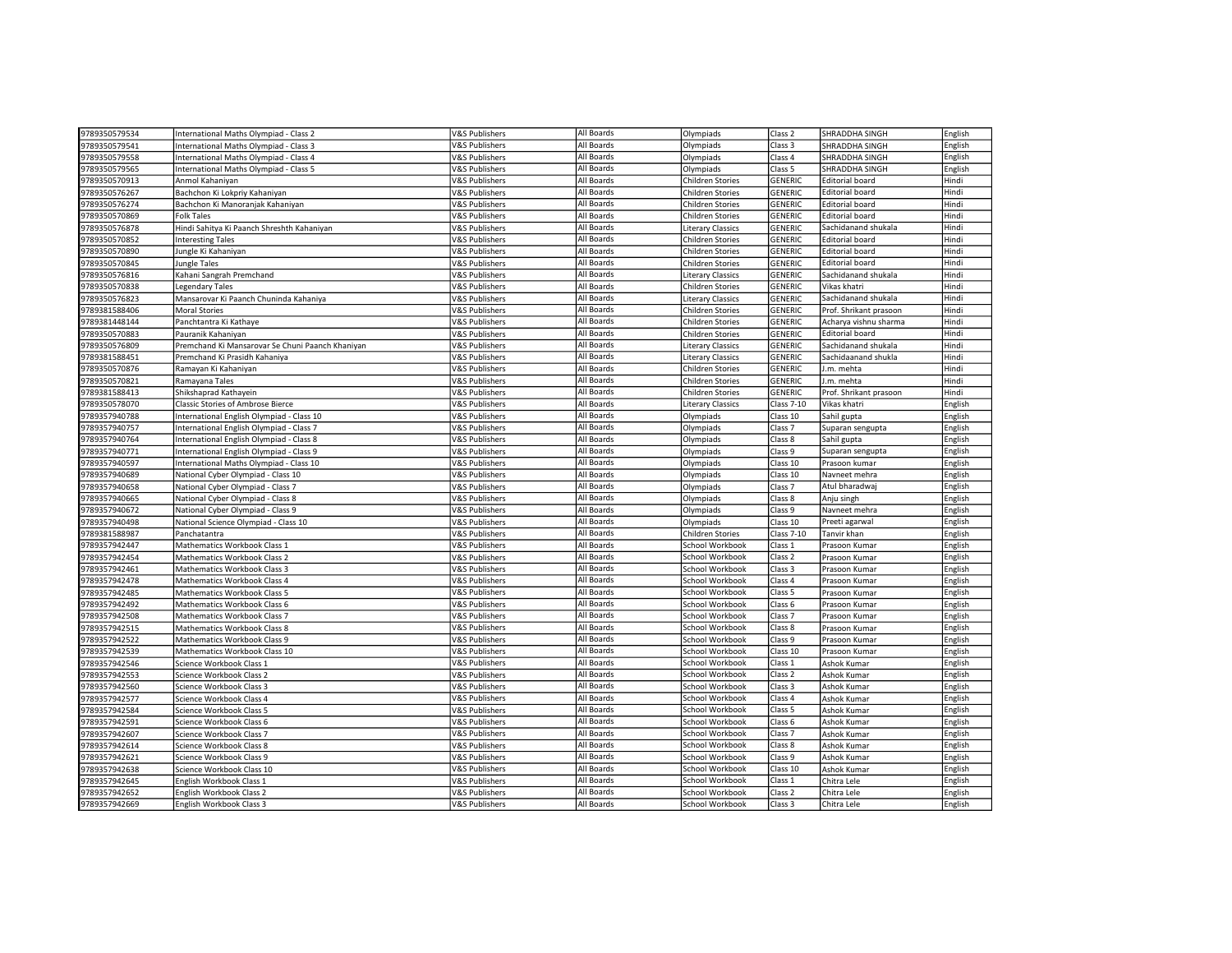| 9789357942683<br>V&S Publishers<br>All Boards<br>School Workbook<br>Class 5<br>Chitra Lele<br>English<br>English Workbook Class 5<br>9789357942690<br>All Boards<br>School Workbook<br>English Workbook Class 6<br><b>V&amp;S Publishers</b><br>Class 6<br>Chitra Lele<br>English<br>9789357942706<br>All Boards<br>English Workbook Class 7<br><b>V&amp;S Publishers</b><br>School Workbook<br>Class <sub>7</sub><br>Chitra Lele<br>English<br><b>V&amp;S Publishers</b><br>All Boards<br>9789357942713<br>School Workbook<br>Class 8<br>English<br>English Workbook Class 8<br>Chitra Lele<br>All Boards<br><b>V&amp;S Publishers</b><br>School Workbook<br>Class 9<br>English<br>9789357942720<br>English Workbook Class 9<br>Chitra Lele<br>All Boards<br>English<br>School Workbook<br>Class 10<br>9789357942737<br>English Workbook Class 10<br>V&S Publishers<br>Chitra Lele<br>1789357942744<br>All Boards<br>School Workbook<br>Class 1<br>English<br>Computer Workbook Class 1<br><b>V&amp;S Publishers</b><br>Ashok Kumar<br>9789357942751<br><b>V&amp;S Publishers</b><br>All Boards<br>School Workbook<br>Class <sub>2</sub><br>Ashok Kumar<br>English<br>Computer Workbook Class 2<br>9789357942768<br><b>V&amp;S Publishers</b><br>All Boards<br>School Workbook<br>Computer Workbook Class 3<br>Class 3<br>Ashok Kumar<br>English<br>9789357942775<br>All Boards<br>Computer Workbook Class 4<br><b>V&amp;S Publishers</b><br>School Workbook<br>Class 4<br>Ashok Kumar<br>English<br>All Boards<br><b>V&amp;S Publishers</b><br>School Workbook<br>English<br>9789357942782<br>Class 5<br>Computer Workbook Class 5<br>Ashok Kumar<br><b>V&amp;S Publishers</b><br>All Boards<br>School Workbook<br>Class <sub>6</sub><br>English<br>9789357942799<br>Computer Workbook Class 6<br>Ashok Kumar<br>All Boards<br>Class <sub>7</sub><br>English<br>9789357942805<br>School Workbook<br>Computer Workbook Class 7<br>V&S Publishers<br>Ashok Kumar<br>School Workbook<br>789357942812<br>All Boards<br>Class 8<br>English<br>Computer Workbook Class 8<br><b>V&amp;S Publishers</b><br>Ashok Kumar<br>9789357942829<br><b>V&amp;S Publishers</b><br>All Boards<br>School Workbook<br>Class 9<br>Ashok Kumar<br>English<br>Computer Workbook Class 9<br>9789357942836<br><b>V&amp;S Publishers</b><br>All Boards<br>School Workbook<br>Class 10<br>Ashok Kumar<br>Computer Workbook Class 10<br>English<br>All Boards<br>9789350578155<br><b>V&amp;S Publishers</b><br>Olympiads<br>Class 1<br>English<br>National Cyber Olympiad - Class 1<br><b>NAVNEET MEHRA</b><br>All Boards<br><b>V&amp;S Publishers</b><br>Class <sub>2</sub><br>789350579640<br>Olympiads<br>SHIKHA GUPTA<br>English<br>National Cyber Olympiad - Class 2<br>Olympiads<br>Class <sub>3</sub><br>English<br><b>V&amp;S Publishers</b><br>All Boards<br>9789350579657<br>National Cyber Olympiad - Class 3<br>SHRADDHA SINGH<br>All Boards<br>Class 4<br>English<br>9789350579664<br>Olympiads<br>National Cyber Olympiad - Class 4<br><b>V&amp;S Publishers</b><br>SHRADDHA SINGH<br>789350579671<br><b>V&amp;S Publishers</b><br>All Boards<br>Class <sub>5</sub><br>National Cyber Olympiad - Class 5<br>Olympiads<br>SHRADDHA SINGH<br>English<br>9789350579725<br>National Science Olympiad - Class 1<br><b>V&amp;S Publishers</b><br>All Boards<br>Olympiads<br>Class 1<br><b>SHIKHA GUPTA</b><br>English<br><b>V&amp;S Publishers</b><br>All Boards<br>Olympiads<br>Class 2<br>English<br>9789350579749<br>National Science Olympiad - Class 2<br><b>SHIKHA GUPTA</b><br><b>V&amp;S Publishers</b><br>All Boards<br>9789350579756<br>Olympiads<br>Class 3<br>English<br>National Science Olympiad - Class 3<br><b>SHIKHA GUPTA</b><br>All Boards<br>Olympiads<br>Class 4<br>English<br>9789350579763<br><b>V&amp;S Publishers</b><br>SHIKHA GUPTA<br>National Science Olympiad - Class 4<br>Class <sub>5</sub><br>English<br>All Boards<br>Olympiads<br>9789350579770<br>National Science Olympiad - Class 5<br><b>V&amp;S Publishers</b><br>SHIKHA GUPTA<br>All Boards<br>9789357942263<br><b>V&amp;S Publishers</b><br>Olympiads<br>Class 1<br><b>EDITORIAL BOARD</b><br>English<br>Olympiad Sample Paper 1<br>9789357942270<br><b>V&amp;S Publishers</b><br>All Boards<br>Olympiads<br>Class <sub>2</sub><br><b>EDITORIAL BOARD</b><br>Olympiad Sample Paper 2<br>English<br><b>V&amp;S Publishers</b><br>All Boards<br>Olympiads<br>Class <sub>3</sub><br>English<br>9789357942287<br>Olympiad Sample Paper 3<br><b>EDITORIAL BOARD</b><br><b>V&amp;S Publishers</b><br>All Boards<br>Olympiads<br>Class 4<br>English<br>9789357942294<br>EDITORIAL BOARD<br>Olympiad Sample Paper 4<br>Class 5<br>9789357942300<br><b>V&amp;S Publishers</b><br>All Boards<br>Olympiads<br><b>EDITORIAL BOARD</b><br>English<br>Olympiad Sample Paper 5<br>All Boards<br>Olympiads<br>Class 6<br>English<br>9789357942317<br><b>V&amp;S Publishers</b><br><b>EDITORIAL BOARD</b><br>Olympiad Sample Paper 6<br>All Boards<br>9789357942324<br><b>V&amp;S Publishers</b><br>Olympiads<br>Class <sub>7</sub><br>English<br>Olympiad Sample Paper 7<br><b>EDITORIAL BOARD</b><br>All Boards<br>9789357942331<br><b>V&amp;S Publishers</b><br>Olympiads<br>Class 8<br><b>EDITORIAL BOARD</b><br>English<br>Olympiad Sample Paper 8<br>All Boards<br>9789357942348<br><b>V&amp;S Publishers</b><br>Olympiads<br>Class 9<br>EDITORIAL BOARD<br>English<br>Olympiad Sample Paper 9<br>9789357942355<br><b>V&amp;S Publishers</b><br>All Boards<br>Olympiads<br>Class 10<br><b>EDITORIAL BOARD</b><br>English<br>Olympiad Sample Paper 10<br>2021-009<br><b>JNPUBLICATIONS</b><br>All Boards<br><b>General Awareness</b><br>Class 5-10<br>JN Publications<br>English<br>Bank-General, Financial & Computer Awareness<br>9789350570784<br><b>GENERIC</b><br><b>English Grammar And Usage</b><br>English Learning &<br>V&S Publishers<br>All Boards<br>mprovement<br>Prof. Shrikant prasoon<br>English<br>9789350570791<br>GENERIC<br>English Vocabulary Made Easy<br>English Learning &<br>V&S Publishers<br>All Boards<br>Improvement<br>Prof. Shrikant prasoon<br>English<br>All Boards<br>Hindi<br>9789350576472<br>Hindi Ki Paanch Shreshth Kahaniyan<br><b>V&amp;S Publishers</b><br><b>Literary Classics</b><br>GENERIC<br>Sachidanand shukala<br>All Boards<br>GENERIC<br>9789381448199<br>Manoranjak Kahaniyon Se Bharpoor Kahavate<br><b>V&amp;S Publishers</b><br><b>Children Stories</b><br><b>Editorial board</b><br>Hindi<br>All Boards<br><b>GENERIC</b><br>Tanvir khan<br>Hindi<br>9789350570036<br>Panchatantra - Bhaag 1<br><b>V&amp;S Publishers</b><br>Children Stories<br>All Boards<br>English<br>9789350579428<br>International English Olympiad - Class 10<br><b>V&amp;S Publishers</b><br>Olympiads<br>Class 10<br>SAHIL GUPTA<br>All Boards<br>9789350579473<br>International English Olympiad - Class 6<br><b>V&amp;S Publishers</b><br>Olympiads<br>Class 6<br>SUPARAN SENGUPTA<br>English<br>All Boards<br>9789350579480<br>International English Olympiad - Class 7<br><b>V&amp;S Publishers</b><br>Olympiads<br>Class <sub>7</sub><br>SUPARAN SENGUPTA<br>English<br>All Boards<br>English<br><b>V&amp;S Publishers</b><br>Olympiads<br>Class 8<br>9789350579497<br>International English Olympiad - Class 8<br>SAHIL GUPTA<br>All Boards<br><b>V&amp;S Publishers</b><br>Olympiads<br>Class 9<br>English<br>9789350579503<br>nternational English Olympiad - Class 9<br>SUPARAN SENGUPTA<br><b>V&amp;S Publishers</b><br>All Boards<br>Class 10<br>PRASOON KUMAR<br>English<br>9789350579527<br>International Maths Olympiad - Class 10<br>Olympiads<br>All Boards<br>Class 6<br>English<br>9789350579572<br>International Maths Olympiad - Class 6<br><b>V&amp;S Publishers</b><br>Olympiads<br>PRASOON KUMAR<br>All Boards<br>9789350579589<br>International Maths Olympiad - Class 7<br><b>V&amp;S Publishers</b><br>Olympiads<br>Class <sub>7</sub><br>PRASOON KUMAR<br>English<br>9789350579596<br>All Boards<br>International Maths Olympiad - Class 8<br><b>V&amp;S Publishers</b><br>Olympiads<br>Class 8<br>PRASOON KUMAR<br>English<br>All Boards<br><b>V&amp;S Publishers</b><br>Class 9<br>English<br>9789350579602<br>nternational Maths Olympiad - Class 9<br>Olympiads<br>PRASOON KUMAR<br>All Boards<br>English<br>9789381384404<br><b>V&amp;S Publishers</b><br><b>Children Stories</b><br><b>GENERIC</b><br>R.k. murthi<br>Interesting Stories To Learn Proverbs<br>9789381448182<br>All Boards<br>English<br>Kahavato Ki Kahaniya<br><b>V&amp;S Publishers</b><br><b>Children Stories</b><br>GENERIC<br>Dr. Pratap anam<br>9789350578094<br>Classic Stories of Charles Dickens & Jack London<br><b>V&amp;S Publishers</b><br>All Boards<br><b>Literary Classics</b><br><b>Class 7-10</b><br>Vikas khatri<br>English | 9789357942676 | English Workbook Class 4 | <b>V&amp;S Publishers</b> | All Boards | School Workbook | Class 4 | Chitra Lele | English |
|---------------------------------------------------------------------------------------------------------------------------------------------------------------------------------------------------------------------------------------------------------------------------------------------------------------------------------------------------------------------------------------------------------------------------------------------------------------------------------------------------------------------------------------------------------------------------------------------------------------------------------------------------------------------------------------------------------------------------------------------------------------------------------------------------------------------------------------------------------------------------------------------------------------------------------------------------------------------------------------------------------------------------------------------------------------------------------------------------------------------------------------------------------------------------------------------------------------------------------------------------------------------------------------------------------------------------------------------------------------------------------------------------------------------------------------------------------------------------------------------------------------------------------------------------------------------------------------------------------------------------------------------------------------------------------------------------------------------------------------------------------------------------------------------------------------------------------------------------------------------------------------------------------------------------------------------------------------------------------------------------------------------------------------------------------------------------------------------------------------------------------------------------------------------------------------------------------------------------------------------------------------------------------------------------------------------------------------------------------------------------------------------------------------------------------------------------------------------------------------------------------------------------------------------------------------------------------------------------------------------------------------------------------------------------------------------------------------------------------------------------------------------------------------------------------------------------------------------------------------------------------------------------------------------------------------------------------------------------------------------------------------------------------------------------------------------------------------------------------------------------------------------------------------------------------------------------------------------------------------------------------------------------------------------------------------------------------------------------------------------------------------------------------------------------------------------------------------------------------------------------------------------------------------------------------------------------------------------------------------------------------------------------------------------------------------------------------------------------------------------------------------------------------------------------------------------------------------------------------------------------------------------------------------------------------------------------------------------------------------------------------------------------------------------------------------------------------------------------------------------------------------------------------------------------------------------------------------------------------------------------------------------------------------------------------------------------------------------------------------------------------------------------------------------------------------------------------------------------------------------------------------------------------------------------------------------------------------------------------------------------------------------------------------------------------------------------------------------------------------------------------------------------------------------------------------------------------------------------------------------------------------------------------------------------------------------------------------------------------------------------------------------------------------------------------------------------------------------------------------------------------------------------------------------------------------------------------------------------------------------------------------------------------------------------------------------------------------------------------------------------------------------------------------------------------------------------------------------------------------------------------------------------------------------------------------------------------------------------------------------------------------------------------------------------------------------------------------------------------------------------------------------------------------------------------------------------------------------------------------------------------------------------------------------------------------------------------------------------------------------------------------------------------------------------------------------------------------------------------------------------------------------------------------------------------------------------------------------------------------------------------------------------------------------------------------------------------------------------------------------------------------------------------------------------------------------------------------------------------------------------------------------------------------------------------------------------------------------------------------------------------------------------------------------------------------------------------------------------------------------------------------------------------------------------------------------------------------------------------------------------------------------------------------------------------------------------------------------------------------------------------------------------------------------------------------------------------------------------------------------------------------------------------------------------------------------------------------------------------------------------------------------------------------------------------------------------------------------------------------------------------------------------------------------------------------------------------------------------------------------------------------------------------------------------------------------------------------------------------------------------------------------------------------------------------------------------------------------------------------------------------------------------------------------------------------------------------------------------------------------------------------------------------------------------------------------------------------------------------------------------------------------------------------------------------------------------------------------------------------------------------------------------------------------------------------------------------------------------------------------------------------------------------------------------------------------------------------------------------------------------------------------------------------------------------------------------------------------------------------------------------------------------------------------------------------------------------------------------------------------------------------------------------------------------------------------------------------------------------------------------------------------------------------------------------------------------------------------|---------------|--------------------------|---------------------------|------------|-----------------|---------|-------------|---------|
|                                                                                                                                                                                                                                                                                                                                                                                                                                                                                                                                                                                                                                                                                                                                                                                                                                                                                                                                                                                                                                                                                                                                                                                                                                                                                                                                                                                                                                                                                                                                                                                                                                                                                                                                                                                                                                                                                                                                                                                                                                                                                                                                                                                                                                                                                                                                                                                                                                                                                                                                                                                                                                                                                                                                                                                                                                                                                                                                                                                                                                                                                                                                                                                                                                                                                                                                                                                                                                                                                                                                                                                                                                                                                                                                                                                                                                                                                                                                                                                                                                                                                                                                                                                                                                                                                                                                                                                                                                                                                                                                                                                                                                                                                                                                                                                                                                                                                                                                                                                                                                                                                                                                                                                                                                                                                                                                                                                                                                                                                                                                                                                                                                                                                                                                                                                                                                                                                                                                                                                                                                                                                                                                                                                                                                                                                                                                                                                                                                                                                                                                                                                                                                                                                                                                                                                                                                                                                                                                                                                                                                                                                                                                                                                                                                                                                                                                                                                                                                                                                                                                                                                                                                                                                                                                                                                                                                                                                                                                                                                                                                                                                                                                                                                                                                                                                                                                                                                                                                                                                                                                                                                                                                                                                                                                                                                                                                             |               |                          |                           |            |                 |         |             |         |
|                                                                                                                                                                                                                                                                                                                                                                                                                                                                                                                                                                                                                                                                                                                                                                                                                                                                                                                                                                                                                                                                                                                                                                                                                                                                                                                                                                                                                                                                                                                                                                                                                                                                                                                                                                                                                                                                                                                                                                                                                                                                                                                                                                                                                                                                                                                                                                                                                                                                                                                                                                                                                                                                                                                                                                                                                                                                                                                                                                                                                                                                                                                                                                                                                                                                                                                                                                                                                                                                                                                                                                                                                                                                                                                                                                                                                                                                                                                                                                                                                                                                                                                                                                                                                                                                                                                                                                                                                                                                                                                                                                                                                                                                                                                                                                                                                                                                                                                                                                                                                                                                                                                                                                                                                                                                                                                                                                                                                                                                                                                                                                                                                                                                                                                                                                                                                                                                                                                                                                                                                                                                                                                                                                                                                                                                                                                                                                                                                                                                                                                                                                                                                                                                                                                                                                                                                                                                                                                                                                                                                                                                                                                                                                                                                                                                                                                                                                                                                                                                                                                                                                                                                                                                                                                                                                                                                                                                                                                                                                                                                                                                                                                                                                                                                                                                                                                                                                                                                                                                                                                                                                                                                                                                                                                                                                                                                                             |               |                          |                           |            |                 |         |             |         |
|                                                                                                                                                                                                                                                                                                                                                                                                                                                                                                                                                                                                                                                                                                                                                                                                                                                                                                                                                                                                                                                                                                                                                                                                                                                                                                                                                                                                                                                                                                                                                                                                                                                                                                                                                                                                                                                                                                                                                                                                                                                                                                                                                                                                                                                                                                                                                                                                                                                                                                                                                                                                                                                                                                                                                                                                                                                                                                                                                                                                                                                                                                                                                                                                                                                                                                                                                                                                                                                                                                                                                                                                                                                                                                                                                                                                                                                                                                                                                                                                                                                                                                                                                                                                                                                                                                                                                                                                                                                                                                                                                                                                                                                                                                                                                                                                                                                                                                                                                                                                                                                                                                                                                                                                                                                                                                                                                                                                                                                                                                                                                                                                                                                                                                                                                                                                                                                                                                                                                                                                                                                                                                                                                                                                                                                                                                                                                                                                                                                                                                                                                                                                                                                                                                                                                                                                                                                                                                                                                                                                                                                                                                                                                                                                                                                                                                                                                                                                                                                                                                                                                                                                                                                                                                                                                                                                                                                                                                                                                                                                                                                                                                                                                                                                                                                                                                                                                                                                                                                                                                                                                                                                                                                                                                                                                                                                                                             |               |                          |                           |            |                 |         |             |         |
|                                                                                                                                                                                                                                                                                                                                                                                                                                                                                                                                                                                                                                                                                                                                                                                                                                                                                                                                                                                                                                                                                                                                                                                                                                                                                                                                                                                                                                                                                                                                                                                                                                                                                                                                                                                                                                                                                                                                                                                                                                                                                                                                                                                                                                                                                                                                                                                                                                                                                                                                                                                                                                                                                                                                                                                                                                                                                                                                                                                                                                                                                                                                                                                                                                                                                                                                                                                                                                                                                                                                                                                                                                                                                                                                                                                                                                                                                                                                                                                                                                                                                                                                                                                                                                                                                                                                                                                                                                                                                                                                                                                                                                                                                                                                                                                                                                                                                                                                                                                                                                                                                                                                                                                                                                                                                                                                                                                                                                                                                                                                                                                                                                                                                                                                                                                                                                                                                                                                                                                                                                                                                                                                                                                                                                                                                                                                                                                                                                                                                                                                                                                                                                                                                                                                                                                                                                                                                                                                                                                                                                                                                                                                                                                                                                                                                                                                                                                                                                                                                                                                                                                                                                                                                                                                                                                                                                                                                                                                                                                                                                                                                                                                                                                                                                                                                                                                                                                                                                                                                                                                                                                                                                                                                                                                                                                                                                             |               |                          |                           |            |                 |         |             |         |
|                                                                                                                                                                                                                                                                                                                                                                                                                                                                                                                                                                                                                                                                                                                                                                                                                                                                                                                                                                                                                                                                                                                                                                                                                                                                                                                                                                                                                                                                                                                                                                                                                                                                                                                                                                                                                                                                                                                                                                                                                                                                                                                                                                                                                                                                                                                                                                                                                                                                                                                                                                                                                                                                                                                                                                                                                                                                                                                                                                                                                                                                                                                                                                                                                                                                                                                                                                                                                                                                                                                                                                                                                                                                                                                                                                                                                                                                                                                                                                                                                                                                                                                                                                                                                                                                                                                                                                                                                                                                                                                                                                                                                                                                                                                                                                                                                                                                                                                                                                                                                                                                                                                                                                                                                                                                                                                                                                                                                                                                                                                                                                                                                                                                                                                                                                                                                                                                                                                                                                                                                                                                                                                                                                                                                                                                                                                                                                                                                                                                                                                                                                                                                                                                                                                                                                                                                                                                                                                                                                                                                                                                                                                                                                                                                                                                                                                                                                                                                                                                                                                                                                                                                                                                                                                                                                                                                                                                                                                                                                                                                                                                                                                                                                                                                                                                                                                                                                                                                                                                                                                                                                                                                                                                                                                                                                                                                                             |               |                          |                           |            |                 |         |             |         |
|                                                                                                                                                                                                                                                                                                                                                                                                                                                                                                                                                                                                                                                                                                                                                                                                                                                                                                                                                                                                                                                                                                                                                                                                                                                                                                                                                                                                                                                                                                                                                                                                                                                                                                                                                                                                                                                                                                                                                                                                                                                                                                                                                                                                                                                                                                                                                                                                                                                                                                                                                                                                                                                                                                                                                                                                                                                                                                                                                                                                                                                                                                                                                                                                                                                                                                                                                                                                                                                                                                                                                                                                                                                                                                                                                                                                                                                                                                                                                                                                                                                                                                                                                                                                                                                                                                                                                                                                                                                                                                                                                                                                                                                                                                                                                                                                                                                                                                                                                                                                                                                                                                                                                                                                                                                                                                                                                                                                                                                                                                                                                                                                                                                                                                                                                                                                                                                                                                                                                                                                                                                                                                                                                                                                                                                                                                                                                                                                                                                                                                                                                                                                                                                                                                                                                                                                                                                                                                                                                                                                                                                                                                                                                                                                                                                                                                                                                                                                                                                                                                                                                                                                                                                                                                                                                                                                                                                                                                                                                                                                                                                                                                                                                                                                                                                                                                                                                                                                                                                                                                                                                                                                                                                                                                                                                                                                                                             |               |                          |                           |            |                 |         |             |         |
|                                                                                                                                                                                                                                                                                                                                                                                                                                                                                                                                                                                                                                                                                                                                                                                                                                                                                                                                                                                                                                                                                                                                                                                                                                                                                                                                                                                                                                                                                                                                                                                                                                                                                                                                                                                                                                                                                                                                                                                                                                                                                                                                                                                                                                                                                                                                                                                                                                                                                                                                                                                                                                                                                                                                                                                                                                                                                                                                                                                                                                                                                                                                                                                                                                                                                                                                                                                                                                                                                                                                                                                                                                                                                                                                                                                                                                                                                                                                                                                                                                                                                                                                                                                                                                                                                                                                                                                                                                                                                                                                                                                                                                                                                                                                                                                                                                                                                                                                                                                                                                                                                                                                                                                                                                                                                                                                                                                                                                                                                                                                                                                                                                                                                                                                                                                                                                                                                                                                                                                                                                                                                                                                                                                                                                                                                                                                                                                                                                                                                                                                                                                                                                                                                                                                                                                                                                                                                                                                                                                                                                                                                                                                                                                                                                                                                                                                                                                                                                                                                                                                                                                                                                                                                                                                                                                                                                                                                                                                                                                                                                                                                                                                                                                                                                                                                                                                                                                                                                                                                                                                                                                                                                                                                                                                                                                                                                             |               |                          |                           |            |                 |         |             |         |
|                                                                                                                                                                                                                                                                                                                                                                                                                                                                                                                                                                                                                                                                                                                                                                                                                                                                                                                                                                                                                                                                                                                                                                                                                                                                                                                                                                                                                                                                                                                                                                                                                                                                                                                                                                                                                                                                                                                                                                                                                                                                                                                                                                                                                                                                                                                                                                                                                                                                                                                                                                                                                                                                                                                                                                                                                                                                                                                                                                                                                                                                                                                                                                                                                                                                                                                                                                                                                                                                                                                                                                                                                                                                                                                                                                                                                                                                                                                                                                                                                                                                                                                                                                                                                                                                                                                                                                                                                                                                                                                                                                                                                                                                                                                                                                                                                                                                                                                                                                                                                                                                                                                                                                                                                                                                                                                                                                                                                                                                                                                                                                                                                                                                                                                                                                                                                                                                                                                                                                                                                                                                                                                                                                                                                                                                                                                                                                                                                                                                                                                                                                                                                                                                                                                                                                                                                                                                                                                                                                                                                                                                                                                                                                                                                                                                                                                                                                                                                                                                                                                                                                                                                                                                                                                                                                                                                                                                                                                                                                                                                                                                                                                                                                                                                                                                                                                                                                                                                                                                                                                                                                                                                                                                                                                                                                                                                                             |               |                          |                           |            |                 |         |             |         |
|                                                                                                                                                                                                                                                                                                                                                                                                                                                                                                                                                                                                                                                                                                                                                                                                                                                                                                                                                                                                                                                                                                                                                                                                                                                                                                                                                                                                                                                                                                                                                                                                                                                                                                                                                                                                                                                                                                                                                                                                                                                                                                                                                                                                                                                                                                                                                                                                                                                                                                                                                                                                                                                                                                                                                                                                                                                                                                                                                                                                                                                                                                                                                                                                                                                                                                                                                                                                                                                                                                                                                                                                                                                                                                                                                                                                                                                                                                                                                                                                                                                                                                                                                                                                                                                                                                                                                                                                                                                                                                                                                                                                                                                                                                                                                                                                                                                                                                                                                                                                                                                                                                                                                                                                                                                                                                                                                                                                                                                                                                                                                                                                                                                                                                                                                                                                                                                                                                                                                                                                                                                                                                                                                                                                                                                                                                                                                                                                                                                                                                                                                                                                                                                                                                                                                                                                                                                                                                                                                                                                                                                                                                                                                                                                                                                                                                                                                                                                                                                                                                                                                                                                                                                                                                                                                                                                                                                                                                                                                                                                                                                                                                                                                                                                                                                                                                                                                                                                                                                                                                                                                                                                                                                                                                                                                                                                                                             |               |                          |                           |            |                 |         |             |         |
|                                                                                                                                                                                                                                                                                                                                                                                                                                                                                                                                                                                                                                                                                                                                                                                                                                                                                                                                                                                                                                                                                                                                                                                                                                                                                                                                                                                                                                                                                                                                                                                                                                                                                                                                                                                                                                                                                                                                                                                                                                                                                                                                                                                                                                                                                                                                                                                                                                                                                                                                                                                                                                                                                                                                                                                                                                                                                                                                                                                                                                                                                                                                                                                                                                                                                                                                                                                                                                                                                                                                                                                                                                                                                                                                                                                                                                                                                                                                                                                                                                                                                                                                                                                                                                                                                                                                                                                                                                                                                                                                                                                                                                                                                                                                                                                                                                                                                                                                                                                                                                                                                                                                                                                                                                                                                                                                                                                                                                                                                                                                                                                                                                                                                                                                                                                                                                                                                                                                                                                                                                                                                                                                                                                                                                                                                                                                                                                                                                                                                                                                                                                                                                                                                                                                                                                                                                                                                                                                                                                                                                                                                                                                                                                                                                                                                                                                                                                                                                                                                                                                                                                                                                                                                                                                                                                                                                                                                                                                                                                                                                                                                                                                                                                                                                                                                                                                                                                                                                                                                                                                                                                                                                                                                                                                                                                                                                             |               |                          |                           |            |                 |         |             |         |
|                                                                                                                                                                                                                                                                                                                                                                                                                                                                                                                                                                                                                                                                                                                                                                                                                                                                                                                                                                                                                                                                                                                                                                                                                                                                                                                                                                                                                                                                                                                                                                                                                                                                                                                                                                                                                                                                                                                                                                                                                                                                                                                                                                                                                                                                                                                                                                                                                                                                                                                                                                                                                                                                                                                                                                                                                                                                                                                                                                                                                                                                                                                                                                                                                                                                                                                                                                                                                                                                                                                                                                                                                                                                                                                                                                                                                                                                                                                                                                                                                                                                                                                                                                                                                                                                                                                                                                                                                                                                                                                                                                                                                                                                                                                                                                                                                                                                                                                                                                                                                                                                                                                                                                                                                                                                                                                                                                                                                                                                                                                                                                                                                                                                                                                                                                                                                                                                                                                                                                                                                                                                                                                                                                                                                                                                                                                                                                                                                                                                                                                                                                                                                                                                                                                                                                                                                                                                                                                                                                                                                                                                                                                                                                                                                                                                                                                                                                                                                                                                                                                                                                                                                                                                                                                                                                                                                                                                                                                                                                                                                                                                                                                                                                                                                                                                                                                                                                                                                                                                                                                                                                                                                                                                                                                                                                                                                                             |               |                          |                           |            |                 |         |             |         |
|                                                                                                                                                                                                                                                                                                                                                                                                                                                                                                                                                                                                                                                                                                                                                                                                                                                                                                                                                                                                                                                                                                                                                                                                                                                                                                                                                                                                                                                                                                                                                                                                                                                                                                                                                                                                                                                                                                                                                                                                                                                                                                                                                                                                                                                                                                                                                                                                                                                                                                                                                                                                                                                                                                                                                                                                                                                                                                                                                                                                                                                                                                                                                                                                                                                                                                                                                                                                                                                                                                                                                                                                                                                                                                                                                                                                                                                                                                                                                                                                                                                                                                                                                                                                                                                                                                                                                                                                                                                                                                                                                                                                                                                                                                                                                                                                                                                                                                                                                                                                                                                                                                                                                                                                                                                                                                                                                                                                                                                                                                                                                                                                                                                                                                                                                                                                                                                                                                                                                                                                                                                                                                                                                                                                                                                                                                                                                                                                                                                                                                                                                                                                                                                                                                                                                                                                                                                                                                                                                                                                                                                                                                                                                                                                                                                                                                                                                                                                                                                                                                                                                                                                                                                                                                                                                                                                                                                                                                                                                                                                                                                                                                                                                                                                                                                                                                                                                                                                                                                                                                                                                                                                                                                                                                                                                                                                                                             |               |                          |                           |            |                 |         |             |         |
|                                                                                                                                                                                                                                                                                                                                                                                                                                                                                                                                                                                                                                                                                                                                                                                                                                                                                                                                                                                                                                                                                                                                                                                                                                                                                                                                                                                                                                                                                                                                                                                                                                                                                                                                                                                                                                                                                                                                                                                                                                                                                                                                                                                                                                                                                                                                                                                                                                                                                                                                                                                                                                                                                                                                                                                                                                                                                                                                                                                                                                                                                                                                                                                                                                                                                                                                                                                                                                                                                                                                                                                                                                                                                                                                                                                                                                                                                                                                                                                                                                                                                                                                                                                                                                                                                                                                                                                                                                                                                                                                                                                                                                                                                                                                                                                                                                                                                                                                                                                                                                                                                                                                                                                                                                                                                                                                                                                                                                                                                                                                                                                                                                                                                                                                                                                                                                                                                                                                                                                                                                                                                                                                                                                                                                                                                                                                                                                                                                                                                                                                                                                                                                                                                                                                                                                                                                                                                                                                                                                                                                                                                                                                                                                                                                                                                                                                                                                                                                                                                                                                                                                                                                                                                                                                                                                                                                                                                                                                                                                                                                                                                                                                                                                                                                                                                                                                                                                                                                                                                                                                                                                                                                                                                                                                                                                                                                             |               |                          |                           |            |                 |         |             |         |
|                                                                                                                                                                                                                                                                                                                                                                                                                                                                                                                                                                                                                                                                                                                                                                                                                                                                                                                                                                                                                                                                                                                                                                                                                                                                                                                                                                                                                                                                                                                                                                                                                                                                                                                                                                                                                                                                                                                                                                                                                                                                                                                                                                                                                                                                                                                                                                                                                                                                                                                                                                                                                                                                                                                                                                                                                                                                                                                                                                                                                                                                                                                                                                                                                                                                                                                                                                                                                                                                                                                                                                                                                                                                                                                                                                                                                                                                                                                                                                                                                                                                                                                                                                                                                                                                                                                                                                                                                                                                                                                                                                                                                                                                                                                                                                                                                                                                                                                                                                                                                                                                                                                                                                                                                                                                                                                                                                                                                                                                                                                                                                                                                                                                                                                                                                                                                                                                                                                                                                                                                                                                                                                                                                                                                                                                                                                                                                                                                                                                                                                                                                                                                                                                                                                                                                                                                                                                                                                                                                                                                                                                                                                                                                                                                                                                                                                                                                                                                                                                                                                                                                                                                                                                                                                                                                                                                                                                                                                                                                                                                                                                                                                                                                                                                                                                                                                                                                                                                                                                                                                                                                                                                                                                                                                                                                                                                                             |               |                          |                           |            |                 |         |             |         |
|                                                                                                                                                                                                                                                                                                                                                                                                                                                                                                                                                                                                                                                                                                                                                                                                                                                                                                                                                                                                                                                                                                                                                                                                                                                                                                                                                                                                                                                                                                                                                                                                                                                                                                                                                                                                                                                                                                                                                                                                                                                                                                                                                                                                                                                                                                                                                                                                                                                                                                                                                                                                                                                                                                                                                                                                                                                                                                                                                                                                                                                                                                                                                                                                                                                                                                                                                                                                                                                                                                                                                                                                                                                                                                                                                                                                                                                                                                                                                                                                                                                                                                                                                                                                                                                                                                                                                                                                                                                                                                                                                                                                                                                                                                                                                                                                                                                                                                                                                                                                                                                                                                                                                                                                                                                                                                                                                                                                                                                                                                                                                                                                                                                                                                                                                                                                                                                                                                                                                                                                                                                                                                                                                                                                                                                                                                                                                                                                                                                                                                                                                                                                                                                                                                                                                                                                                                                                                                                                                                                                                                                                                                                                                                                                                                                                                                                                                                                                                                                                                                                                                                                                                                                                                                                                                                                                                                                                                                                                                                                                                                                                                                                                                                                                                                                                                                                                                                                                                                                                                                                                                                                                                                                                                                                                                                                                                                             |               |                          |                           |            |                 |         |             |         |
|                                                                                                                                                                                                                                                                                                                                                                                                                                                                                                                                                                                                                                                                                                                                                                                                                                                                                                                                                                                                                                                                                                                                                                                                                                                                                                                                                                                                                                                                                                                                                                                                                                                                                                                                                                                                                                                                                                                                                                                                                                                                                                                                                                                                                                                                                                                                                                                                                                                                                                                                                                                                                                                                                                                                                                                                                                                                                                                                                                                                                                                                                                                                                                                                                                                                                                                                                                                                                                                                                                                                                                                                                                                                                                                                                                                                                                                                                                                                                                                                                                                                                                                                                                                                                                                                                                                                                                                                                                                                                                                                                                                                                                                                                                                                                                                                                                                                                                                                                                                                                                                                                                                                                                                                                                                                                                                                                                                                                                                                                                                                                                                                                                                                                                                                                                                                                                                                                                                                                                                                                                                                                                                                                                                                                                                                                                                                                                                                                                                                                                                                                                                                                                                                                                                                                                                                                                                                                                                                                                                                                                                                                                                                                                                                                                                                                                                                                                                                                                                                                                                                                                                                                                                                                                                                                                                                                                                                                                                                                                                                                                                                                                                                                                                                                                                                                                                                                                                                                                                                                                                                                                                                                                                                                                                                                                                                                                             |               |                          |                           |            |                 |         |             |         |
|                                                                                                                                                                                                                                                                                                                                                                                                                                                                                                                                                                                                                                                                                                                                                                                                                                                                                                                                                                                                                                                                                                                                                                                                                                                                                                                                                                                                                                                                                                                                                                                                                                                                                                                                                                                                                                                                                                                                                                                                                                                                                                                                                                                                                                                                                                                                                                                                                                                                                                                                                                                                                                                                                                                                                                                                                                                                                                                                                                                                                                                                                                                                                                                                                                                                                                                                                                                                                                                                                                                                                                                                                                                                                                                                                                                                                                                                                                                                                                                                                                                                                                                                                                                                                                                                                                                                                                                                                                                                                                                                                                                                                                                                                                                                                                                                                                                                                                                                                                                                                                                                                                                                                                                                                                                                                                                                                                                                                                                                                                                                                                                                                                                                                                                                                                                                                                                                                                                                                                                                                                                                                                                                                                                                                                                                                                                                                                                                                                                                                                                                                                                                                                                                                                                                                                                                                                                                                                                                                                                                                                                                                                                                                                                                                                                                                                                                                                                                                                                                                                                                                                                                                                                                                                                                                                                                                                                                                                                                                                                                                                                                                                                                                                                                                                                                                                                                                                                                                                                                                                                                                                                                                                                                                                                                                                                                                                             |               |                          |                           |            |                 |         |             |         |
|                                                                                                                                                                                                                                                                                                                                                                                                                                                                                                                                                                                                                                                                                                                                                                                                                                                                                                                                                                                                                                                                                                                                                                                                                                                                                                                                                                                                                                                                                                                                                                                                                                                                                                                                                                                                                                                                                                                                                                                                                                                                                                                                                                                                                                                                                                                                                                                                                                                                                                                                                                                                                                                                                                                                                                                                                                                                                                                                                                                                                                                                                                                                                                                                                                                                                                                                                                                                                                                                                                                                                                                                                                                                                                                                                                                                                                                                                                                                                                                                                                                                                                                                                                                                                                                                                                                                                                                                                                                                                                                                                                                                                                                                                                                                                                                                                                                                                                                                                                                                                                                                                                                                                                                                                                                                                                                                                                                                                                                                                                                                                                                                                                                                                                                                                                                                                                                                                                                                                                                                                                                                                                                                                                                                                                                                                                                                                                                                                                                                                                                                                                                                                                                                                                                                                                                                                                                                                                                                                                                                                                                                                                                                                                                                                                                                                                                                                                                                                                                                                                                                                                                                                                                                                                                                                                                                                                                                                                                                                                                                                                                                                                                                                                                                                                                                                                                                                                                                                                                                                                                                                                                                                                                                                                                                                                                                                                             |               |                          |                           |            |                 |         |             |         |
|                                                                                                                                                                                                                                                                                                                                                                                                                                                                                                                                                                                                                                                                                                                                                                                                                                                                                                                                                                                                                                                                                                                                                                                                                                                                                                                                                                                                                                                                                                                                                                                                                                                                                                                                                                                                                                                                                                                                                                                                                                                                                                                                                                                                                                                                                                                                                                                                                                                                                                                                                                                                                                                                                                                                                                                                                                                                                                                                                                                                                                                                                                                                                                                                                                                                                                                                                                                                                                                                                                                                                                                                                                                                                                                                                                                                                                                                                                                                                                                                                                                                                                                                                                                                                                                                                                                                                                                                                                                                                                                                                                                                                                                                                                                                                                                                                                                                                                                                                                                                                                                                                                                                                                                                                                                                                                                                                                                                                                                                                                                                                                                                                                                                                                                                                                                                                                                                                                                                                                                                                                                                                                                                                                                                                                                                                                                                                                                                                                                                                                                                                                                                                                                                                                                                                                                                                                                                                                                                                                                                                                                                                                                                                                                                                                                                                                                                                                                                                                                                                                                                                                                                                                                                                                                                                                                                                                                                                                                                                                                                                                                                                                                                                                                                                                                                                                                                                                                                                                                                                                                                                                                                                                                                                                                                                                                                                                             |               |                          |                           |            |                 |         |             |         |
|                                                                                                                                                                                                                                                                                                                                                                                                                                                                                                                                                                                                                                                                                                                                                                                                                                                                                                                                                                                                                                                                                                                                                                                                                                                                                                                                                                                                                                                                                                                                                                                                                                                                                                                                                                                                                                                                                                                                                                                                                                                                                                                                                                                                                                                                                                                                                                                                                                                                                                                                                                                                                                                                                                                                                                                                                                                                                                                                                                                                                                                                                                                                                                                                                                                                                                                                                                                                                                                                                                                                                                                                                                                                                                                                                                                                                                                                                                                                                                                                                                                                                                                                                                                                                                                                                                                                                                                                                                                                                                                                                                                                                                                                                                                                                                                                                                                                                                                                                                                                                                                                                                                                                                                                                                                                                                                                                                                                                                                                                                                                                                                                                                                                                                                                                                                                                                                                                                                                                                                                                                                                                                                                                                                                                                                                                                                                                                                                                                                                                                                                                                                                                                                                                                                                                                                                                                                                                                                                                                                                                                                                                                                                                                                                                                                                                                                                                                                                                                                                                                                                                                                                                                                                                                                                                                                                                                                                                                                                                                                                                                                                                                                                                                                                                                                                                                                                                                                                                                                                                                                                                                                                                                                                                                                                                                                                                                             |               |                          |                           |            |                 |         |             |         |
|                                                                                                                                                                                                                                                                                                                                                                                                                                                                                                                                                                                                                                                                                                                                                                                                                                                                                                                                                                                                                                                                                                                                                                                                                                                                                                                                                                                                                                                                                                                                                                                                                                                                                                                                                                                                                                                                                                                                                                                                                                                                                                                                                                                                                                                                                                                                                                                                                                                                                                                                                                                                                                                                                                                                                                                                                                                                                                                                                                                                                                                                                                                                                                                                                                                                                                                                                                                                                                                                                                                                                                                                                                                                                                                                                                                                                                                                                                                                                                                                                                                                                                                                                                                                                                                                                                                                                                                                                                                                                                                                                                                                                                                                                                                                                                                                                                                                                                                                                                                                                                                                                                                                                                                                                                                                                                                                                                                                                                                                                                                                                                                                                                                                                                                                                                                                                                                                                                                                                                                                                                                                                                                                                                                                                                                                                                                                                                                                                                                                                                                                                                                                                                                                                                                                                                                                                                                                                                                                                                                                                                                                                                                                                                                                                                                                                                                                                                                                                                                                                                                                                                                                                                                                                                                                                                                                                                                                                                                                                                                                                                                                                                                                                                                                                                                                                                                                                                                                                                                                                                                                                                                                                                                                                                                                                                                                                                             |               |                          |                           |            |                 |         |             |         |
|                                                                                                                                                                                                                                                                                                                                                                                                                                                                                                                                                                                                                                                                                                                                                                                                                                                                                                                                                                                                                                                                                                                                                                                                                                                                                                                                                                                                                                                                                                                                                                                                                                                                                                                                                                                                                                                                                                                                                                                                                                                                                                                                                                                                                                                                                                                                                                                                                                                                                                                                                                                                                                                                                                                                                                                                                                                                                                                                                                                                                                                                                                                                                                                                                                                                                                                                                                                                                                                                                                                                                                                                                                                                                                                                                                                                                                                                                                                                                                                                                                                                                                                                                                                                                                                                                                                                                                                                                                                                                                                                                                                                                                                                                                                                                                                                                                                                                                                                                                                                                                                                                                                                                                                                                                                                                                                                                                                                                                                                                                                                                                                                                                                                                                                                                                                                                                                                                                                                                                                                                                                                                                                                                                                                                                                                                                                                                                                                                                                                                                                                                                                                                                                                                                                                                                                                                                                                                                                                                                                                                                                                                                                                                                                                                                                                                                                                                                                                                                                                                                                                                                                                                                                                                                                                                                                                                                                                                                                                                                                                                                                                                                                                                                                                                                                                                                                                                                                                                                                                                                                                                                                                                                                                                                                                                                                                                                             |               |                          |                           |            |                 |         |             |         |
|                                                                                                                                                                                                                                                                                                                                                                                                                                                                                                                                                                                                                                                                                                                                                                                                                                                                                                                                                                                                                                                                                                                                                                                                                                                                                                                                                                                                                                                                                                                                                                                                                                                                                                                                                                                                                                                                                                                                                                                                                                                                                                                                                                                                                                                                                                                                                                                                                                                                                                                                                                                                                                                                                                                                                                                                                                                                                                                                                                                                                                                                                                                                                                                                                                                                                                                                                                                                                                                                                                                                                                                                                                                                                                                                                                                                                                                                                                                                                                                                                                                                                                                                                                                                                                                                                                                                                                                                                                                                                                                                                                                                                                                                                                                                                                                                                                                                                                                                                                                                                                                                                                                                                                                                                                                                                                                                                                                                                                                                                                                                                                                                                                                                                                                                                                                                                                                                                                                                                                                                                                                                                                                                                                                                                                                                                                                                                                                                                                                                                                                                                                                                                                                                                                                                                                                                                                                                                                                                                                                                                                                                                                                                                                                                                                                                                                                                                                                                                                                                                                                                                                                                                                                                                                                                                                                                                                                                                                                                                                                                                                                                                                                                                                                                                                                                                                                                                                                                                                                                                                                                                                                                                                                                                                                                                                                                                                             |               |                          |                           |            |                 |         |             |         |
|                                                                                                                                                                                                                                                                                                                                                                                                                                                                                                                                                                                                                                                                                                                                                                                                                                                                                                                                                                                                                                                                                                                                                                                                                                                                                                                                                                                                                                                                                                                                                                                                                                                                                                                                                                                                                                                                                                                                                                                                                                                                                                                                                                                                                                                                                                                                                                                                                                                                                                                                                                                                                                                                                                                                                                                                                                                                                                                                                                                                                                                                                                                                                                                                                                                                                                                                                                                                                                                                                                                                                                                                                                                                                                                                                                                                                                                                                                                                                                                                                                                                                                                                                                                                                                                                                                                                                                                                                                                                                                                                                                                                                                                                                                                                                                                                                                                                                                                                                                                                                                                                                                                                                                                                                                                                                                                                                                                                                                                                                                                                                                                                                                                                                                                                                                                                                                                                                                                                                                                                                                                                                                                                                                                                                                                                                                                                                                                                                                                                                                                                                                                                                                                                                                                                                                                                                                                                                                                                                                                                                                                                                                                                                                                                                                                                                                                                                                                                                                                                                                                                                                                                                                                                                                                                                                                                                                                                                                                                                                                                                                                                                                                                                                                                                                                                                                                                                                                                                                                                                                                                                                                                                                                                                                                                                                                                                                             |               |                          |                           |            |                 |         |             |         |
|                                                                                                                                                                                                                                                                                                                                                                                                                                                                                                                                                                                                                                                                                                                                                                                                                                                                                                                                                                                                                                                                                                                                                                                                                                                                                                                                                                                                                                                                                                                                                                                                                                                                                                                                                                                                                                                                                                                                                                                                                                                                                                                                                                                                                                                                                                                                                                                                                                                                                                                                                                                                                                                                                                                                                                                                                                                                                                                                                                                                                                                                                                                                                                                                                                                                                                                                                                                                                                                                                                                                                                                                                                                                                                                                                                                                                                                                                                                                                                                                                                                                                                                                                                                                                                                                                                                                                                                                                                                                                                                                                                                                                                                                                                                                                                                                                                                                                                                                                                                                                                                                                                                                                                                                                                                                                                                                                                                                                                                                                                                                                                                                                                                                                                                                                                                                                                                                                                                                                                                                                                                                                                                                                                                                                                                                                                                                                                                                                                                                                                                                                                                                                                                                                                                                                                                                                                                                                                                                                                                                                                                                                                                                                                                                                                                                                                                                                                                                                                                                                                                                                                                                                                                                                                                                                                                                                                                                                                                                                                                                                                                                                                                                                                                                                                                                                                                                                                                                                                                                                                                                                                                                                                                                                                                                                                                                                                             |               |                          |                           |            |                 |         |             |         |
|                                                                                                                                                                                                                                                                                                                                                                                                                                                                                                                                                                                                                                                                                                                                                                                                                                                                                                                                                                                                                                                                                                                                                                                                                                                                                                                                                                                                                                                                                                                                                                                                                                                                                                                                                                                                                                                                                                                                                                                                                                                                                                                                                                                                                                                                                                                                                                                                                                                                                                                                                                                                                                                                                                                                                                                                                                                                                                                                                                                                                                                                                                                                                                                                                                                                                                                                                                                                                                                                                                                                                                                                                                                                                                                                                                                                                                                                                                                                                                                                                                                                                                                                                                                                                                                                                                                                                                                                                                                                                                                                                                                                                                                                                                                                                                                                                                                                                                                                                                                                                                                                                                                                                                                                                                                                                                                                                                                                                                                                                                                                                                                                                                                                                                                                                                                                                                                                                                                                                                                                                                                                                                                                                                                                                                                                                                                                                                                                                                                                                                                                                                                                                                                                                                                                                                                                                                                                                                                                                                                                                                                                                                                                                                                                                                                                                                                                                                                                                                                                                                                                                                                                                                                                                                                                                                                                                                                                                                                                                                                                                                                                                                                                                                                                                                                                                                                                                                                                                                                                                                                                                                                                                                                                                                                                                                                                                                             |               |                          |                           |            |                 |         |             |         |
|                                                                                                                                                                                                                                                                                                                                                                                                                                                                                                                                                                                                                                                                                                                                                                                                                                                                                                                                                                                                                                                                                                                                                                                                                                                                                                                                                                                                                                                                                                                                                                                                                                                                                                                                                                                                                                                                                                                                                                                                                                                                                                                                                                                                                                                                                                                                                                                                                                                                                                                                                                                                                                                                                                                                                                                                                                                                                                                                                                                                                                                                                                                                                                                                                                                                                                                                                                                                                                                                                                                                                                                                                                                                                                                                                                                                                                                                                                                                                                                                                                                                                                                                                                                                                                                                                                                                                                                                                                                                                                                                                                                                                                                                                                                                                                                                                                                                                                                                                                                                                                                                                                                                                                                                                                                                                                                                                                                                                                                                                                                                                                                                                                                                                                                                                                                                                                                                                                                                                                                                                                                                                                                                                                                                                                                                                                                                                                                                                                                                                                                                                                                                                                                                                                                                                                                                                                                                                                                                                                                                                                                                                                                                                                                                                                                                                                                                                                                                                                                                                                                                                                                                                                                                                                                                                                                                                                                                                                                                                                                                                                                                                                                                                                                                                                                                                                                                                                                                                                                                                                                                                                                                                                                                                                                                                                                                                                             |               |                          |                           |            |                 |         |             |         |
|                                                                                                                                                                                                                                                                                                                                                                                                                                                                                                                                                                                                                                                                                                                                                                                                                                                                                                                                                                                                                                                                                                                                                                                                                                                                                                                                                                                                                                                                                                                                                                                                                                                                                                                                                                                                                                                                                                                                                                                                                                                                                                                                                                                                                                                                                                                                                                                                                                                                                                                                                                                                                                                                                                                                                                                                                                                                                                                                                                                                                                                                                                                                                                                                                                                                                                                                                                                                                                                                                                                                                                                                                                                                                                                                                                                                                                                                                                                                                                                                                                                                                                                                                                                                                                                                                                                                                                                                                                                                                                                                                                                                                                                                                                                                                                                                                                                                                                                                                                                                                                                                                                                                                                                                                                                                                                                                                                                                                                                                                                                                                                                                                                                                                                                                                                                                                                                                                                                                                                                                                                                                                                                                                                                                                                                                                                                                                                                                                                                                                                                                                                                                                                                                                                                                                                                                                                                                                                                                                                                                                                                                                                                                                                                                                                                                                                                                                                                                                                                                                                                                                                                                                                                                                                                                                                                                                                                                                                                                                                                                                                                                                                                                                                                                                                                                                                                                                                                                                                                                                                                                                                                                                                                                                                                                                                                                                                             |               |                          |                           |            |                 |         |             |         |
|                                                                                                                                                                                                                                                                                                                                                                                                                                                                                                                                                                                                                                                                                                                                                                                                                                                                                                                                                                                                                                                                                                                                                                                                                                                                                                                                                                                                                                                                                                                                                                                                                                                                                                                                                                                                                                                                                                                                                                                                                                                                                                                                                                                                                                                                                                                                                                                                                                                                                                                                                                                                                                                                                                                                                                                                                                                                                                                                                                                                                                                                                                                                                                                                                                                                                                                                                                                                                                                                                                                                                                                                                                                                                                                                                                                                                                                                                                                                                                                                                                                                                                                                                                                                                                                                                                                                                                                                                                                                                                                                                                                                                                                                                                                                                                                                                                                                                                                                                                                                                                                                                                                                                                                                                                                                                                                                                                                                                                                                                                                                                                                                                                                                                                                                                                                                                                                                                                                                                                                                                                                                                                                                                                                                                                                                                                                                                                                                                                                                                                                                                                                                                                                                                                                                                                                                                                                                                                                                                                                                                                                                                                                                                                                                                                                                                                                                                                                                                                                                                                                                                                                                                                                                                                                                                                                                                                                                                                                                                                                                                                                                                                                                                                                                                                                                                                                                                                                                                                                                                                                                                                                                                                                                                                                                                                                                                                             |               |                          |                           |            |                 |         |             |         |
|                                                                                                                                                                                                                                                                                                                                                                                                                                                                                                                                                                                                                                                                                                                                                                                                                                                                                                                                                                                                                                                                                                                                                                                                                                                                                                                                                                                                                                                                                                                                                                                                                                                                                                                                                                                                                                                                                                                                                                                                                                                                                                                                                                                                                                                                                                                                                                                                                                                                                                                                                                                                                                                                                                                                                                                                                                                                                                                                                                                                                                                                                                                                                                                                                                                                                                                                                                                                                                                                                                                                                                                                                                                                                                                                                                                                                                                                                                                                                                                                                                                                                                                                                                                                                                                                                                                                                                                                                                                                                                                                                                                                                                                                                                                                                                                                                                                                                                                                                                                                                                                                                                                                                                                                                                                                                                                                                                                                                                                                                                                                                                                                                                                                                                                                                                                                                                                                                                                                                                                                                                                                                                                                                                                                                                                                                                                                                                                                                                                                                                                                                                                                                                                                                                                                                                                                                                                                                                                                                                                                                                                                                                                                                                                                                                                                                                                                                                                                                                                                                                                                                                                                                                                                                                                                                                                                                                                                                                                                                                                                                                                                                                                                                                                                                                                                                                                                                                                                                                                                                                                                                                                                                                                                                                                                                                                                                                             |               |                          |                           |            |                 |         |             |         |
|                                                                                                                                                                                                                                                                                                                                                                                                                                                                                                                                                                                                                                                                                                                                                                                                                                                                                                                                                                                                                                                                                                                                                                                                                                                                                                                                                                                                                                                                                                                                                                                                                                                                                                                                                                                                                                                                                                                                                                                                                                                                                                                                                                                                                                                                                                                                                                                                                                                                                                                                                                                                                                                                                                                                                                                                                                                                                                                                                                                                                                                                                                                                                                                                                                                                                                                                                                                                                                                                                                                                                                                                                                                                                                                                                                                                                                                                                                                                                                                                                                                                                                                                                                                                                                                                                                                                                                                                                                                                                                                                                                                                                                                                                                                                                                                                                                                                                                                                                                                                                                                                                                                                                                                                                                                                                                                                                                                                                                                                                                                                                                                                                                                                                                                                                                                                                                                                                                                                                                                                                                                                                                                                                                                                                                                                                                                                                                                                                                                                                                                                                                                                                                                                                                                                                                                                                                                                                                                                                                                                                                                                                                                                                                                                                                                                                                                                                                                                                                                                                                                                                                                                                                                                                                                                                                                                                                                                                                                                                                                                                                                                                                                                                                                                                                                                                                                                                                                                                                                                                                                                                                                                                                                                                                                                                                                                                                             |               |                          |                           |            |                 |         |             |         |
|                                                                                                                                                                                                                                                                                                                                                                                                                                                                                                                                                                                                                                                                                                                                                                                                                                                                                                                                                                                                                                                                                                                                                                                                                                                                                                                                                                                                                                                                                                                                                                                                                                                                                                                                                                                                                                                                                                                                                                                                                                                                                                                                                                                                                                                                                                                                                                                                                                                                                                                                                                                                                                                                                                                                                                                                                                                                                                                                                                                                                                                                                                                                                                                                                                                                                                                                                                                                                                                                                                                                                                                                                                                                                                                                                                                                                                                                                                                                                                                                                                                                                                                                                                                                                                                                                                                                                                                                                                                                                                                                                                                                                                                                                                                                                                                                                                                                                                                                                                                                                                                                                                                                                                                                                                                                                                                                                                                                                                                                                                                                                                                                                                                                                                                                                                                                                                                                                                                                                                                                                                                                                                                                                                                                                                                                                                                                                                                                                                                                                                                                                                                                                                                                                                                                                                                                                                                                                                                                                                                                                                                                                                                                                                                                                                                                                                                                                                                                                                                                                                                                                                                                                                                                                                                                                                                                                                                                                                                                                                                                                                                                                                                                                                                                                                                                                                                                                                                                                                                                                                                                                                                                                                                                                                                                                                                                                                             |               |                          |                           |            |                 |         |             |         |
|                                                                                                                                                                                                                                                                                                                                                                                                                                                                                                                                                                                                                                                                                                                                                                                                                                                                                                                                                                                                                                                                                                                                                                                                                                                                                                                                                                                                                                                                                                                                                                                                                                                                                                                                                                                                                                                                                                                                                                                                                                                                                                                                                                                                                                                                                                                                                                                                                                                                                                                                                                                                                                                                                                                                                                                                                                                                                                                                                                                                                                                                                                                                                                                                                                                                                                                                                                                                                                                                                                                                                                                                                                                                                                                                                                                                                                                                                                                                                                                                                                                                                                                                                                                                                                                                                                                                                                                                                                                                                                                                                                                                                                                                                                                                                                                                                                                                                                                                                                                                                                                                                                                                                                                                                                                                                                                                                                                                                                                                                                                                                                                                                                                                                                                                                                                                                                                                                                                                                                                                                                                                                                                                                                                                                                                                                                                                                                                                                                                                                                                                                                                                                                                                                                                                                                                                                                                                                                                                                                                                                                                                                                                                                                                                                                                                                                                                                                                                                                                                                                                                                                                                                                                                                                                                                                                                                                                                                                                                                                                                                                                                                                                                                                                                                                                                                                                                                                                                                                                                                                                                                                                                                                                                                                                                                                                                                                             |               |                          |                           |            |                 |         |             |         |
|                                                                                                                                                                                                                                                                                                                                                                                                                                                                                                                                                                                                                                                                                                                                                                                                                                                                                                                                                                                                                                                                                                                                                                                                                                                                                                                                                                                                                                                                                                                                                                                                                                                                                                                                                                                                                                                                                                                                                                                                                                                                                                                                                                                                                                                                                                                                                                                                                                                                                                                                                                                                                                                                                                                                                                                                                                                                                                                                                                                                                                                                                                                                                                                                                                                                                                                                                                                                                                                                                                                                                                                                                                                                                                                                                                                                                                                                                                                                                                                                                                                                                                                                                                                                                                                                                                                                                                                                                                                                                                                                                                                                                                                                                                                                                                                                                                                                                                                                                                                                                                                                                                                                                                                                                                                                                                                                                                                                                                                                                                                                                                                                                                                                                                                                                                                                                                                                                                                                                                                                                                                                                                                                                                                                                                                                                                                                                                                                                                                                                                                                                                                                                                                                                                                                                                                                                                                                                                                                                                                                                                                                                                                                                                                                                                                                                                                                                                                                                                                                                                                                                                                                                                                                                                                                                                                                                                                                                                                                                                                                                                                                                                                                                                                                                                                                                                                                                                                                                                                                                                                                                                                                                                                                                                                                                                                                                                             |               |                          |                           |            |                 |         |             |         |
|                                                                                                                                                                                                                                                                                                                                                                                                                                                                                                                                                                                                                                                                                                                                                                                                                                                                                                                                                                                                                                                                                                                                                                                                                                                                                                                                                                                                                                                                                                                                                                                                                                                                                                                                                                                                                                                                                                                                                                                                                                                                                                                                                                                                                                                                                                                                                                                                                                                                                                                                                                                                                                                                                                                                                                                                                                                                                                                                                                                                                                                                                                                                                                                                                                                                                                                                                                                                                                                                                                                                                                                                                                                                                                                                                                                                                                                                                                                                                                                                                                                                                                                                                                                                                                                                                                                                                                                                                                                                                                                                                                                                                                                                                                                                                                                                                                                                                                                                                                                                                                                                                                                                                                                                                                                                                                                                                                                                                                                                                                                                                                                                                                                                                                                                                                                                                                                                                                                                                                                                                                                                                                                                                                                                                                                                                                                                                                                                                                                                                                                                                                                                                                                                                                                                                                                                                                                                                                                                                                                                                                                                                                                                                                                                                                                                                                                                                                                                                                                                                                                                                                                                                                                                                                                                                                                                                                                                                                                                                                                                                                                                                                                                                                                                                                                                                                                                                                                                                                                                                                                                                                                                                                                                                                                                                                                                                                             |               |                          |                           |            |                 |         |             |         |
|                                                                                                                                                                                                                                                                                                                                                                                                                                                                                                                                                                                                                                                                                                                                                                                                                                                                                                                                                                                                                                                                                                                                                                                                                                                                                                                                                                                                                                                                                                                                                                                                                                                                                                                                                                                                                                                                                                                                                                                                                                                                                                                                                                                                                                                                                                                                                                                                                                                                                                                                                                                                                                                                                                                                                                                                                                                                                                                                                                                                                                                                                                                                                                                                                                                                                                                                                                                                                                                                                                                                                                                                                                                                                                                                                                                                                                                                                                                                                                                                                                                                                                                                                                                                                                                                                                                                                                                                                                                                                                                                                                                                                                                                                                                                                                                                                                                                                                                                                                                                                                                                                                                                                                                                                                                                                                                                                                                                                                                                                                                                                                                                                                                                                                                                                                                                                                                                                                                                                                                                                                                                                                                                                                                                                                                                                                                                                                                                                                                                                                                                                                                                                                                                                                                                                                                                                                                                                                                                                                                                                                                                                                                                                                                                                                                                                                                                                                                                                                                                                                                                                                                                                                                                                                                                                                                                                                                                                                                                                                                                                                                                                                                                                                                                                                                                                                                                                                                                                                                                                                                                                                                                                                                                                                                                                                                                                                             |               |                          |                           |            |                 |         |             |         |
|                                                                                                                                                                                                                                                                                                                                                                                                                                                                                                                                                                                                                                                                                                                                                                                                                                                                                                                                                                                                                                                                                                                                                                                                                                                                                                                                                                                                                                                                                                                                                                                                                                                                                                                                                                                                                                                                                                                                                                                                                                                                                                                                                                                                                                                                                                                                                                                                                                                                                                                                                                                                                                                                                                                                                                                                                                                                                                                                                                                                                                                                                                                                                                                                                                                                                                                                                                                                                                                                                                                                                                                                                                                                                                                                                                                                                                                                                                                                                                                                                                                                                                                                                                                                                                                                                                                                                                                                                                                                                                                                                                                                                                                                                                                                                                                                                                                                                                                                                                                                                                                                                                                                                                                                                                                                                                                                                                                                                                                                                                                                                                                                                                                                                                                                                                                                                                                                                                                                                                                                                                                                                                                                                                                                                                                                                                                                                                                                                                                                                                                                                                                                                                                                                                                                                                                                                                                                                                                                                                                                                                                                                                                                                                                                                                                                                                                                                                                                                                                                                                                                                                                                                                                                                                                                                                                                                                                                                                                                                                                                                                                                                                                                                                                                                                                                                                                                                                                                                                                                                                                                                                                                                                                                                                                                                                                                                                             |               |                          |                           |            |                 |         |             |         |
|                                                                                                                                                                                                                                                                                                                                                                                                                                                                                                                                                                                                                                                                                                                                                                                                                                                                                                                                                                                                                                                                                                                                                                                                                                                                                                                                                                                                                                                                                                                                                                                                                                                                                                                                                                                                                                                                                                                                                                                                                                                                                                                                                                                                                                                                                                                                                                                                                                                                                                                                                                                                                                                                                                                                                                                                                                                                                                                                                                                                                                                                                                                                                                                                                                                                                                                                                                                                                                                                                                                                                                                                                                                                                                                                                                                                                                                                                                                                                                                                                                                                                                                                                                                                                                                                                                                                                                                                                                                                                                                                                                                                                                                                                                                                                                                                                                                                                                                                                                                                                                                                                                                                                                                                                                                                                                                                                                                                                                                                                                                                                                                                                                                                                                                                                                                                                                                                                                                                                                                                                                                                                                                                                                                                                                                                                                                                                                                                                                                                                                                                                                                                                                                                                                                                                                                                                                                                                                                                                                                                                                                                                                                                                                                                                                                                                                                                                                                                                                                                                                                                                                                                                                                                                                                                                                                                                                                                                                                                                                                                                                                                                                                                                                                                                                                                                                                                                                                                                                                                                                                                                                                                                                                                                                                                                                                                                                             |               |                          |                           |            |                 |         |             |         |
|                                                                                                                                                                                                                                                                                                                                                                                                                                                                                                                                                                                                                                                                                                                                                                                                                                                                                                                                                                                                                                                                                                                                                                                                                                                                                                                                                                                                                                                                                                                                                                                                                                                                                                                                                                                                                                                                                                                                                                                                                                                                                                                                                                                                                                                                                                                                                                                                                                                                                                                                                                                                                                                                                                                                                                                                                                                                                                                                                                                                                                                                                                                                                                                                                                                                                                                                                                                                                                                                                                                                                                                                                                                                                                                                                                                                                                                                                                                                                                                                                                                                                                                                                                                                                                                                                                                                                                                                                                                                                                                                                                                                                                                                                                                                                                                                                                                                                                                                                                                                                                                                                                                                                                                                                                                                                                                                                                                                                                                                                                                                                                                                                                                                                                                                                                                                                                                                                                                                                                                                                                                                                                                                                                                                                                                                                                                                                                                                                                                                                                                                                                                                                                                                                                                                                                                                                                                                                                                                                                                                                                                                                                                                                                                                                                                                                                                                                                                                                                                                                                                                                                                                                                                                                                                                                                                                                                                                                                                                                                                                                                                                                                                                                                                                                                                                                                                                                                                                                                                                                                                                                                                                                                                                                                                                                                                                                                             |               |                          |                           |            |                 |         |             |         |
|                                                                                                                                                                                                                                                                                                                                                                                                                                                                                                                                                                                                                                                                                                                                                                                                                                                                                                                                                                                                                                                                                                                                                                                                                                                                                                                                                                                                                                                                                                                                                                                                                                                                                                                                                                                                                                                                                                                                                                                                                                                                                                                                                                                                                                                                                                                                                                                                                                                                                                                                                                                                                                                                                                                                                                                                                                                                                                                                                                                                                                                                                                                                                                                                                                                                                                                                                                                                                                                                                                                                                                                                                                                                                                                                                                                                                                                                                                                                                                                                                                                                                                                                                                                                                                                                                                                                                                                                                                                                                                                                                                                                                                                                                                                                                                                                                                                                                                                                                                                                                                                                                                                                                                                                                                                                                                                                                                                                                                                                                                                                                                                                                                                                                                                                                                                                                                                                                                                                                                                                                                                                                                                                                                                                                                                                                                                                                                                                                                                                                                                                                                                                                                                                                                                                                                                                                                                                                                                                                                                                                                                                                                                                                                                                                                                                                                                                                                                                                                                                                                                                                                                                                                                                                                                                                                                                                                                                                                                                                                                                                                                                                                                                                                                                                                                                                                                                                                                                                                                                                                                                                                                                                                                                                                                                                                                                                                             |               |                          |                           |            |                 |         |             |         |
|                                                                                                                                                                                                                                                                                                                                                                                                                                                                                                                                                                                                                                                                                                                                                                                                                                                                                                                                                                                                                                                                                                                                                                                                                                                                                                                                                                                                                                                                                                                                                                                                                                                                                                                                                                                                                                                                                                                                                                                                                                                                                                                                                                                                                                                                                                                                                                                                                                                                                                                                                                                                                                                                                                                                                                                                                                                                                                                                                                                                                                                                                                                                                                                                                                                                                                                                                                                                                                                                                                                                                                                                                                                                                                                                                                                                                                                                                                                                                                                                                                                                                                                                                                                                                                                                                                                                                                                                                                                                                                                                                                                                                                                                                                                                                                                                                                                                                                                                                                                                                                                                                                                                                                                                                                                                                                                                                                                                                                                                                                                                                                                                                                                                                                                                                                                                                                                                                                                                                                                                                                                                                                                                                                                                                                                                                                                                                                                                                                                                                                                                                                                                                                                                                                                                                                                                                                                                                                                                                                                                                                                                                                                                                                                                                                                                                                                                                                                                                                                                                                                                                                                                                                                                                                                                                                                                                                                                                                                                                                                                                                                                                                                                                                                                                                                                                                                                                                                                                                                                                                                                                                                                                                                                                                                                                                                                                                             |               |                          |                           |            |                 |         |             |         |
|                                                                                                                                                                                                                                                                                                                                                                                                                                                                                                                                                                                                                                                                                                                                                                                                                                                                                                                                                                                                                                                                                                                                                                                                                                                                                                                                                                                                                                                                                                                                                                                                                                                                                                                                                                                                                                                                                                                                                                                                                                                                                                                                                                                                                                                                                                                                                                                                                                                                                                                                                                                                                                                                                                                                                                                                                                                                                                                                                                                                                                                                                                                                                                                                                                                                                                                                                                                                                                                                                                                                                                                                                                                                                                                                                                                                                                                                                                                                                                                                                                                                                                                                                                                                                                                                                                                                                                                                                                                                                                                                                                                                                                                                                                                                                                                                                                                                                                                                                                                                                                                                                                                                                                                                                                                                                                                                                                                                                                                                                                                                                                                                                                                                                                                                                                                                                                                                                                                                                                                                                                                                                                                                                                                                                                                                                                                                                                                                                                                                                                                                                                                                                                                                                                                                                                                                                                                                                                                                                                                                                                                                                                                                                                                                                                                                                                                                                                                                                                                                                                                                                                                                                                                                                                                                                                                                                                                                                                                                                                                                                                                                                                                                                                                                                                                                                                                                                                                                                                                                                                                                                                                                                                                                                                                                                                                                                                             |               |                          |                           |            |                 |         |             |         |
|                                                                                                                                                                                                                                                                                                                                                                                                                                                                                                                                                                                                                                                                                                                                                                                                                                                                                                                                                                                                                                                                                                                                                                                                                                                                                                                                                                                                                                                                                                                                                                                                                                                                                                                                                                                                                                                                                                                                                                                                                                                                                                                                                                                                                                                                                                                                                                                                                                                                                                                                                                                                                                                                                                                                                                                                                                                                                                                                                                                                                                                                                                                                                                                                                                                                                                                                                                                                                                                                                                                                                                                                                                                                                                                                                                                                                                                                                                                                                                                                                                                                                                                                                                                                                                                                                                                                                                                                                                                                                                                                                                                                                                                                                                                                                                                                                                                                                                                                                                                                                                                                                                                                                                                                                                                                                                                                                                                                                                                                                                                                                                                                                                                                                                                                                                                                                                                                                                                                                                                                                                                                                                                                                                                                                                                                                                                                                                                                                                                                                                                                                                                                                                                                                                                                                                                                                                                                                                                                                                                                                                                                                                                                                                                                                                                                                                                                                                                                                                                                                                                                                                                                                                                                                                                                                                                                                                                                                                                                                                                                                                                                                                                                                                                                                                                                                                                                                                                                                                                                                                                                                                                                                                                                                                                                                                                                                                             |               |                          |                           |            |                 |         |             |         |
|                                                                                                                                                                                                                                                                                                                                                                                                                                                                                                                                                                                                                                                                                                                                                                                                                                                                                                                                                                                                                                                                                                                                                                                                                                                                                                                                                                                                                                                                                                                                                                                                                                                                                                                                                                                                                                                                                                                                                                                                                                                                                                                                                                                                                                                                                                                                                                                                                                                                                                                                                                                                                                                                                                                                                                                                                                                                                                                                                                                                                                                                                                                                                                                                                                                                                                                                                                                                                                                                                                                                                                                                                                                                                                                                                                                                                                                                                                                                                                                                                                                                                                                                                                                                                                                                                                                                                                                                                                                                                                                                                                                                                                                                                                                                                                                                                                                                                                                                                                                                                                                                                                                                                                                                                                                                                                                                                                                                                                                                                                                                                                                                                                                                                                                                                                                                                                                                                                                                                                                                                                                                                                                                                                                                                                                                                                                                                                                                                                                                                                                                                                                                                                                                                                                                                                                                                                                                                                                                                                                                                                                                                                                                                                                                                                                                                                                                                                                                                                                                                                                                                                                                                                                                                                                                                                                                                                                                                                                                                                                                                                                                                                                                                                                                                                                                                                                                                                                                                                                                                                                                                                                                                                                                                                                                                                                                                                             |               |                          |                           |            |                 |         |             |         |
|                                                                                                                                                                                                                                                                                                                                                                                                                                                                                                                                                                                                                                                                                                                                                                                                                                                                                                                                                                                                                                                                                                                                                                                                                                                                                                                                                                                                                                                                                                                                                                                                                                                                                                                                                                                                                                                                                                                                                                                                                                                                                                                                                                                                                                                                                                                                                                                                                                                                                                                                                                                                                                                                                                                                                                                                                                                                                                                                                                                                                                                                                                                                                                                                                                                                                                                                                                                                                                                                                                                                                                                                                                                                                                                                                                                                                                                                                                                                                                                                                                                                                                                                                                                                                                                                                                                                                                                                                                                                                                                                                                                                                                                                                                                                                                                                                                                                                                                                                                                                                                                                                                                                                                                                                                                                                                                                                                                                                                                                                                                                                                                                                                                                                                                                                                                                                                                                                                                                                                                                                                                                                                                                                                                                                                                                                                                                                                                                                                                                                                                                                                                                                                                                                                                                                                                                                                                                                                                                                                                                                                                                                                                                                                                                                                                                                                                                                                                                                                                                                                                                                                                                                                                                                                                                                                                                                                                                                                                                                                                                                                                                                                                                                                                                                                                                                                                                                                                                                                                                                                                                                                                                                                                                                                                                                                                                                                             |               |                          |                           |            |                 |         |             |         |
|                                                                                                                                                                                                                                                                                                                                                                                                                                                                                                                                                                                                                                                                                                                                                                                                                                                                                                                                                                                                                                                                                                                                                                                                                                                                                                                                                                                                                                                                                                                                                                                                                                                                                                                                                                                                                                                                                                                                                                                                                                                                                                                                                                                                                                                                                                                                                                                                                                                                                                                                                                                                                                                                                                                                                                                                                                                                                                                                                                                                                                                                                                                                                                                                                                                                                                                                                                                                                                                                                                                                                                                                                                                                                                                                                                                                                                                                                                                                                                                                                                                                                                                                                                                                                                                                                                                                                                                                                                                                                                                                                                                                                                                                                                                                                                                                                                                                                                                                                                                                                                                                                                                                                                                                                                                                                                                                                                                                                                                                                                                                                                                                                                                                                                                                                                                                                                                                                                                                                                                                                                                                                                                                                                                                                                                                                                                                                                                                                                                                                                                                                                                                                                                                                                                                                                                                                                                                                                                                                                                                                                                                                                                                                                                                                                                                                                                                                                                                                                                                                                                                                                                                                                                                                                                                                                                                                                                                                                                                                                                                                                                                                                                                                                                                                                                                                                                                                                                                                                                                                                                                                                                                                                                                                                                                                                                                                                             |               |                          |                           |            |                 |         |             |         |
|                                                                                                                                                                                                                                                                                                                                                                                                                                                                                                                                                                                                                                                                                                                                                                                                                                                                                                                                                                                                                                                                                                                                                                                                                                                                                                                                                                                                                                                                                                                                                                                                                                                                                                                                                                                                                                                                                                                                                                                                                                                                                                                                                                                                                                                                                                                                                                                                                                                                                                                                                                                                                                                                                                                                                                                                                                                                                                                                                                                                                                                                                                                                                                                                                                                                                                                                                                                                                                                                                                                                                                                                                                                                                                                                                                                                                                                                                                                                                                                                                                                                                                                                                                                                                                                                                                                                                                                                                                                                                                                                                                                                                                                                                                                                                                                                                                                                                                                                                                                                                                                                                                                                                                                                                                                                                                                                                                                                                                                                                                                                                                                                                                                                                                                                                                                                                                                                                                                                                                                                                                                                                                                                                                                                                                                                                                                                                                                                                                                                                                                                                                                                                                                                                                                                                                                                                                                                                                                                                                                                                                                                                                                                                                                                                                                                                                                                                                                                                                                                                                                                                                                                                                                                                                                                                                                                                                                                                                                                                                                                                                                                                                                                                                                                                                                                                                                                                                                                                                                                                                                                                                                                                                                                                                                                                                                                                                             |               |                          |                           |            |                 |         |             |         |
|                                                                                                                                                                                                                                                                                                                                                                                                                                                                                                                                                                                                                                                                                                                                                                                                                                                                                                                                                                                                                                                                                                                                                                                                                                                                                                                                                                                                                                                                                                                                                                                                                                                                                                                                                                                                                                                                                                                                                                                                                                                                                                                                                                                                                                                                                                                                                                                                                                                                                                                                                                                                                                                                                                                                                                                                                                                                                                                                                                                                                                                                                                                                                                                                                                                                                                                                                                                                                                                                                                                                                                                                                                                                                                                                                                                                                                                                                                                                                                                                                                                                                                                                                                                                                                                                                                                                                                                                                                                                                                                                                                                                                                                                                                                                                                                                                                                                                                                                                                                                                                                                                                                                                                                                                                                                                                                                                                                                                                                                                                                                                                                                                                                                                                                                                                                                                                                                                                                                                                                                                                                                                                                                                                                                                                                                                                                                                                                                                                                                                                                                                                                                                                                                                                                                                                                                                                                                                                                                                                                                                                                                                                                                                                                                                                                                                                                                                                                                                                                                                                                                                                                                                                                                                                                                                                                                                                                                                                                                                                                                                                                                                                                                                                                                                                                                                                                                                                                                                                                                                                                                                                                                                                                                                                                                                                                                                                             |               |                          |                           |            |                 |         |             |         |
|                                                                                                                                                                                                                                                                                                                                                                                                                                                                                                                                                                                                                                                                                                                                                                                                                                                                                                                                                                                                                                                                                                                                                                                                                                                                                                                                                                                                                                                                                                                                                                                                                                                                                                                                                                                                                                                                                                                                                                                                                                                                                                                                                                                                                                                                                                                                                                                                                                                                                                                                                                                                                                                                                                                                                                                                                                                                                                                                                                                                                                                                                                                                                                                                                                                                                                                                                                                                                                                                                                                                                                                                                                                                                                                                                                                                                                                                                                                                                                                                                                                                                                                                                                                                                                                                                                                                                                                                                                                                                                                                                                                                                                                                                                                                                                                                                                                                                                                                                                                                                                                                                                                                                                                                                                                                                                                                                                                                                                                                                                                                                                                                                                                                                                                                                                                                                                                                                                                                                                                                                                                                                                                                                                                                                                                                                                                                                                                                                                                                                                                                                                                                                                                                                                                                                                                                                                                                                                                                                                                                                                                                                                                                                                                                                                                                                                                                                                                                                                                                                                                                                                                                                                                                                                                                                                                                                                                                                                                                                                                                                                                                                                                                                                                                                                                                                                                                                                                                                                                                                                                                                                                                                                                                                                                                                                                                                                             |               |                          |                           |            |                 |         |             |         |
|                                                                                                                                                                                                                                                                                                                                                                                                                                                                                                                                                                                                                                                                                                                                                                                                                                                                                                                                                                                                                                                                                                                                                                                                                                                                                                                                                                                                                                                                                                                                                                                                                                                                                                                                                                                                                                                                                                                                                                                                                                                                                                                                                                                                                                                                                                                                                                                                                                                                                                                                                                                                                                                                                                                                                                                                                                                                                                                                                                                                                                                                                                                                                                                                                                                                                                                                                                                                                                                                                                                                                                                                                                                                                                                                                                                                                                                                                                                                                                                                                                                                                                                                                                                                                                                                                                                                                                                                                                                                                                                                                                                                                                                                                                                                                                                                                                                                                                                                                                                                                                                                                                                                                                                                                                                                                                                                                                                                                                                                                                                                                                                                                                                                                                                                                                                                                                                                                                                                                                                                                                                                                                                                                                                                                                                                                                                                                                                                                                                                                                                                                                                                                                                                                                                                                                                                                                                                                                                                                                                                                                                                                                                                                                                                                                                                                                                                                                                                                                                                                                                                                                                                                                                                                                                                                                                                                                                                                                                                                                                                                                                                                                                                                                                                                                                                                                                                                                                                                                                                                                                                                                                                                                                                                                                                                                                                                                             |               |                          |                           |            |                 |         |             |         |
|                                                                                                                                                                                                                                                                                                                                                                                                                                                                                                                                                                                                                                                                                                                                                                                                                                                                                                                                                                                                                                                                                                                                                                                                                                                                                                                                                                                                                                                                                                                                                                                                                                                                                                                                                                                                                                                                                                                                                                                                                                                                                                                                                                                                                                                                                                                                                                                                                                                                                                                                                                                                                                                                                                                                                                                                                                                                                                                                                                                                                                                                                                                                                                                                                                                                                                                                                                                                                                                                                                                                                                                                                                                                                                                                                                                                                                                                                                                                                                                                                                                                                                                                                                                                                                                                                                                                                                                                                                                                                                                                                                                                                                                                                                                                                                                                                                                                                                                                                                                                                                                                                                                                                                                                                                                                                                                                                                                                                                                                                                                                                                                                                                                                                                                                                                                                                                                                                                                                                                                                                                                                                                                                                                                                                                                                                                                                                                                                                                                                                                                                                                                                                                                                                                                                                                                                                                                                                                                                                                                                                                                                                                                                                                                                                                                                                                                                                                                                                                                                                                                                                                                                                                                                                                                                                                                                                                                                                                                                                                                                                                                                                                                                                                                                                                                                                                                                                                                                                                                                                                                                                                                                                                                                                                                                                                                                                                             |               |                          |                           |            |                 |         |             |         |
|                                                                                                                                                                                                                                                                                                                                                                                                                                                                                                                                                                                                                                                                                                                                                                                                                                                                                                                                                                                                                                                                                                                                                                                                                                                                                                                                                                                                                                                                                                                                                                                                                                                                                                                                                                                                                                                                                                                                                                                                                                                                                                                                                                                                                                                                                                                                                                                                                                                                                                                                                                                                                                                                                                                                                                                                                                                                                                                                                                                                                                                                                                                                                                                                                                                                                                                                                                                                                                                                                                                                                                                                                                                                                                                                                                                                                                                                                                                                                                                                                                                                                                                                                                                                                                                                                                                                                                                                                                                                                                                                                                                                                                                                                                                                                                                                                                                                                                                                                                                                                                                                                                                                                                                                                                                                                                                                                                                                                                                                                                                                                                                                                                                                                                                                                                                                                                                                                                                                                                                                                                                                                                                                                                                                                                                                                                                                                                                                                                                                                                                                                                                                                                                                                                                                                                                                                                                                                                                                                                                                                                                                                                                                                                                                                                                                                                                                                                                                                                                                                                                                                                                                                                                                                                                                                                                                                                                                                                                                                                                                                                                                                                                                                                                                                                                                                                                                                                                                                                                                                                                                                                                                                                                                                                                                                                                                                                             |               |                          |                           |            |                 |         |             |         |
|                                                                                                                                                                                                                                                                                                                                                                                                                                                                                                                                                                                                                                                                                                                                                                                                                                                                                                                                                                                                                                                                                                                                                                                                                                                                                                                                                                                                                                                                                                                                                                                                                                                                                                                                                                                                                                                                                                                                                                                                                                                                                                                                                                                                                                                                                                                                                                                                                                                                                                                                                                                                                                                                                                                                                                                                                                                                                                                                                                                                                                                                                                                                                                                                                                                                                                                                                                                                                                                                                                                                                                                                                                                                                                                                                                                                                                                                                                                                                                                                                                                                                                                                                                                                                                                                                                                                                                                                                                                                                                                                                                                                                                                                                                                                                                                                                                                                                                                                                                                                                                                                                                                                                                                                                                                                                                                                                                                                                                                                                                                                                                                                                                                                                                                                                                                                                                                                                                                                                                                                                                                                                                                                                                                                                                                                                                                                                                                                                                                                                                                                                                                                                                                                                                                                                                                                                                                                                                                                                                                                                                                                                                                                                                                                                                                                                                                                                                                                                                                                                                                                                                                                                                                                                                                                                                                                                                                                                                                                                                                                                                                                                                                                                                                                                                                                                                                                                                                                                                                                                                                                                                                                                                                                                                                                                                                                                                             |               |                          |                           |            |                 |         |             |         |
|                                                                                                                                                                                                                                                                                                                                                                                                                                                                                                                                                                                                                                                                                                                                                                                                                                                                                                                                                                                                                                                                                                                                                                                                                                                                                                                                                                                                                                                                                                                                                                                                                                                                                                                                                                                                                                                                                                                                                                                                                                                                                                                                                                                                                                                                                                                                                                                                                                                                                                                                                                                                                                                                                                                                                                                                                                                                                                                                                                                                                                                                                                                                                                                                                                                                                                                                                                                                                                                                                                                                                                                                                                                                                                                                                                                                                                                                                                                                                                                                                                                                                                                                                                                                                                                                                                                                                                                                                                                                                                                                                                                                                                                                                                                                                                                                                                                                                                                                                                                                                                                                                                                                                                                                                                                                                                                                                                                                                                                                                                                                                                                                                                                                                                                                                                                                                                                                                                                                                                                                                                                                                                                                                                                                                                                                                                                                                                                                                                                                                                                                                                                                                                                                                                                                                                                                                                                                                                                                                                                                                                                                                                                                                                                                                                                                                                                                                                                                                                                                                                                                                                                                                                                                                                                                                                                                                                                                                                                                                                                                                                                                                                                                                                                                                                                                                                                                                                                                                                                                                                                                                                                                                                                                                                                                                                                                                                             |               |                          |                           |            |                 |         |             |         |
|                                                                                                                                                                                                                                                                                                                                                                                                                                                                                                                                                                                                                                                                                                                                                                                                                                                                                                                                                                                                                                                                                                                                                                                                                                                                                                                                                                                                                                                                                                                                                                                                                                                                                                                                                                                                                                                                                                                                                                                                                                                                                                                                                                                                                                                                                                                                                                                                                                                                                                                                                                                                                                                                                                                                                                                                                                                                                                                                                                                                                                                                                                                                                                                                                                                                                                                                                                                                                                                                                                                                                                                                                                                                                                                                                                                                                                                                                                                                                                                                                                                                                                                                                                                                                                                                                                                                                                                                                                                                                                                                                                                                                                                                                                                                                                                                                                                                                                                                                                                                                                                                                                                                                                                                                                                                                                                                                                                                                                                                                                                                                                                                                                                                                                                                                                                                                                                                                                                                                                                                                                                                                                                                                                                                                                                                                                                                                                                                                                                                                                                                                                                                                                                                                                                                                                                                                                                                                                                                                                                                                                                                                                                                                                                                                                                                                                                                                                                                                                                                                                                                                                                                                                                                                                                                                                                                                                                                                                                                                                                                                                                                                                                                                                                                                                                                                                                                                                                                                                                                                                                                                                                                                                                                                                                                                                                                                                             |               |                          |                           |            |                 |         |             |         |
|                                                                                                                                                                                                                                                                                                                                                                                                                                                                                                                                                                                                                                                                                                                                                                                                                                                                                                                                                                                                                                                                                                                                                                                                                                                                                                                                                                                                                                                                                                                                                                                                                                                                                                                                                                                                                                                                                                                                                                                                                                                                                                                                                                                                                                                                                                                                                                                                                                                                                                                                                                                                                                                                                                                                                                                                                                                                                                                                                                                                                                                                                                                                                                                                                                                                                                                                                                                                                                                                                                                                                                                                                                                                                                                                                                                                                                                                                                                                                                                                                                                                                                                                                                                                                                                                                                                                                                                                                                                                                                                                                                                                                                                                                                                                                                                                                                                                                                                                                                                                                                                                                                                                                                                                                                                                                                                                                                                                                                                                                                                                                                                                                                                                                                                                                                                                                                                                                                                                                                                                                                                                                                                                                                                                                                                                                                                                                                                                                                                                                                                                                                                                                                                                                                                                                                                                                                                                                                                                                                                                                                                                                                                                                                                                                                                                                                                                                                                                                                                                                                                                                                                                                                                                                                                                                                                                                                                                                                                                                                                                                                                                                                                                                                                                                                                                                                                                                                                                                                                                                                                                                                                                                                                                                                                                                                                                                                             |               |                          |                           |            |                 |         |             |         |
|                                                                                                                                                                                                                                                                                                                                                                                                                                                                                                                                                                                                                                                                                                                                                                                                                                                                                                                                                                                                                                                                                                                                                                                                                                                                                                                                                                                                                                                                                                                                                                                                                                                                                                                                                                                                                                                                                                                                                                                                                                                                                                                                                                                                                                                                                                                                                                                                                                                                                                                                                                                                                                                                                                                                                                                                                                                                                                                                                                                                                                                                                                                                                                                                                                                                                                                                                                                                                                                                                                                                                                                                                                                                                                                                                                                                                                                                                                                                                                                                                                                                                                                                                                                                                                                                                                                                                                                                                                                                                                                                                                                                                                                                                                                                                                                                                                                                                                                                                                                                                                                                                                                                                                                                                                                                                                                                                                                                                                                                                                                                                                                                                                                                                                                                                                                                                                                                                                                                                                                                                                                                                                                                                                                                                                                                                                                                                                                                                                                                                                                                                                                                                                                                                                                                                                                                                                                                                                                                                                                                                                                                                                                                                                                                                                                                                                                                                                                                                                                                                                                                                                                                                                                                                                                                                                                                                                                                                                                                                                                                                                                                                                                                                                                                                                                                                                                                                                                                                                                                                                                                                                                                                                                                                                                                                                                                                                             |               |                          |                           |            |                 |         |             |         |
|                                                                                                                                                                                                                                                                                                                                                                                                                                                                                                                                                                                                                                                                                                                                                                                                                                                                                                                                                                                                                                                                                                                                                                                                                                                                                                                                                                                                                                                                                                                                                                                                                                                                                                                                                                                                                                                                                                                                                                                                                                                                                                                                                                                                                                                                                                                                                                                                                                                                                                                                                                                                                                                                                                                                                                                                                                                                                                                                                                                                                                                                                                                                                                                                                                                                                                                                                                                                                                                                                                                                                                                                                                                                                                                                                                                                                                                                                                                                                                                                                                                                                                                                                                                                                                                                                                                                                                                                                                                                                                                                                                                                                                                                                                                                                                                                                                                                                                                                                                                                                                                                                                                                                                                                                                                                                                                                                                                                                                                                                                                                                                                                                                                                                                                                                                                                                                                                                                                                                                                                                                                                                                                                                                                                                                                                                                                                                                                                                                                                                                                                                                                                                                                                                                                                                                                                                                                                                                                                                                                                                                                                                                                                                                                                                                                                                                                                                                                                                                                                                                                                                                                                                                                                                                                                                                                                                                                                                                                                                                                                                                                                                                                                                                                                                                                                                                                                                                                                                                                                                                                                                                                                                                                                                                                                                                                                                                             |               |                          |                           |            |                 |         |             |         |
|                                                                                                                                                                                                                                                                                                                                                                                                                                                                                                                                                                                                                                                                                                                                                                                                                                                                                                                                                                                                                                                                                                                                                                                                                                                                                                                                                                                                                                                                                                                                                                                                                                                                                                                                                                                                                                                                                                                                                                                                                                                                                                                                                                                                                                                                                                                                                                                                                                                                                                                                                                                                                                                                                                                                                                                                                                                                                                                                                                                                                                                                                                                                                                                                                                                                                                                                                                                                                                                                                                                                                                                                                                                                                                                                                                                                                                                                                                                                                                                                                                                                                                                                                                                                                                                                                                                                                                                                                                                                                                                                                                                                                                                                                                                                                                                                                                                                                                                                                                                                                                                                                                                                                                                                                                                                                                                                                                                                                                                                                                                                                                                                                                                                                                                                                                                                                                                                                                                                                                                                                                                                                                                                                                                                                                                                                                                                                                                                                                                                                                                                                                                                                                                                                                                                                                                                                                                                                                                                                                                                                                                                                                                                                                                                                                                                                                                                                                                                                                                                                                                                                                                                                                                                                                                                                                                                                                                                                                                                                                                                                                                                                                                                                                                                                                                                                                                                                                                                                                                                                                                                                                                                                                                                                                                                                                                                                                             |               |                          |                           |            |                 |         |             |         |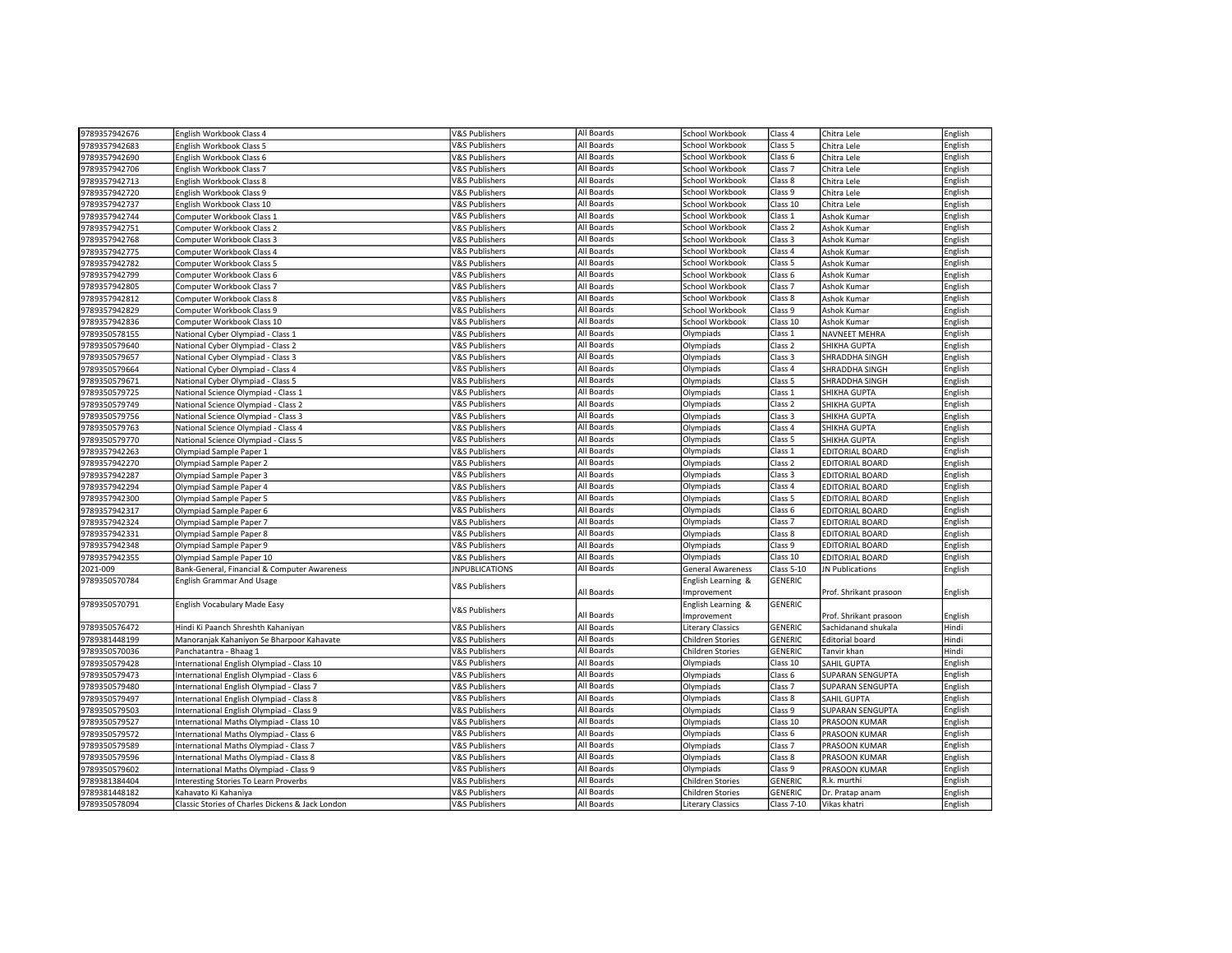| 9789350571019                  | <b>Detective Stories</b>                 | V&S Publishers            | All Boards  | <b>Literary Classics</b> | <b>Class 7-10</b>  | Vikas khatri           | English |
|--------------------------------|------------------------------------------|---------------------------|-------------|--------------------------|--------------------|------------------------|---------|
| 9789357940740                  |                                          | <b>V&amp;S Publishers</b> | All Boards  |                          |                    |                        |         |
|                                | International English Olympiad - Class 6 |                           |             | Olympiads                | Class 6            | Suparan sengupta       | English |
| 9789357940559                  | International Maths Olympiad - Class 6   | V&S Publishers            | All Boards  | Olympiads                | Class 6            | Prasoon kumar          | English |
| 9789357940566                  | International Maths Olympiad - Class 7   | <b>V&amp;S Publishers</b> | All Boards  | Olympiads                | Class <sub>7</sub> | Prasoon kumar          | English |
| 9789357940573                  | International Maths Olympiad - Class 8   | <b>V&amp;S Publishers</b> | All Boards  | Olympiads                | Class 8            | Prasoon kumar          | English |
| 9789357940580                  | International Maths Olympiad - Class 9   | V&S Publishers            | All Boards  | Olympiads                | Class 9            | Prasoon kumar          | English |
| 9789357940641                  | National Cyber Olympiad - Class 6        | V&S Publishers            | All Boards  | Olympiads                | Class 6            | Shraddha singh         | English |
| 9789357940450                  | National Science Olympiad - Class 6      | V&S Publishers            | All Boards  | Olympiads                | Class 6            | Shikha gupta           | English |
| 9789357940467                  | National Science Olympiad - Class 7      | V&S Publishers            | All Boards  | Olympiads                | Class <sub>7</sub> | Preeti agarwa          | English |
| 9789357940474                  | National Science Olympiad - Class 8      | <b>V&amp;S Publishers</b> | All Boards  | Olympiads                | Class 8            | Preeti agarwal         | English |
| 9789357940481                  | National Science Olympiad - Class 9      | <b>V&amp;S Publishers</b> | All Boards  | Olympiads                | Class 9            | Preeti agarwal         | English |
| 9789350570999                  | Sherlock Holmes Stories 1                | V&S Publishers            | All Boards  | <b>Literary Classics</b> | <b>Class 7-10</b>  | Vikas khatri           | English |
| 9789350571002                  | Sherlock Holmes Stories 2                | V&S Publishers            | All Boards  | <b>Literary Classics</b> | Class 7-10         | Vikas khatri           | English |
| 9789350571064                  | Sherlock Holmes Stories 3                | <b>V&amp;S Publishers</b> | All Boards  | Literary Classics        | <b>Class 7-10</b>  | Vikas khatri           | English |
| 9789350571033                  | <b>Humour Stories</b>                    | <b>V&amp;S Publishers</b> | All Boards  | <b>Literary Classics</b> | <b>Class 7-10</b>  | Vikas khatri           | English |
| 9789350571040                  | Love Stories                             | V&S Publishers            | All Boards  | <b>Literary Classics</b> | Class 7-10         | Vikas khatri           | English |
| 9789381588994                  | Panchatantra (Hindi)                     | <b>V&amp;S Publishers</b> | All Boards  | Children Stories         | <b>Class 7-10</b>  | Tanvir khan            | English |
| 9789357942430                  | <b>Student Atlas</b>                     | <b>V&amp;S Publishers</b> | All Boards  | School Workbook          | Class 5-10         | V&S Editorial Board    | English |
| 9789350579633                  | National Cyber Olympiad - Class 10       | <b>V&amp;S Publishers</b> | All Boards  | Olympiads                | Class <sub>2</sub> | <b>NAVNEET MEHRA</b>   | English |
| 9789350579688                  | National Cyber Olympiad - Class 6        | V&S Publishers            | All Boards  | Olympiads                | Class <sub>7</sub> | SHRADDHA SINGH         | English |
| 9789350579695                  | National Cyber Olympiad - Class 7        | <b>V&amp;S Publishers</b> | All Boards  | Olympiads                | Class 8            | ATUL BHARADWAJ         | English |
| 9789350579701                  | National Cyber Olympiad - Class 8        | V&S Publishers            | All Boards  | Olympiads                | Class 9            | ANJU SINGH             | English |
| 9789350579718                  | National Cyber Olympiad - Class 9        | V&S Publishers            | All Boards  | Olympiads                | Class 10           | NAVNEET MEHRA          | English |
| 9789350579732                  | National Science Olympiad - Class 10     | <b>V&amp;S Publishers</b> | All Boards  | Olympiads                | Class 2            | PREETI AGARWAL         | English |
| 9789350579787                  | National Science Olympiad - Class 6      | <b>V&amp;S Publishers</b> | All Boards  | Olympiads                | Class <sub>7</sub> | SHIKHA GUPTA           | English |
| 9789350579794                  | National Science Olympiad - Class 7      | <b>V&amp;S Publishers</b> | All Boards  | Olympiads                | Class 8            | PREETI AGARWAL         | English |
|                                |                                          |                           | All Boards  | Olympiads                | Class 9            |                        | English |
| 9789350579800<br>9789350579817 | National Science Olympiad - Class 8      | <b>V&amp;S Publishers</b> | All Boards  | Olympiads                | Class 10           | PREETI AGARWAL         |         |
|                                | National Science Olympiad - Class 9      | V&S Publishers            |             |                          |                    | PREETI AGARWAL         | English |
| 9789350571026                  | <b>Ghost Stories</b>                     | V&S Publishers            | All Boards  | <b>Literary Classics</b> | <b>Class 7-10</b>  | Vikas khatri           | English |
| Vol 1 to 10                    | <b>Animal Classification</b>             | <b>Acumen Publishing</b>  | All Boards  | Concept Learning         | Grade 1            | <b>EDITORIAL BOARD</b> | English |
| Vol 1 to 10                    | Numbers                                  | <b>Acumen Publishing</b>  | All Boards  | Concept Learning         | Grade 2            | <b>EDITORIAL BOARD</b> | English |
| Vol 1 to 10                    | Understanding date and time              | Acumen Publishing         | All Boards  | Concept Learning         | Grade 3            | <b>EDITORIAL BOARD</b> | English |
| Vol 1 to 10                    | Oceans                                   | <b>Acumen Publishing</b>  | All Boards  | Concept Learning         | Grade 4            | <b>EDITORIAL BOARD</b> | English |
| Vol 1 to 10                    | Maths                                    | <b>Acumen Publishing</b>  | All Boards  | Concept Learning         | Grade 5            | <b>EDITORIAL BOARD</b> | English |
| Vol 1 to 10                    | Electricity                              | <b>Acumen Publishing</b>  | All Boards  | Concept Learning         | Grade 6            | <b>EDITORIAL BOARD</b> | English |
| Vol 1 to 10                    | Grammar                                  | <b>Acumen Publishing</b>  | All Boards  | Concept Learning         | Grade 7            | <b>EDITORIAL BOARD</b> | English |
| Vol 1 to 10                    | Maths                                    | <b>Acumen Publishing</b>  | All Boards  | Concept Learning         | Grade 8            | <b>EDITORIAL BOARD</b> | English |
| Vol 1 to 10                    | Maths                                    | <b>Acumen Publishing</b>  | All Boards  | Concept Learning         | Grade 9            | <b>EDITORIAL BOARD</b> | English |
| Vol 1 to 10                    | Maths                                    | Acumen Publishing         | All Boards  | Concept Learning         | Grade 10           | <b>EDITORIAL BOARD</b> | English |
| 978-81-7379-938-9              | Magic Lantern Reader 1                   | <b>Frank Publications</b> | <b>ICSE</b> | Reader                   | Class 1            | <b>EDITORIAL BOARD</b> | English |
| 978-81-7379-939-6              | Magic Lantern Reader 2                   | <b>Frank Publications</b> | <b>ICSE</b> | Reader                   | Class <sub>2</sub> | <b>EDITORIAL BOARD</b> | English |
| 978-81-7379-940-2              | Magic Lantern Reader 3                   | <b>Frank Publications</b> | <b>ICSE</b> | Reader                   | Class 3            | <b>EDITORIAL BOARD</b> | English |
| 978-81-7379-941-9              | Magic Lantern Reader 4                   | Frank Publications        | <b>ICSE</b> | Reader                   | Class 4            | <b>EDITORIAL BOARD</b> | English |
| 978-81-7379-942-6              | Magic Lantern Reader 5                   | <b>Frank Publications</b> | <b>ICSE</b> | Reader                   | Class 5            | <b>EDITORIAL BOARD</b> | English |
| 978-81-7379-943-3              | Magic Lantern Reader 6                   | <b>Frank Publications</b> | <b>ICSE</b> | Reader                   | Class 6            | <b>EDITORIAL BOARD</b> | English |
| 978-81-7379-944-0              | Magic Lantern Reader 7                   | <b>Frank Publications</b> | <b>ICSE</b> | Reader                   | Class <sub>7</sub> | <b>EDITORIAL BOARD</b> | English |
| 978-81-7379-945-7              | Magic Lantern Reader 8                   | <b>Frank Publications</b> | <b>ICSE</b> | Reader                   | Class 8            | <b>EDITORIAL BOARD</b> | English |
| 978-93-5263-158-2              | New Learning Grammar & Composition 1     | <b>Frank Publications</b> | All Boards  | Grammar                  | Class 1            | <b>EDITORIAL BOARD</b> | English |
| 978-93-5263-159-9              | New Learning Grammar & Composition 2     | <b>Frank Publications</b> | All Boards  | Grammar                  | Class 2            | <b>EDITORIAL BOARD</b> | English |
| 978-93-5263-160-5              | New Learning Grammar & Composition 3     | Frank Publications        | All Boards  | Grammar                  | Class 3            | <b>EDITORIAL BOARD</b> | English |
| 978-93-5263-161-2              | New Learning Grammar & Composition 4     | <b>Frank Publications</b> | All Boards  | Grammar                  | Class 4            | <b>EDITORIAL BOARD</b> | English |
| 978-93-5263-162-9              | New Learning Grammar & Composition 5     | <b>Frank Publications</b> | All Boards  | Grammar                  | Class 5            | <b>EDITORIAL BOARD</b> | English |
| 978-93-5263-163-6              | New Learning Grammar & Composition 6     | <b>Frank Publications</b> | All Boards  | Grammar                  | Class 6            | <b>EDITORIAL BOARD</b> | English |
| 978-93-5263-164-3              | New Learning Grammar & Composition 7     | <b>Frank Publications</b> | All Boards  | Grammar                  | Class <sub>7</sub> | <b>EDITORIAL BOARD</b> | English |
| 978-93-5263-165-0              | New Learning Grammar & Composition 8     | <b>Frank Publications</b> | All Boards  | Grammar                  | Class 8            | <b>EDITORIAL BOARD</b> | English |
| 978-93-5263-501-6              | The Merchant of Venice Textbook - 10     | <b>Frank Publications</b> | <b>ICSE</b> | Grammar                  | Class 10           | <b>EDITORIAL BOARD</b> | English |
| 978-93-5263-502-3              | The Merchant of Venice Workbook - 10     | <b>Frank Publications</b> | <b>ICSE</b> | Literrature              | Class 10           | <b>EDITORIAL BOARD</b> | English |
| 978-93-5263-167-4              | <b>ICSE Primary Mathematics 1</b>        | <b>Frank Publications</b> | <b>ICSE</b> | Maths                    | Class 1            | <b>EDITORIAL BOARD</b> |         |
|                                |                                          |                           |             |                          |                    |                        | English |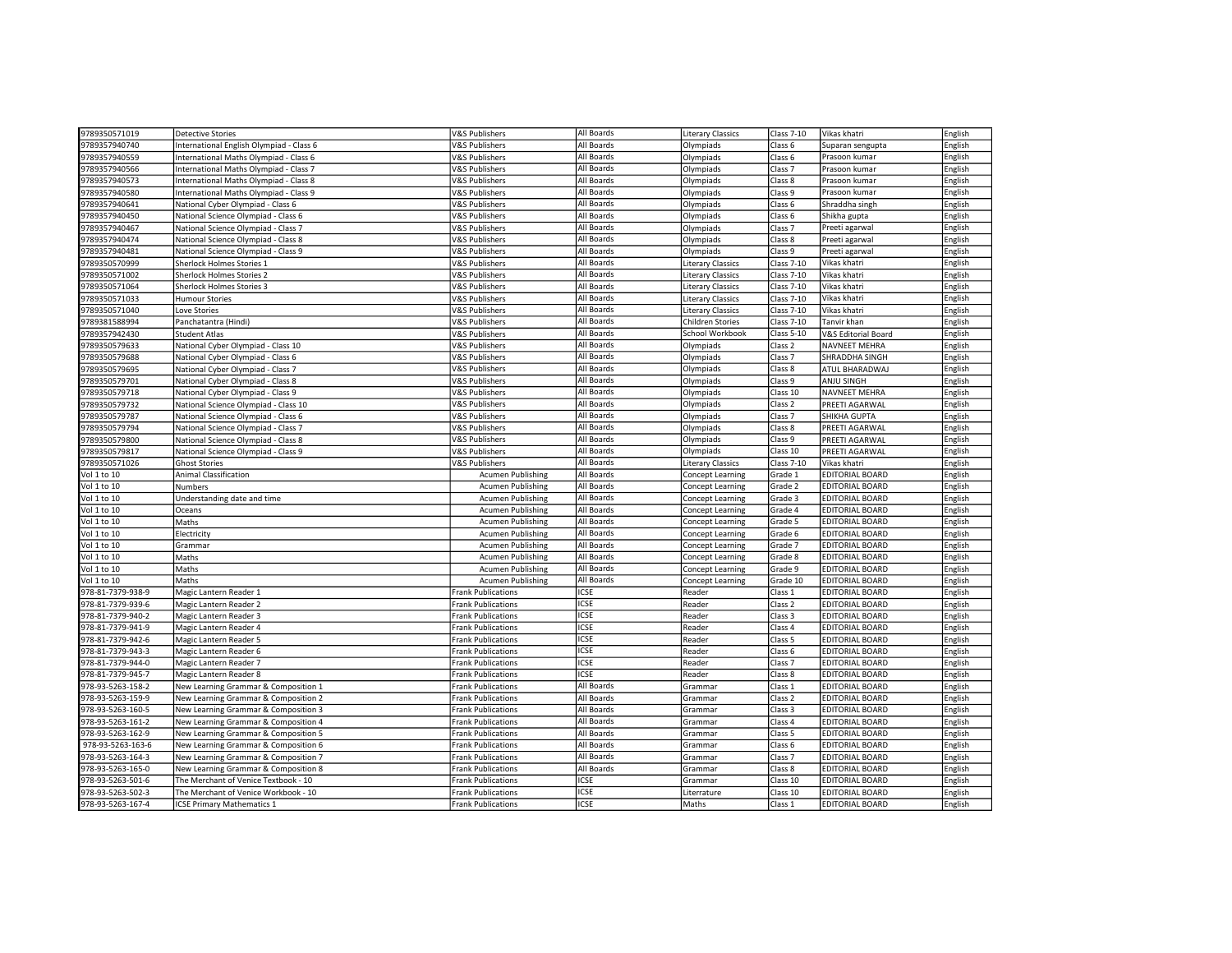| <b>ICSE</b><br>Class 3<br><b>EDITORIAL BOARD</b><br>978-93-5263-169-8<br><b>ICSE Primary Mathematics 3</b><br><b>Frank Publications</b><br>Maths<br>English<br>ICSE<br>978-93-5263-170-4<br>Class 4<br><b>ICSE Primary Mathematics 4</b><br><b>Frank Publications</b><br>Maths<br><b>EDITORIAL BOARD</b><br>English<br><b>ICSE</b><br>978-93-5263-171-1<br><b>ICSE Primary Mathematics 5</b><br>Class 5<br><b>EDITORIAL BOARD</b><br>English<br><b>Frank Publications</b><br>Maths<br><b>ICSE</b><br>978-81-949653-3-6<br>ICSE Math 6<br><b>Frank Publications</b><br>Maths<br>Class 6<br><b>EDITORIAL BOARD</b><br>English<br><b>ICSE</b><br>978-81-949653-2-9<br>ICSE Math 7<br><b>Frank Publications</b><br>Maths<br>Class <sub>7</sub><br><b>EDITORIAL BOARD</b><br>English<br>978-81-949653-1-2<br><b>ICSE</b><br>Class 8<br><b>EDITORIAL BOARD</b><br>ICSE Math 8<br>Maths<br>English<br>Frank Publications<br><b>ICSE</b><br>978-81-949653-0-5<br><b>ICSE Math IX</b><br>Maths<br>Class 9<br><b>EDITORIAL BOARD</b><br>English<br><b>Frank Publications</b><br><b>ICSE</b><br>Class 10<br>English<br>978-93-526350-0-9<br><b>ICSE Math X</b><br><b>Frank Publications</b><br>Maths<br><b>EDITORIAL BOARD</b><br><b>ICSE</b><br>978-93-5263-137-7<br>Science is Fun 1<br><b>Frank Publications</b><br>Generic<br>Class 1<br><b>EDITORIAL BOARD</b><br>English<br><b>ICSE</b><br>978-93-5263-138-4<br>Class <sub>2</sub><br><b>EDITORIAL BOARD</b><br>English<br>Science is Fun 2<br><b>Frank Publications</b><br>Generic<br><b>ICSE</b><br>Class 3<br><b>EDITORIAL BOARD</b><br>978-93-5263-139-1<br>Science is Fun 3<br><b>Frank Publications</b><br>Generic<br>English<br>ICSE<br>978-93-5263-140-7<br>Science is Fun 4<br><b>Frank Publications</b><br>Generic<br>Class 4<br><b>EDITORIAL BOARD</b><br>English<br>978-93-5263-141-4<br><b>ICSE</b><br>Class <sub>5</sub><br><b>EDITORIAL BOARD</b><br>Science is Fun 5<br>Generic<br>English<br>Frank Publications<br><b>ICSE</b><br>978-93-5263-129-2<br>ICSE Middle School Physics 6<br>Physics<br>Class 6<br><b>EDITORIAL BOARD</b><br>English<br><b>Frank Publications</b><br><b>ICSE</b><br>Class <sub>7</sub><br>English<br>978-93-5263-130-8<br>ICSE Middle School Physics 7<br><b>Frank Publications</b><br>Physics<br><b>EDITORIAL BOARD</b><br>ICSE<br>978-93-5263-131-5<br>ICSE Middle School Physics 8<br><b>Frank Publications</b><br>Physics<br>Class 8<br><b>EDITORIAL BOARD</b><br>English<br>ICSE<br>978-93-5263-142-1<br>Class <sub>6</sub><br><b>EDITORIAL BOARD</b><br>English<br>ICSE Middle School Chemistry 6<br><b>Frank Publications</b><br>Chemistry<br><b>ICSE</b><br>978-93-5263-166-7<br>ICSE Middle School Chemistry 7<br><b>Frank Publications</b><br>Chemistry<br>Class <sub>7</sub><br><b>EDITORIAL BOARD</b><br>English<br>ICSE<br>978-93-5263-144-5<br>ICSE Middle School Chemistry 8<br><b>Frank Publications</b><br>Chemistry<br>Class 8<br><b>EDITORIAL BOARD</b><br>English<br><b>ICSE</b><br>Class <sub>6</sub><br>978-93-5263-126-1<br>ICSE Middle School Biology 6<br><b>Frank Publications</b><br><b>EDITORIAL BOARD</b><br>English<br>Biology<br><b>ICSE</b><br>Class <sub>7</sub><br>978-93-5263-127-8<br><b>ICSE Middle School Biology 7</b><br><b>EDITORIAL BOARD</b><br>English<br><b>Frank Publications</b><br>Biology<br><b>ICSE</b><br>Class 8<br><b>EDITORIAL BOARD</b><br>English<br>978-93-5263-128-5<br>ICSE Middle School Biology 8<br><b>Frank Publications</b><br>Biology<br>ICSE<br>978-93-5263-200-8<br><b>Primary Social Studies 1</b><br><b>Frank Publications</b><br>Class 1<br><b>EDITORIAL BOARD</b><br>English<br>Social Science<br><b>ICSE</b><br>978-93-5263-201-5<br>Primary Social Studies 2<br>Class <sub>2</sub><br><b>EDITORIAL BOARD</b><br><b>Frank Publications</b><br>Social Science<br>English<br><b>ICSE</b><br>Class 3<br><b>EDITORIAL BOARD</b><br>978-93-5263-202-2<br><b>Primary Social Studies 3</b><br><b>Frank Publications</b><br>Social Science<br>English<br><b>ICSE</b><br>978-93-5263-203-9<br>Primary Social Studies 4<br><b>Frank Publications</b><br>Social Science<br>Class 4<br><b>EDITORIAL BOARD</b><br>English<br>ICSE<br>978-93-5263-204-6<br>Primary Social Studies 5<br>Social Science<br>Class 5<br><b>EDITORIAL BOARD</b><br>English<br><b>Frank Publications</b><br><b>ICSE</b><br>978-93-5263-155-1<br>ICSE Middle School His & Civ 6<br><b>History and Civics</b><br>Class 6<br><b>EDITORIAL BOARD</b><br>English<br><b>Frank Publications</b><br><b>ICSE</b><br><b>EDITORIAL BOARD</b><br>English<br>978-93-5263-156-8<br>ICSE Middle School His & Civ 7<br><b>Frank Publications</b><br><b>History and Civics</b><br>Class <sub>7</sub><br>ICSE<br>978-93-5263-157-5<br>ICSE Middle School His & Civ 8<br><b>Frank Publications</b><br><b>History and Civics</b><br>Class 8<br><b>EDITORIAL BOARD</b><br>English<br><b>ICSE</b><br>978-93-5263-000-4<br>Class 9<br><b>EDITORIAL BOARD</b><br>English<br>Comprehensive History & Civics - 9<br><b>Frank Publications</b><br><b>History and Civics</b><br><b>ICSE</b><br><b>EDITORIAL BOARD</b><br>978-81-7379-954-9<br>Comprehensive History & Civics - 10<br><b>Frank Publications</b><br><b>History and Civics</b><br>Class 10<br>English<br><b>ICSE</b><br>Class 6<br>978-93-5263-132-2<br>ICSE Middle School Geography 6<br><b>EDITORIAL BOARD</b><br>English<br><b>Frank Publications</b><br>Geography<br>ICSE<br>978-93-5263-133-9<br>ICSE Middle School Geography 7<br>Class <sub>7</sub><br><b>EDITORIAL BOARD</b><br>English<br>Frank Publications<br>Geography<br><b>ICSE</b><br>978-93-5263-134-6<br><b>Frank Publications</b><br>Class 8<br><b>EDITORIAL BOARD</b><br>English<br>ICSE Middle School Geography 8<br>Geography<br><b>ICSE</b><br>Class 9<br><b>EDITORIAL BOARD</b><br>978-81-7379-959-4<br>Our Earth Comprehensive Geography 9<br><b>Frank Publications</b><br>Geography<br>English<br><b>ICSE</b><br>978-81-949653-8-1<br>Our Earth Comprehensive Geography 10<br><b>Frank Publications</b><br>Class 10<br><b>EDITORIAL BOARD</b><br>English<br>Geography<br>978-93-5263-484-2<br>Nirjharam 1 Class 5<br>All Boards<br>Class 5<br><b>EDITORIAL BOARD</b><br>Sanskrit<br><b>Frank Publications</b><br>Sanskrit<br>Nirjharam 2 Class 6<br><b>EDITORIAL BOARD</b><br>Sanskrit<br>978-93-5263-485-9<br><b>Frank Publications</b><br>All Boards<br>Sanskrit<br>Class 6<br>All Boards<br>Class <sub>7</sub><br>978-93-5263-486-6<br>Nirjharam3 Class 7<br>Sanskrit<br><b>EDITORIAL BOARD</b><br>Sanskrit<br><b>Frank Publications</b><br>All Boards<br>978-93-5263-487-3<br>Nirjharam 4 Class 8<br>Sanskrit<br>Class 8<br><b>EDITORIAL BOARD</b><br>Sanskrit<br><b>Frank Publications</b><br>ICSE<br>978-93-5263-192-6<br>Primary Computer Studies 1<br><b>Frank Publications</b><br>Computer Science<br>Class 1<br><b>EDITORIAL BOARD</b><br>English<br>ICSE<br><b>EDITORIAL BOARD</b><br>978-93-5263-193-3<br>Primary Computer Studies 2<br><b>Frank Publications</b><br>Computer Science<br>Class <sub>2</sub><br>English<br><b>ICSE</b><br>978-93-5263-194-0<br><b>Primary Computer Studies 3</b><br><b>Frank Publications</b><br>Computer Science<br>Class 3<br><b>EDITORIAL BOARD</b><br>English<br><b>ICSE</b><br>978-93-5263-195-7<br>Class 4<br><b>EDITORIAL BOARD</b><br>English<br>Primary Computer Studies 4<br><b>Frank Publications</b><br>Computer Science<br><b>ICSE</b><br>978-93-5263-196-4<br><b>EDITORIAL BOARD</b><br>Primary Computer Studies 5<br>Computer Science<br>Class 5<br>English<br><b>Frank Publications</b><br><b>ICSE</b><br>978-93-5263-197-1<br>Class 6<br><b>EDITORIAL BOARD</b><br>English<br>Middle School Computer Studies 6<br><b>Frank Publications</b><br>Computer Science<br>ICSE<br>978-93-5263-198-8<br>Middle School Computer Studies 7<br>Class <sub>7</sub><br><b>EDITORIAL BOARD</b><br>English<br>Frank Publications<br>Computer Science<br>ICSE<br>978-93-5263-199-5<br>Middle School Computer Studies 8<br>Computer Science<br>Class 8<br><b>EDITORIAL BOARD</b><br>English<br><b>Frank Publications</b><br>ICSE<br>978-93-5263-262-6<br><b>ICSE Computer Applications 9</b><br><b>Frank Publications</b><br>Computer Science<br>Class 9<br><b>EDITORIAL BOARD</b><br>English<br><b>ICSE</b><br>978-93-5263-395-1<br><b>ICSE Computer Applications - 10</b><br><b>Frank Publications</b><br>Computer Science<br>Class 10<br><b>EDITORIAL BOARD</b><br>English<br>All Boards<br>978-93-5263-476-7<br>G K Whiz 1<br><b>Frank Publications</b><br>Quiz<br>Class 1<br><b>EDITORIAL BOARD</b><br>English<br>All Boards<br>978-93-5263-477-4<br>G K Whiz 2<br>Quiz<br>Class <sub>2</sub><br><b>EDITORIAL BOARD</b><br>English<br><b>Frank Publications</b><br>All Boards<br>978-93-5263-478-1<br>G K Whiz 3<br>Quiz<br>Class <sub>3</sub><br><b>EDITORIAL BOARD</b><br>English<br><b>Frank Publications</b><br>All Boards<br>978-93-5263-479-8<br>G K Whiz 4<br>Quiz<br>Class 4<br><b>EDITORIAL BOARD</b><br>English<br><b>Frank Publications</b> | 978-93-5263-168-1 | <b>ICSE Primary Mathematics 2</b> | <b>Frank Publications</b> | ICSE       | Maths | Class <sub>2</sub> | <b>EDITORIAL BOARD</b> | English |
|--------------------------------------------------------------------------------------------------------------------------------------------------------------------------------------------------------------------------------------------------------------------------------------------------------------------------------------------------------------------------------------------------------------------------------------------------------------------------------------------------------------------------------------------------------------------------------------------------------------------------------------------------------------------------------------------------------------------------------------------------------------------------------------------------------------------------------------------------------------------------------------------------------------------------------------------------------------------------------------------------------------------------------------------------------------------------------------------------------------------------------------------------------------------------------------------------------------------------------------------------------------------------------------------------------------------------------------------------------------------------------------------------------------------------------------------------------------------------------------------------------------------------------------------------------------------------------------------------------------------------------------------------------------------------------------------------------------------------------------------------------------------------------------------------------------------------------------------------------------------------------------------------------------------------------------------------------------------------------------------------------------------------------------------------------------------------------------------------------------------------------------------------------------------------------------------------------------------------------------------------------------------------------------------------------------------------------------------------------------------------------------------------------------------------------------------------------------------------------------------------------------------------------------------------------------------------------------------------------------------------------------------------------------------------------------------------------------------------------------------------------------------------------------------------------------------------------------------------------------------------------------------------------------------------------------------------------------------------------------------------------------------------------------------------------------------------------------------------------------------------------------------------------------------------------------------------------------------------------------------------------------------------------------------------------------------------------------------------------------------------------------------------------------------------------------------------------------------------------------------------------------------------------------------------------------------------------------------------------------------------------------------------------------------------------------------------------------------------------------------------------------------------------------------------------------------------------------------------------------------------------------------------------------------------------------------------------------------------------------------------------------------------------------------------------------------------------------------------------------------------------------------------------------------------------------------------------------------------------------------------------------------------------------------------------------------------------------------------------------------------------------------------------------------------------------------------------------------------------------------------------------------------------------------------------------------------------------------------------------------------------------------------------------------------------------------------------------------------------------------------------------------------------------------------------------------------------------------------------------------------------------------------------------------------------------------------------------------------------------------------------------------------------------------------------------------------------------------------------------------------------------------------------------------------------------------------------------------------------------------------------------------------------------------------------------------------------------------------------------------------------------------------------------------------------------------------------------------------------------------------------------------------------------------------------------------------------------------------------------------------------------------------------------------------------------------------------------------------------------------------------------------------------------------------------------------------------------------------------------------------------------------------------------------------------------------------------------------------------------------------------------------------------------------------------------------------------------------------------------------------------------------------------------------------------------------------------------------------------------------------------------------------------------------------------------------------------------------------------------------------------------------------------------------------------------------------------------------------------------------------------------------------------------------------------------------------------------------------------------------------------------------------------------------------------------------------------------------------------------------------------------------------------------------------------------------------------------------------------------------------------------------------------------------------------------------------------------------------------------------------------------------------------------------------------------------------------------------------------------------------------------------------------------------------------------------------------------------------------------------------------------------------------------------------------------------------------------------------------------------------------------------------------------------------------------------------------------------------------------------------------------------------------------------------------------------------------------------------------------------------------------------------------------------------------------------------------------------------------------------------------------------------------------------------------------------------------------------------------------------------------------------------------------------------------------------------------------------------------------------------------------------------------------------------------------------------------------------------------------------------------------------------------------------------------------------------------------------------------------------------------------------------------------------------------------------------------------------------------------------------------------------------------------------------------------------------------------------------------------------------------------------------------------------------------------------------------------------------------------------------------------------------------------------------------------------------------------------------------------------------------------------------------------------------------------------------------------------------------------------------------------------------------------------------------------------------------------------------------------------------------------------------------------------|-------------------|-----------------------------------|---------------------------|------------|-------|--------------------|------------------------|---------|
|                                                                                                                                                                                                                                                                                                                                                                                                                                                                                                                                                                                                                                                                                                                                                                                                                                                                                                                                                                                                                                                                                                                                                                                                                                                                                                                                                                                                                                                                                                                                                                                                                                                                                                                                                                                                                                                                                                                                                                                                                                                                                                                                                                                                                                                                                                                                                                                                                                                                                                                                                                                                                                                                                                                                                                                                                                                                                                                                                                                                                                                                                                                                                                                                                                                                                                                                                                                                                                                                                                                                                                                                                                                                                                                                                                                                                                                                                                                                                                                                                                                                                                                                                                                                                                                                                                                                                                                                                                                                                                                                                                                                                                                                                                                                                                                                                                                                                                                                                                                                                                                                                                                                                                                                                                                                                                                                                                                                                                                                                                                                                                                                                                                                                                                                                                                                                                                                                                                                                                                                                                                                                                                                                                                                                                                                                                                                                                                                                                                                                                                                                                                                                                                                                                                                                                                                                                                                                                                                                                                                                                                                                                                                                                                                                                                                                                                                                                                                                                                                                                                                                                                                                                                                                                                                                                                                                                                                                                                                                                                                                                                                                                                                                                                                                                                                                                                                                                                                                                                                                                                                                                                                                                                                                                                                                                                                                                                                                                                                                                                                                                            |                   |                                   |                           |            |       |                    |                        |         |
|                                                                                                                                                                                                                                                                                                                                                                                                                                                                                                                                                                                                                                                                                                                                                                                                                                                                                                                                                                                                                                                                                                                                                                                                                                                                                                                                                                                                                                                                                                                                                                                                                                                                                                                                                                                                                                                                                                                                                                                                                                                                                                                                                                                                                                                                                                                                                                                                                                                                                                                                                                                                                                                                                                                                                                                                                                                                                                                                                                                                                                                                                                                                                                                                                                                                                                                                                                                                                                                                                                                                                                                                                                                                                                                                                                                                                                                                                                                                                                                                                                                                                                                                                                                                                                                                                                                                                                                                                                                                                                                                                                                                                                                                                                                                                                                                                                                                                                                                                                                                                                                                                                                                                                                                                                                                                                                                                                                                                                                                                                                                                                                                                                                                                                                                                                                                                                                                                                                                                                                                                                                                                                                                                                                                                                                                                                                                                                                                                                                                                                                                                                                                                                                                                                                                                                                                                                                                                                                                                                                                                                                                                                                                                                                                                                                                                                                                                                                                                                                                                                                                                                                                                                                                                                                                                                                                                                                                                                                                                                                                                                                                                                                                                                                                                                                                                                                                                                                                                                                                                                                                                                                                                                                                                                                                                                                                                                                                                                                                                                                                                                            |                   |                                   |                           |            |       |                    |                        |         |
|                                                                                                                                                                                                                                                                                                                                                                                                                                                                                                                                                                                                                                                                                                                                                                                                                                                                                                                                                                                                                                                                                                                                                                                                                                                                                                                                                                                                                                                                                                                                                                                                                                                                                                                                                                                                                                                                                                                                                                                                                                                                                                                                                                                                                                                                                                                                                                                                                                                                                                                                                                                                                                                                                                                                                                                                                                                                                                                                                                                                                                                                                                                                                                                                                                                                                                                                                                                                                                                                                                                                                                                                                                                                                                                                                                                                                                                                                                                                                                                                                                                                                                                                                                                                                                                                                                                                                                                                                                                                                                                                                                                                                                                                                                                                                                                                                                                                                                                                                                                                                                                                                                                                                                                                                                                                                                                                                                                                                                                                                                                                                                                                                                                                                                                                                                                                                                                                                                                                                                                                                                                                                                                                                                                                                                                                                                                                                                                                                                                                                                                                                                                                                                                                                                                                                                                                                                                                                                                                                                                                                                                                                                                                                                                                                                                                                                                                                                                                                                                                                                                                                                                                                                                                                                                                                                                                                                                                                                                                                                                                                                                                                                                                                                                                                                                                                                                                                                                                                                                                                                                                                                                                                                                                                                                                                                                                                                                                                                                                                                                                                                            |                   |                                   |                           |            |       |                    |                        |         |
|                                                                                                                                                                                                                                                                                                                                                                                                                                                                                                                                                                                                                                                                                                                                                                                                                                                                                                                                                                                                                                                                                                                                                                                                                                                                                                                                                                                                                                                                                                                                                                                                                                                                                                                                                                                                                                                                                                                                                                                                                                                                                                                                                                                                                                                                                                                                                                                                                                                                                                                                                                                                                                                                                                                                                                                                                                                                                                                                                                                                                                                                                                                                                                                                                                                                                                                                                                                                                                                                                                                                                                                                                                                                                                                                                                                                                                                                                                                                                                                                                                                                                                                                                                                                                                                                                                                                                                                                                                                                                                                                                                                                                                                                                                                                                                                                                                                                                                                                                                                                                                                                                                                                                                                                                                                                                                                                                                                                                                                                                                                                                                                                                                                                                                                                                                                                                                                                                                                                                                                                                                                                                                                                                                                                                                                                                                                                                                                                                                                                                                                                                                                                                                                                                                                                                                                                                                                                                                                                                                                                                                                                                                                                                                                                                                                                                                                                                                                                                                                                                                                                                                                                                                                                                                                                                                                                                                                                                                                                                                                                                                                                                                                                                                                                                                                                                                                                                                                                                                                                                                                                                                                                                                                                                                                                                                                                                                                                                                                                                                                                                                            |                   |                                   |                           |            |       |                    |                        |         |
|                                                                                                                                                                                                                                                                                                                                                                                                                                                                                                                                                                                                                                                                                                                                                                                                                                                                                                                                                                                                                                                                                                                                                                                                                                                                                                                                                                                                                                                                                                                                                                                                                                                                                                                                                                                                                                                                                                                                                                                                                                                                                                                                                                                                                                                                                                                                                                                                                                                                                                                                                                                                                                                                                                                                                                                                                                                                                                                                                                                                                                                                                                                                                                                                                                                                                                                                                                                                                                                                                                                                                                                                                                                                                                                                                                                                                                                                                                                                                                                                                                                                                                                                                                                                                                                                                                                                                                                                                                                                                                                                                                                                                                                                                                                                                                                                                                                                                                                                                                                                                                                                                                                                                                                                                                                                                                                                                                                                                                                                                                                                                                                                                                                                                                                                                                                                                                                                                                                                                                                                                                                                                                                                                                                                                                                                                                                                                                                                                                                                                                                                                                                                                                                                                                                                                                                                                                                                                                                                                                                                                                                                                                                                                                                                                                                                                                                                                                                                                                                                                                                                                                                                                                                                                                                                                                                                                                                                                                                                                                                                                                                                                                                                                                                                                                                                                                                                                                                                                                                                                                                                                                                                                                                                                                                                                                                                                                                                                                                                                                                                                                            |                   |                                   |                           |            |       |                    |                        |         |
|                                                                                                                                                                                                                                                                                                                                                                                                                                                                                                                                                                                                                                                                                                                                                                                                                                                                                                                                                                                                                                                                                                                                                                                                                                                                                                                                                                                                                                                                                                                                                                                                                                                                                                                                                                                                                                                                                                                                                                                                                                                                                                                                                                                                                                                                                                                                                                                                                                                                                                                                                                                                                                                                                                                                                                                                                                                                                                                                                                                                                                                                                                                                                                                                                                                                                                                                                                                                                                                                                                                                                                                                                                                                                                                                                                                                                                                                                                                                                                                                                                                                                                                                                                                                                                                                                                                                                                                                                                                                                                                                                                                                                                                                                                                                                                                                                                                                                                                                                                                                                                                                                                                                                                                                                                                                                                                                                                                                                                                                                                                                                                                                                                                                                                                                                                                                                                                                                                                                                                                                                                                                                                                                                                                                                                                                                                                                                                                                                                                                                                                                                                                                                                                                                                                                                                                                                                                                                                                                                                                                                                                                                                                                                                                                                                                                                                                                                                                                                                                                                                                                                                                                                                                                                                                                                                                                                                                                                                                                                                                                                                                                                                                                                                                                                                                                                                                                                                                                                                                                                                                                                                                                                                                                                                                                                                                                                                                                                                                                                                                                                                            |                   |                                   |                           |            |       |                    |                        |         |
|                                                                                                                                                                                                                                                                                                                                                                                                                                                                                                                                                                                                                                                                                                                                                                                                                                                                                                                                                                                                                                                                                                                                                                                                                                                                                                                                                                                                                                                                                                                                                                                                                                                                                                                                                                                                                                                                                                                                                                                                                                                                                                                                                                                                                                                                                                                                                                                                                                                                                                                                                                                                                                                                                                                                                                                                                                                                                                                                                                                                                                                                                                                                                                                                                                                                                                                                                                                                                                                                                                                                                                                                                                                                                                                                                                                                                                                                                                                                                                                                                                                                                                                                                                                                                                                                                                                                                                                                                                                                                                                                                                                                                                                                                                                                                                                                                                                                                                                                                                                                                                                                                                                                                                                                                                                                                                                                                                                                                                                                                                                                                                                                                                                                                                                                                                                                                                                                                                                                                                                                                                                                                                                                                                                                                                                                                                                                                                                                                                                                                                                                                                                                                                                                                                                                                                                                                                                                                                                                                                                                                                                                                                                                                                                                                                                                                                                                                                                                                                                                                                                                                                                                                                                                                                                                                                                                                                                                                                                                                                                                                                                                                                                                                                                                                                                                                                                                                                                                                                                                                                                                                                                                                                                                                                                                                                                                                                                                                                                                                                                                                                            |                   |                                   |                           |            |       |                    |                        |         |
|                                                                                                                                                                                                                                                                                                                                                                                                                                                                                                                                                                                                                                                                                                                                                                                                                                                                                                                                                                                                                                                                                                                                                                                                                                                                                                                                                                                                                                                                                                                                                                                                                                                                                                                                                                                                                                                                                                                                                                                                                                                                                                                                                                                                                                                                                                                                                                                                                                                                                                                                                                                                                                                                                                                                                                                                                                                                                                                                                                                                                                                                                                                                                                                                                                                                                                                                                                                                                                                                                                                                                                                                                                                                                                                                                                                                                                                                                                                                                                                                                                                                                                                                                                                                                                                                                                                                                                                                                                                                                                                                                                                                                                                                                                                                                                                                                                                                                                                                                                                                                                                                                                                                                                                                                                                                                                                                                                                                                                                                                                                                                                                                                                                                                                                                                                                                                                                                                                                                                                                                                                                                                                                                                                                                                                                                                                                                                                                                                                                                                                                                                                                                                                                                                                                                                                                                                                                                                                                                                                                                                                                                                                                                                                                                                                                                                                                                                                                                                                                                                                                                                                                                                                                                                                                                                                                                                                                                                                                                                                                                                                                                                                                                                                                                                                                                                                                                                                                                                                                                                                                                                                                                                                                                                                                                                                                                                                                                                                                                                                                                                                            |                   |                                   |                           |            |       |                    |                        |         |
|                                                                                                                                                                                                                                                                                                                                                                                                                                                                                                                                                                                                                                                                                                                                                                                                                                                                                                                                                                                                                                                                                                                                                                                                                                                                                                                                                                                                                                                                                                                                                                                                                                                                                                                                                                                                                                                                                                                                                                                                                                                                                                                                                                                                                                                                                                                                                                                                                                                                                                                                                                                                                                                                                                                                                                                                                                                                                                                                                                                                                                                                                                                                                                                                                                                                                                                                                                                                                                                                                                                                                                                                                                                                                                                                                                                                                                                                                                                                                                                                                                                                                                                                                                                                                                                                                                                                                                                                                                                                                                                                                                                                                                                                                                                                                                                                                                                                                                                                                                                                                                                                                                                                                                                                                                                                                                                                                                                                                                                                                                                                                                                                                                                                                                                                                                                                                                                                                                                                                                                                                                                                                                                                                                                                                                                                                                                                                                                                                                                                                                                                                                                                                                                                                                                                                                                                                                                                                                                                                                                                                                                                                                                                                                                                                                                                                                                                                                                                                                                                                                                                                                                                                                                                                                                                                                                                                                                                                                                                                                                                                                                                                                                                                                                                                                                                                                                                                                                                                                                                                                                                                                                                                                                                                                                                                                                                                                                                                                                                                                                                                                            |                   |                                   |                           |            |       |                    |                        |         |
|                                                                                                                                                                                                                                                                                                                                                                                                                                                                                                                                                                                                                                                                                                                                                                                                                                                                                                                                                                                                                                                                                                                                                                                                                                                                                                                                                                                                                                                                                                                                                                                                                                                                                                                                                                                                                                                                                                                                                                                                                                                                                                                                                                                                                                                                                                                                                                                                                                                                                                                                                                                                                                                                                                                                                                                                                                                                                                                                                                                                                                                                                                                                                                                                                                                                                                                                                                                                                                                                                                                                                                                                                                                                                                                                                                                                                                                                                                                                                                                                                                                                                                                                                                                                                                                                                                                                                                                                                                                                                                                                                                                                                                                                                                                                                                                                                                                                                                                                                                                                                                                                                                                                                                                                                                                                                                                                                                                                                                                                                                                                                                                                                                                                                                                                                                                                                                                                                                                                                                                                                                                                                                                                                                                                                                                                                                                                                                                                                                                                                                                                                                                                                                                                                                                                                                                                                                                                                                                                                                                                                                                                                                                                                                                                                                                                                                                                                                                                                                                                                                                                                                                                                                                                                                                                                                                                                                                                                                                                                                                                                                                                                                                                                                                                                                                                                                                                                                                                                                                                                                                                                                                                                                                                                                                                                                                                                                                                                                                                                                                                                                            |                   |                                   |                           |            |       |                    |                        |         |
|                                                                                                                                                                                                                                                                                                                                                                                                                                                                                                                                                                                                                                                                                                                                                                                                                                                                                                                                                                                                                                                                                                                                                                                                                                                                                                                                                                                                                                                                                                                                                                                                                                                                                                                                                                                                                                                                                                                                                                                                                                                                                                                                                                                                                                                                                                                                                                                                                                                                                                                                                                                                                                                                                                                                                                                                                                                                                                                                                                                                                                                                                                                                                                                                                                                                                                                                                                                                                                                                                                                                                                                                                                                                                                                                                                                                                                                                                                                                                                                                                                                                                                                                                                                                                                                                                                                                                                                                                                                                                                                                                                                                                                                                                                                                                                                                                                                                                                                                                                                                                                                                                                                                                                                                                                                                                                                                                                                                                                                                                                                                                                                                                                                                                                                                                                                                                                                                                                                                                                                                                                                                                                                                                                                                                                                                                                                                                                                                                                                                                                                                                                                                                                                                                                                                                                                                                                                                                                                                                                                                                                                                                                                                                                                                                                                                                                                                                                                                                                                                                                                                                                                                                                                                                                                                                                                                                                                                                                                                                                                                                                                                                                                                                                                                                                                                                                                                                                                                                                                                                                                                                                                                                                                                                                                                                                                                                                                                                                                                                                                                                                            |                   |                                   |                           |            |       |                    |                        |         |
|                                                                                                                                                                                                                                                                                                                                                                                                                                                                                                                                                                                                                                                                                                                                                                                                                                                                                                                                                                                                                                                                                                                                                                                                                                                                                                                                                                                                                                                                                                                                                                                                                                                                                                                                                                                                                                                                                                                                                                                                                                                                                                                                                                                                                                                                                                                                                                                                                                                                                                                                                                                                                                                                                                                                                                                                                                                                                                                                                                                                                                                                                                                                                                                                                                                                                                                                                                                                                                                                                                                                                                                                                                                                                                                                                                                                                                                                                                                                                                                                                                                                                                                                                                                                                                                                                                                                                                                                                                                                                                                                                                                                                                                                                                                                                                                                                                                                                                                                                                                                                                                                                                                                                                                                                                                                                                                                                                                                                                                                                                                                                                                                                                                                                                                                                                                                                                                                                                                                                                                                                                                                                                                                                                                                                                                                                                                                                                                                                                                                                                                                                                                                                                                                                                                                                                                                                                                                                                                                                                                                                                                                                                                                                                                                                                                                                                                                                                                                                                                                                                                                                                                                                                                                                                                                                                                                                                                                                                                                                                                                                                                                                                                                                                                                                                                                                                                                                                                                                                                                                                                                                                                                                                                                                                                                                                                                                                                                                                                                                                                                                                            |                   |                                   |                           |            |       |                    |                        |         |
|                                                                                                                                                                                                                                                                                                                                                                                                                                                                                                                                                                                                                                                                                                                                                                                                                                                                                                                                                                                                                                                                                                                                                                                                                                                                                                                                                                                                                                                                                                                                                                                                                                                                                                                                                                                                                                                                                                                                                                                                                                                                                                                                                                                                                                                                                                                                                                                                                                                                                                                                                                                                                                                                                                                                                                                                                                                                                                                                                                                                                                                                                                                                                                                                                                                                                                                                                                                                                                                                                                                                                                                                                                                                                                                                                                                                                                                                                                                                                                                                                                                                                                                                                                                                                                                                                                                                                                                                                                                                                                                                                                                                                                                                                                                                                                                                                                                                                                                                                                                                                                                                                                                                                                                                                                                                                                                                                                                                                                                                                                                                                                                                                                                                                                                                                                                                                                                                                                                                                                                                                                                                                                                                                                                                                                                                                                                                                                                                                                                                                                                                                                                                                                                                                                                                                                                                                                                                                                                                                                                                                                                                                                                                                                                                                                                                                                                                                                                                                                                                                                                                                                                                                                                                                                                                                                                                                                                                                                                                                                                                                                                                                                                                                                                                                                                                                                                                                                                                                                                                                                                                                                                                                                                                                                                                                                                                                                                                                                                                                                                                                                            |                   |                                   |                           |            |       |                    |                        |         |
|                                                                                                                                                                                                                                                                                                                                                                                                                                                                                                                                                                                                                                                                                                                                                                                                                                                                                                                                                                                                                                                                                                                                                                                                                                                                                                                                                                                                                                                                                                                                                                                                                                                                                                                                                                                                                                                                                                                                                                                                                                                                                                                                                                                                                                                                                                                                                                                                                                                                                                                                                                                                                                                                                                                                                                                                                                                                                                                                                                                                                                                                                                                                                                                                                                                                                                                                                                                                                                                                                                                                                                                                                                                                                                                                                                                                                                                                                                                                                                                                                                                                                                                                                                                                                                                                                                                                                                                                                                                                                                                                                                                                                                                                                                                                                                                                                                                                                                                                                                                                                                                                                                                                                                                                                                                                                                                                                                                                                                                                                                                                                                                                                                                                                                                                                                                                                                                                                                                                                                                                                                                                                                                                                                                                                                                                                                                                                                                                                                                                                                                                                                                                                                                                                                                                                                                                                                                                                                                                                                                                                                                                                                                                                                                                                                                                                                                                                                                                                                                                                                                                                                                                                                                                                                                                                                                                                                                                                                                                                                                                                                                                                                                                                                                                                                                                                                                                                                                                                                                                                                                                                                                                                                                                                                                                                                                                                                                                                                                                                                                                                                            |                   |                                   |                           |            |       |                    |                        |         |
|                                                                                                                                                                                                                                                                                                                                                                                                                                                                                                                                                                                                                                                                                                                                                                                                                                                                                                                                                                                                                                                                                                                                                                                                                                                                                                                                                                                                                                                                                                                                                                                                                                                                                                                                                                                                                                                                                                                                                                                                                                                                                                                                                                                                                                                                                                                                                                                                                                                                                                                                                                                                                                                                                                                                                                                                                                                                                                                                                                                                                                                                                                                                                                                                                                                                                                                                                                                                                                                                                                                                                                                                                                                                                                                                                                                                                                                                                                                                                                                                                                                                                                                                                                                                                                                                                                                                                                                                                                                                                                                                                                                                                                                                                                                                                                                                                                                                                                                                                                                                                                                                                                                                                                                                                                                                                                                                                                                                                                                                                                                                                                                                                                                                                                                                                                                                                                                                                                                                                                                                                                                                                                                                                                                                                                                                                                                                                                                                                                                                                                                                                                                                                                                                                                                                                                                                                                                                                                                                                                                                                                                                                                                                                                                                                                                                                                                                                                                                                                                                                                                                                                                                                                                                                                                                                                                                                                                                                                                                                                                                                                                                                                                                                                                                                                                                                                                                                                                                                                                                                                                                                                                                                                                                                                                                                                                                                                                                                                                                                                                                                                            |                   |                                   |                           |            |       |                    |                        |         |
|                                                                                                                                                                                                                                                                                                                                                                                                                                                                                                                                                                                                                                                                                                                                                                                                                                                                                                                                                                                                                                                                                                                                                                                                                                                                                                                                                                                                                                                                                                                                                                                                                                                                                                                                                                                                                                                                                                                                                                                                                                                                                                                                                                                                                                                                                                                                                                                                                                                                                                                                                                                                                                                                                                                                                                                                                                                                                                                                                                                                                                                                                                                                                                                                                                                                                                                                                                                                                                                                                                                                                                                                                                                                                                                                                                                                                                                                                                                                                                                                                                                                                                                                                                                                                                                                                                                                                                                                                                                                                                                                                                                                                                                                                                                                                                                                                                                                                                                                                                                                                                                                                                                                                                                                                                                                                                                                                                                                                                                                                                                                                                                                                                                                                                                                                                                                                                                                                                                                                                                                                                                                                                                                                                                                                                                                                                                                                                                                                                                                                                                                                                                                                                                                                                                                                                                                                                                                                                                                                                                                                                                                                                                                                                                                                                                                                                                                                                                                                                                                                                                                                                                                                                                                                                                                                                                                                                                                                                                                                                                                                                                                                                                                                                                                                                                                                                                                                                                                                                                                                                                                                                                                                                                                                                                                                                                                                                                                                                                                                                                                                                            |                   |                                   |                           |            |       |                    |                        |         |
|                                                                                                                                                                                                                                                                                                                                                                                                                                                                                                                                                                                                                                                                                                                                                                                                                                                                                                                                                                                                                                                                                                                                                                                                                                                                                                                                                                                                                                                                                                                                                                                                                                                                                                                                                                                                                                                                                                                                                                                                                                                                                                                                                                                                                                                                                                                                                                                                                                                                                                                                                                                                                                                                                                                                                                                                                                                                                                                                                                                                                                                                                                                                                                                                                                                                                                                                                                                                                                                                                                                                                                                                                                                                                                                                                                                                                                                                                                                                                                                                                                                                                                                                                                                                                                                                                                                                                                                                                                                                                                                                                                                                                                                                                                                                                                                                                                                                                                                                                                                                                                                                                                                                                                                                                                                                                                                                                                                                                                                                                                                                                                                                                                                                                                                                                                                                                                                                                                                                                                                                                                                                                                                                                                                                                                                                                                                                                                                                                                                                                                                                                                                                                                                                                                                                                                                                                                                                                                                                                                                                                                                                                                                                                                                                                                                                                                                                                                                                                                                                                                                                                                                                                                                                                                                                                                                                                                                                                                                                                                                                                                                                                                                                                                                                                                                                                                                                                                                                                                                                                                                                                                                                                                                                                                                                                                                                                                                                                                                                                                                                                                            |                   |                                   |                           |            |       |                    |                        |         |
|                                                                                                                                                                                                                                                                                                                                                                                                                                                                                                                                                                                                                                                                                                                                                                                                                                                                                                                                                                                                                                                                                                                                                                                                                                                                                                                                                                                                                                                                                                                                                                                                                                                                                                                                                                                                                                                                                                                                                                                                                                                                                                                                                                                                                                                                                                                                                                                                                                                                                                                                                                                                                                                                                                                                                                                                                                                                                                                                                                                                                                                                                                                                                                                                                                                                                                                                                                                                                                                                                                                                                                                                                                                                                                                                                                                                                                                                                                                                                                                                                                                                                                                                                                                                                                                                                                                                                                                                                                                                                                                                                                                                                                                                                                                                                                                                                                                                                                                                                                                                                                                                                                                                                                                                                                                                                                                                                                                                                                                                                                                                                                                                                                                                                                                                                                                                                                                                                                                                                                                                                                                                                                                                                                                                                                                                                                                                                                                                                                                                                                                                                                                                                                                                                                                                                                                                                                                                                                                                                                                                                                                                                                                                                                                                                                                                                                                                                                                                                                                                                                                                                                                                                                                                                                                                                                                                                                                                                                                                                                                                                                                                                                                                                                                                                                                                                                                                                                                                                                                                                                                                                                                                                                                                                                                                                                                                                                                                                                                                                                                                                                            |                   |                                   |                           |            |       |                    |                        |         |
|                                                                                                                                                                                                                                                                                                                                                                                                                                                                                                                                                                                                                                                                                                                                                                                                                                                                                                                                                                                                                                                                                                                                                                                                                                                                                                                                                                                                                                                                                                                                                                                                                                                                                                                                                                                                                                                                                                                                                                                                                                                                                                                                                                                                                                                                                                                                                                                                                                                                                                                                                                                                                                                                                                                                                                                                                                                                                                                                                                                                                                                                                                                                                                                                                                                                                                                                                                                                                                                                                                                                                                                                                                                                                                                                                                                                                                                                                                                                                                                                                                                                                                                                                                                                                                                                                                                                                                                                                                                                                                                                                                                                                                                                                                                                                                                                                                                                                                                                                                                                                                                                                                                                                                                                                                                                                                                                                                                                                                                                                                                                                                                                                                                                                                                                                                                                                                                                                                                                                                                                                                                                                                                                                                                                                                                                                                                                                                                                                                                                                                                                                                                                                                                                                                                                                                                                                                                                                                                                                                                                                                                                                                                                                                                                                                                                                                                                                                                                                                                                                                                                                                                                                                                                                                                                                                                                                                                                                                                                                                                                                                                                                                                                                                                                                                                                                                                                                                                                                                                                                                                                                                                                                                                                                                                                                                                                                                                                                                                                                                                                                                            |                   |                                   |                           |            |       |                    |                        |         |
|                                                                                                                                                                                                                                                                                                                                                                                                                                                                                                                                                                                                                                                                                                                                                                                                                                                                                                                                                                                                                                                                                                                                                                                                                                                                                                                                                                                                                                                                                                                                                                                                                                                                                                                                                                                                                                                                                                                                                                                                                                                                                                                                                                                                                                                                                                                                                                                                                                                                                                                                                                                                                                                                                                                                                                                                                                                                                                                                                                                                                                                                                                                                                                                                                                                                                                                                                                                                                                                                                                                                                                                                                                                                                                                                                                                                                                                                                                                                                                                                                                                                                                                                                                                                                                                                                                                                                                                                                                                                                                                                                                                                                                                                                                                                                                                                                                                                                                                                                                                                                                                                                                                                                                                                                                                                                                                                                                                                                                                                                                                                                                                                                                                                                                                                                                                                                                                                                                                                                                                                                                                                                                                                                                                                                                                                                                                                                                                                                                                                                                                                                                                                                                                                                                                                                                                                                                                                                                                                                                                                                                                                                                                                                                                                                                                                                                                                                                                                                                                                                                                                                                                                                                                                                                                                                                                                                                                                                                                                                                                                                                                                                                                                                                                                                                                                                                                                                                                                                                                                                                                                                                                                                                                                                                                                                                                                                                                                                                                                                                                                                                            |                   |                                   |                           |            |       |                    |                        |         |
|                                                                                                                                                                                                                                                                                                                                                                                                                                                                                                                                                                                                                                                                                                                                                                                                                                                                                                                                                                                                                                                                                                                                                                                                                                                                                                                                                                                                                                                                                                                                                                                                                                                                                                                                                                                                                                                                                                                                                                                                                                                                                                                                                                                                                                                                                                                                                                                                                                                                                                                                                                                                                                                                                                                                                                                                                                                                                                                                                                                                                                                                                                                                                                                                                                                                                                                                                                                                                                                                                                                                                                                                                                                                                                                                                                                                                                                                                                                                                                                                                                                                                                                                                                                                                                                                                                                                                                                                                                                                                                                                                                                                                                                                                                                                                                                                                                                                                                                                                                                                                                                                                                                                                                                                                                                                                                                                                                                                                                                                                                                                                                                                                                                                                                                                                                                                                                                                                                                                                                                                                                                                                                                                                                                                                                                                                                                                                                                                                                                                                                                                                                                                                                                                                                                                                                                                                                                                                                                                                                                                                                                                                                                                                                                                                                                                                                                                                                                                                                                                                                                                                                                                                                                                                                                                                                                                                                                                                                                                                                                                                                                                                                                                                                                                                                                                                                                                                                                                                                                                                                                                                                                                                                                                                                                                                                                                                                                                                                                                                                                                                                            |                   |                                   |                           |            |       |                    |                        |         |
|                                                                                                                                                                                                                                                                                                                                                                                                                                                                                                                                                                                                                                                                                                                                                                                                                                                                                                                                                                                                                                                                                                                                                                                                                                                                                                                                                                                                                                                                                                                                                                                                                                                                                                                                                                                                                                                                                                                                                                                                                                                                                                                                                                                                                                                                                                                                                                                                                                                                                                                                                                                                                                                                                                                                                                                                                                                                                                                                                                                                                                                                                                                                                                                                                                                                                                                                                                                                                                                                                                                                                                                                                                                                                                                                                                                                                                                                                                                                                                                                                                                                                                                                                                                                                                                                                                                                                                                                                                                                                                                                                                                                                                                                                                                                                                                                                                                                                                                                                                                                                                                                                                                                                                                                                                                                                                                                                                                                                                                                                                                                                                                                                                                                                                                                                                                                                                                                                                                                                                                                                                                                                                                                                                                                                                                                                                                                                                                                                                                                                                                                                                                                                                                                                                                                                                                                                                                                                                                                                                                                                                                                                                                                                                                                                                                                                                                                                                                                                                                                                                                                                                                                                                                                                                                                                                                                                                                                                                                                                                                                                                                                                                                                                                                                                                                                                                                                                                                                                                                                                                                                                                                                                                                                                                                                                                                                                                                                                                                                                                                                                                            |                   |                                   |                           |            |       |                    |                        |         |
|                                                                                                                                                                                                                                                                                                                                                                                                                                                                                                                                                                                                                                                                                                                                                                                                                                                                                                                                                                                                                                                                                                                                                                                                                                                                                                                                                                                                                                                                                                                                                                                                                                                                                                                                                                                                                                                                                                                                                                                                                                                                                                                                                                                                                                                                                                                                                                                                                                                                                                                                                                                                                                                                                                                                                                                                                                                                                                                                                                                                                                                                                                                                                                                                                                                                                                                                                                                                                                                                                                                                                                                                                                                                                                                                                                                                                                                                                                                                                                                                                                                                                                                                                                                                                                                                                                                                                                                                                                                                                                                                                                                                                                                                                                                                                                                                                                                                                                                                                                                                                                                                                                                                                                                                                                                                                                                                                                                                                                                                                                                                                                                                                                                                                                                                                                                                                                                                                                                                                                                                                                                                                                                                                                                                                                                                                                                                                                                                                                                                                                                                                                                                                                                                                                                                                                                                                                                                                                                                                                                                                                                                                                                                                                                                                                                                                                                                                                                                                                                                                                                                                                                                                                                                                                                                                                                                                                                                                                                                                                                                                                                                                                                                                                                                                                                                                                                                                                                                                                                                                                                                                                                                                                                                                                                                                                                                                                                                                                                                                                                                                                            |                   |                                   |                           |            |       |                    |                        |         |
|                                                                                                                                                                                                                                                                                                                                                                                                                                                                                                                                                                                                                                                                                                                                                                                                                                                                                                                                                                                                                                                                                                                                                                                                                                                                                                                                                                                                                                                                                                                                                                                                                                                                                                                                                                                                                                                                                                                                                                                                                                                                                                                                                                                                                                                                                                                                                                                                                                                                                                                                                                                                                                                                                                                                                                                                                                                                                                                                                                                                                                                                                                                                                                                                                                                                                                                                                                                                                                                                                                                                                                                                                                                                                                                                                                                                                                                                                                                                                                                                                                                                                                                                                                                                                                                                                                                                                                                                                                                                                                                                                                                                                                                                                                                                                                                                                                                                                                                                                                                                                                                                                                                                                                                                                                                                                                                                                                                                                                                                                                                                                                                                                                                                                                                                                                                                                                                                                                                                                                                                                                                                                                                                                                                                                                                                                                                                                                                                                                                                                                                                                                                                                                                                                                                                                                                                                                                                                                                                                                                                                                                                                                                                                                                                                                                                                                                                                                                                                                                                                                                                                                                                                                                                                                                                                                                                                                                                                                                                                                                                                                                                                                                                                                                                                                                                                                                                                                                                                                                                                                                                                                                                                                                                                                                                                                                                                                                                                                                                                                                                                                            |                   |                                   |                           |            |       |                    |                        |         |
|                                                                                                                                                                                                                                                                                                                                                                                                                                                                                                                                                                                                                                                                                                                                                                                                                                                                                                                                                                                                                                                                                                                                                                                                                                                                                                                                                                                                                                                                                                                                                                                                                                                                                                                                                                                                                                                                                                                                                                                                                                                                                                                                                                                                                                                                                                                                                                                                                                                                                                                                                                                                                                                                                                                                                                                                                                                                                                                                                                                                                                                                                                                                                                                                                                                                                                                                                                                                                                                                                                                                                                                                                                                                                                                                                                                                                                                                                                                                                                                                                                                                                                                                                                                                                                                                                                                                                                                                                                                                                                                                                                                                                                                                                                                                                                                                                                                                                                                                                                                                                                                                                                                                                                                                                                                                                                                                                                                                                                                                                                                                                                                                                                                                                                                                                                                                                                                                                                                                                                                                                                                                                                                                                                                                                                                                                                                                                                                                                                                                                                                                                                                                                                                                                                                                                                                                                                                                                                                                                                                                                                                                                                                                                                                                                                                                                                                                                                                                                                                                                                                                                                                                                                                                                                                                                                                                                                                                                                                                                                                                                                                                                                                                                                                                                                                                                                                                                                                                                                                                                                                                                                                                                                                                                                                                                                                                                                                                                                                                                                                                                                            |                   |                                   |                           |            |       |                    |                        |         |
|                                                                                                                                                                                                                                                                                                                                                                                                                                                                                                                                                                                                                                                                                                                                                                                                                                                                                                                                                                                                                                                                                                                                                                                                                                                                                                                                                                                                                                                                                                                                                                                                                                                                                                                                                                                                                                                                                                                                                                                                                                                                                                                                                                                                                                                                                                                                                                                                                                                                                                                                                                                                                                                                                                                                                                                                                                                                                                                                                                                                                                                                                                                                                                                                                                                                                                                                                                                                                                                                                                                                                                                                                                                                                                                                                                                                                                                                                                                                                                                                                                                                                                                                                                                                                                                                                                                                                                                                                                                                                                                                                                                                                                                                                                                                                                                                                                                                                                                                                                                                                                                                                                                                                                                                                                                                                                                                                                                                                                                                                                                                                                                                                                                                                                                                                                                                                                                                                                                                                                                                                                                                                                                                                                                                                                                                                                                                                                                                                                                                                                                                                                                                                                                                                                                                                                                                                                                                                                                                                                                                                                                                                                                                                                                                                                                                                                                                                                                                                                                                                                                                                                                                                                                                                                                                                                                                                                                                                                                                                                                                                                                                                                                                                                                                                                                                                                                                                                                                                                                                                                                                                                                                                                                                                                                                                                                                                                                                                                                                                                                                                                            |                   |                                   |                           |            |       |                    |                        |         |
|                                                                                                                                                                                                                                                                                                                                                                                                                                                                                                                                                                                                                                                                                                                                                                                                                                                                                                                                                                                                                                                                                                                                                                                                                                                                                                                                                                                                                                                                                                                                                                                                                                                                                                                                                                                                                                                                                                                                                                                                                                                                                                                                                                                                                                                                                                                                                                                                                                                                                                                                                                                                                                                                                                                                                                                                                                                                                                                                                                                                                                                                                                                                                                                                                                                                                                                                                                                                                                                                                                                                                                                                                                                                                                                                                                                                                                                                                                                                                                                                                                                                                                                                                                                                                                                                                                                                                                                                                                                                                                                                                                                                                                                                                                                                                                                                                                                                                                                                                                                                                                                                                                                                                                                                                                                                                                                                                                                                                                                                                                                                                                                                                                                                                                                                                                                                                                                                                                                                                                                                                                                                                                                                                                                                                                                                                                                                                                                                                                                                                                                                                                                                                                                                                                                                                                                                                                                                                                                                                                                                                                                                                                                                                                                                                                                                                                                                                                                                                                                                                                                                                                                                                                                                                                                                                                                                                                                                                                                                                                                                                                                                                                                                                                                                                                                                                                                                                                                                                                                                                                                                                                                                                                                                                                                                                                                                                                                                                                                                                                                                                                            |                   |                                   |                           |            |       |                    |                        |         |
|                                                                                                                                                                                                                                                                                                                                                                                                                                                                                                                                                                                                                                                                                                                                                                                                                                                                                                                                                                                                                                                                                                                                                                                                                                                                                                                                                                                                                                                                                                                                                                                                                                                                                                                                                                                                                                                                                                                                                                                                                                                                                                                                                                                                                                                                                                                                                                                                                                                                                                                                                                                                                                                                                                                                                                                                                                                                                                                                                                                                                                                                                                                                                                                                                                                                                                                                                                                                                                                                                                                                                                                                                                                                                                                                                                                                                                                                                                                                                                                                                                                                                                                                                                                                                                                                                                                                                                                                                                                                                                                                                                                                                                                                                                                                                                                                                                                                                                                                                                                                                                                                                                                                                                                                                                                                                                                                                                                                                                                                                                                                                                                                                                                                                                                                                                                                                                                                                                                                                                                                                                                                                                                                                                                                                                                                                                                                                                                                                                                                                                                                                                                                                                                                                                                                                                                                                                                                                                                                                                                                                                                                                                                                                                                                                                                                                                                                                                                                                                                                                                                                                                                                                                                                                                                                                                                                                                                                                                                                                                                                                                                                                                                                                                                                                                                                                                                                                                                                                                                                                                                                                                                                                                                                                                                                                                                                                                                                                                                                                                                                                                            |                   |                                   |                           |            |       |                    |                        |         |
|                                                                                                                                                                                                                                                                                                                                                                                                                                                                                                                                                                                                                                                                                                                                                                                                                                                                                                                                                                                                                                                                                                                                                                                                                                                                                                                                                                                                                                                                                                                                                                                                                                                                                                                                                                                                                                                                                                                                                                                                                                                                                                                                                                                                                                                                                                                                                                                                                                                                                                                                                                                                                                                                                                                                                                                                                                                                                                                                                                                                                                                                                                                                                                                                                                                                                                                                                                                                                                                                                                                                                                                                                                                                                                                                                                                                                                                                                                                                                                                                                                                                                                                                                                                                                                                                                                                                                                                                                                                                                                                                                                                                                                                                                                                                                                                                                                                                                                                                                                                                                                                                                                                                                                                                                                                                                                                                                                                                                                                                                                                                                                                                                                                                                                                                                                                                                                                                                                                                                                                                                                                                                                                                                                                                                                                                                                                                                                                                                                                                                                                                                                                                                                                                                                                                                                                                                                                                                                                                                                                                                                                                                                                                                                                                                                                                                                                                                                                                                                                                                                                                                                                                                                                                                                                                                                                                                                                                                                                                                                                                                                                                                                                                                                                                                                                                                                                                                                                                                                                                                                                                                                                                                                                                                                                                                                                                                                                                                                                                                                                                                                            |                   |                                   |                           |            |       |                    |                        |         |
|                                                                                                                                                                                                                                                                                                                                                                                                                                                                                                                                                                                                                                                                                                                                                                                                                                                                                                                                                                                                                                                                                                                                                                                                                                                                                                                                                                                                                                                                                                                                                                                                                                                                                                                                                                                                                                                                                                                                                                                                                                                                                                                                                                                                                                                                                                                                                                                                                                                                                                                                                                                                                                                                                                                                                                                                                                                                                                                                                                                                                                                                                                                                                                                                                                                                                                                                                                                                                                                                                                                                                                                                                                                                                                                                                                                                                                                                                                                                                                                                                                                                                                                                                                                                                                                                                                                                                                                                                                                                                                                                                                                                                                                                                                                                                                                                                                                                                                                                                                                                                                                                                                                                                                                                                                                                                                                                                                                                                                                                                                                                                                                                                                                                                                                                                                                                                                                                                                                                                                                                                                                                                                                                                                                                                                                                                                                                                                                                                                                                                                                                                                                                                                                                                                                                                                                                                                                                                                                                                                                                                                                                                                                                                                                                                                                                                                                                                                                                                                                                                                                                                                                                                                                                                                                                                                                                                                                                                                                                                                                                                                                                                                                                                                                                                                                                                                                                                                                                                                                                                                                                                                                                                                                                                                                                                                                                                                                                                                                                                                                                                                            |                   |                                   |                           |            |       |                    |                        |         |
|                                                                                                                                                                                                                                                                                                                                                                                                                                                                                                                                                                                                                                                                                                                                                                                                                                                                                                                                                                                                                                                                                                                                                                                                                                                                                                                                                                                                                                                                                                                                                                                                                                                                                                                                                                                                                                                                                                                                                                                                                                                                                                                                                                                                                                                                                                                                                                                                                                                                                                                                                                                                                                                                                                                                                                                                                                                                                                                                                                                                                                                                                                                                                                                                                                                                                                                                                                                                                                                                                                                                                                                                                                                                                                                                                                                                                                                                                                                                                                                                                                                                                                                                                                                                                                                                                                                                                                                                                                                                                                                                                                                                                                                                                                                                                                                                                                                                                                                                                                                                                                                                                                                                                                                                                                                                                                                                                                                                                                                                                                                                                                                                                                                                                                                                                                                                                                                                                                                                                                                                                                                                                                                                                                                                                                                                                                                                                                                                                                                                                                                                                                                                                                                                                                                                                                                                                                                                                                                                                                                                                                                                                                                                                                                                                                                                                                                                                                                                                                                                                                                                                                                                                                                                                                                                                                                                                                                                                                                                                                                                                                                                                                                                                                                                                                                                                                                                                                                                                                                                                                                                                                                                                                                                                                                                                                                                                                                                                                                                                                                                                                            |                   |                                   |                           |            |       |                    |                        |         |
|                                                                                                                                                                                                                                                                                                                                                                                                                                                                                                                                                                                                                                                                                                                                                                                                                                                                                                                                                                                                                                                                                                                                                                                                                                                                                                                                                                                                                                                                                                                                                                                                                                                                                                                                                                                                                                                                                                                                                                                                                                                                                                                                                                                                                                                                                                                                                                                                                                                                                                                                                                                                                                                                                                                                                                                                                                                                                                                                                                                                                                                                                                                                                                                                                                                                                                                                                                                                                                                                                                                                                                                                                                                                                                                                                                                                                                                                                                                                                                                                                                                                                                                                                                                                                                                                                                                                                                                                                                                                                                                                                                                                                                                                                                                                                                                                                                                                                                                                                                                                                                                                                                                                                                                                                                                                                                                                                                                                                                                                                                                                                                                                                                                                                                                                                                                                                                                                                                                                                                                                                                                                                                                                                                                                                                                                                                                                                                                                                                                                                                                                                                                                                                                                                                                                                                                                                                                                                                                                                                                                                                                                                                                                                                                                                                                                                                                                                                                                                                                                                                                                                                                                                                                                                                                                                                                                                                                                                                                                                                                                                                                                                                                                                                                                                                                                                                                                                                                                                                                                                                                                                                                                                                                                                                                                                                                                                                                                                                                                                                                                                                            |                   |                                   |                           |            |       |                    |                        |         |
|                                                                                                                                                                                                                                                                                                                                                                                                                                                                                                                                                                                                                                                                                                                                                                                                                                                                                                                                                                                                                                                                                                                                                                                                                                                                                                                                                                                                                                                                                                                                                                                                                                                                                                                                                                                                                                                                                                                                                                                                                                                                                                                                                                                                                                                                                                                                                                                                                                                                                                                                                                                                                                                                                                                                                                                                                                                                                                                                                                                                                                                                                                                                                                                                                                                                                                                                                                                                                                                                                                                                                                                                                                                                                                                                                                                                                                                                                                                                                                                                                                                                                                                                                                                                                                                                                                                                                                                                                                                                                                                                                                                                                                                                                                                                                                                                                                                                                                                                                                                                                                                                                                                                                                                                                                                                                                                                                                                                                                                                                                                                                                                                                                                                                                                                                                                                                                                                                                                                                                                                                                                                                                                                                                                                                                                                                                                                                                                                                                                                                                                                                                                                                                                                                                                                                                                                                                                                                                                                                                                                                                                                                                                                                                                                                                                                                                                                                                                                                                                                                                                                                                                                                                                                                                                                                                                                                                                                                                                                                                                                                                                                                                                                                                                                                                                                                                                                                                                                                                                                                                                                                                                                                                                                                                                                                                                                                                                                                                                                                                                                                                            |                   |                                   |                           |            |       |                    |                        |         |
|                                                                                                                                                                                                                                                                                                                                                                                                                                                                                                                                                                                                                                                                                                                                                                                                                                                                                                                                                                                                                                                                                                                                                                                                                                                                                                                                                                                                                                                                                                                                                                                                                                                                                                                                                                                                                                                                                                                                                                                                                                                                                                                                                                                                                                                                                                                                                                                                                                                                                                                                                                                                                                                                                                                                                                                                                                                                                                                                                                                                                                                                                                                                                                                                                                                                                                                                                                                                                                                                                                                                                                                                                                                                                                                                                                                                                                                                                                                                                                                                                                                                                                                                                                                                                                                                                                                                                                                                                                                                                                                                                                                                                                                                                                                                                                                                                                                                                                                                                                                                                                                                                                                                                                                                                                                                                                                                                                                                                                                                                                                                                                                                                                                                                                                                                                                                                                                                                                                                                                                                                                                                                                                                                                                                                                                                                                                                                                                                                                                                                                                                                                                                                                                                                                                                                                                                                                                                                                                                                                                                                                                                                                                                                                                                                                                                                                                                                                                                                                                                                                                                                                                                                                                                                                                                                                                                                                                                                                                                                                                                                                                                                                                                                                                                                                                                                                                                                                                                                                                                                                                                                                                                                                                                                                                                                                                                                                                                                                                                                                                                                                            |                   |                                   |                           |            |       |                    |                        |         |
|                                                                                                                                                                                                                                                                                                                                                                                                                                                                                                                                                                                                                                                                                                                                                                                                                                                                                                                                                                                                                                                                                                                                                                                                                                                                                                                                                                                                                                                                                                                                                                                                                                                                                                                                                                                                                                                                                                                                                                                                                                                                                                                                                                                                                                                                                                                                                                                                                                                                                                                                                                                                                                                                                                                                                                                                                                                                                                                                                                                                                                                                                                                                                                                                                                                                                                                                                                                                                                                                                                                                                                                                                                                                                                                                                                                                                                                                                                                                                                                                                                                                                                                                                                                                                                                                                                                                                                                                                                                                                                                                                                                                                                                                                                                                                                                                                                                                                                                                                                                                                                                                                                                                                                                                                                                                                                                                                                                                                                                                                                                                                                                                                                                                                                                                                                                                                                                                                                                                                                                                                                                                                                                                                                                                                                                                                                                                                                                                                                                                                                                                                                                                                                                                                                                                                                                                                                                                                                                                                                                                                                                                                                                                                                                                                                                                                                                                                                                                                                                                                                                                                                                                                                                                                                                                                                                                                                                                                                                                                                                                                                                                                                                                                                                                                                                                                                                                                                                                                                                                                                                                                                                                                                                                                                                                                                                                                                                                                                                                                                                                                                            |                   |                                   |                           |            |       |                    |                        |         |
|                                                                                                                                                                                                                                                                                                                                                                                                                                                                                                                                                                                                                                                                                                                                                                                                                                                                                                                                                                                                                                                                                                                                                                                                                                                                                                                                                                                                                                                                                                                                                                                                                                                                                                                                                                                                                                                                                                                                                                                                                                                                                                                                                                                                                                                                                                                                                                                                                                                                                                                                                                                                                                                                                                                                                                                                                                                                                                                                                                                                                                                                                                                                                                                                                                                                                                                                                                                                                                                                                                                                                                                                                                                                                                                                                                                                                                                                                                                                                                                                                                                                                                                                                                                                                                                                                                                                                                                                                                                                                                                                                                                                                                                                                                                                                                                                                                                                                                                                                                                                                                                                                                                                                                                                                                                                                                                                                                                                                                                                                                                                                                                                                                                                                                                                                                                                                                                                                                                                                                                                                                                                                                                                                                                                                                                                                                                                                                                                                                                                                                                                                                                                                                                                                                                                                                                                                                                                                                                                                                                                                                                                                                                                                                                                                                                                                                                                                                                                                                                                                                                                                                                                                                                                                                                                                                                                                                                                                                                                                                                                                                                                                                                                                                                                                                                                                                                                                                                                                                                                                                                                                                                                                                                                                                                                                                                                                                                                                                                                                                                                                                            |                   |                                   |                           |            |       |                    |                        |         |
|                                                                                                                                                                                                                                                                                                                                                                                                                                                                                                                                                                                                                                                                                                                                                                                                                                                                                                                                                                                                                                                                                                                                                                                                                                                                                                                                                                                                                                                                                                                                                                                                                                                                                                                                                                                                                                                                                                                                                                                                                                                                                                                                                                                                                                                                                                                                                                                                                                                                                                                                                                                                                                                                                                                                                                                                                                                                                                                                                                                                                                                                                                                                                                                                                                                                                                                                                                                                                                                                                                                                                                                                                                                                                                                                                                                                                                                                                                                                                                                                                                                                                                                                                                                                                                                                                                                                                                                                                                                                                                                                                                                                                                                                                                                                                                                                                                                                                                                                                                                                                                                                                                                                                                                                                                                                                                                                                                                                                                                                                                                                                                                                                                                                                                                                                                                                                                                                                                                                                                                                                                                                                                                                                                                                                                                                                                                                                                                                                                                                                                                                                                                                                                                                                                                                                                                                                                                                                                                                                                                                                                                                                                                                                                                                                                                                                                                                                                                                                                                                                                                                                                                                                                                                                                                                                                                                                                                                                                                                                                                                                                                                                                                                                                                                                                                                                                                                                                                                                                                                                                                                                                                                                                                                                                                                                                                                                                                                                                                                                                                                                                            |                   |                                   |                           |            |       |                    |                        |         |
|                                                                                                                                                                                                                                                                                                                                                                                                                                                                                                                                                                                                                                                                                                                                                                                                                                                                                                                                                                                                                                                                                                                                                                                                                                                                                                                                                                                                                                                                                                                                                                                                                                                                                                                                                                                                                                                                                                                                                                                                                                                                                                                                                                                                                                                                                                                                                                                                                                                                                                                                                                                                                                                                                                                                                                                                                                                                                                                                                                                                                                                                                                                                                                                                                                                                                                                                                                                                                                                                                                                                                                                                                                                                                                                                                                                                                                                                                                                                                                                                                                                                                                                                                                                                                                                                                                                                                                                                                                                                                                                                                                                                                                                                                                                                                                                                                                                                                                                                                                                                                                                                                                                                                                                                                                                                                                                                                                                                                                                                                                                                                                                                                                                                                                                                                                                                                                                                                                                                                                                                                                                                                                                                                                                                                                                                                                                                                                                                                                                                                                                                                                                                                                                                                                                                                                                                                                                                                                                                                                                                                                                                                                                                                                                                                                                                                                                                                                                                                                                                                                                                                                                                                                                                                                                                                                                                                                                                                                                                                                                                                                                                                                                                                                                                                                                                                                                                                                                                                                                                                                                                                                                                                                                                                                                                                                                                                                                                                                                                                                                                                                            |                   |                                   |                           |            |       |                    |                        |         |
|                                                                                                                                                                                                                                                                                                                                                                                                                                                                                                                                                                                                                                                                                                                                                                                                                                                                                                                                                                                                                                                                                                                                                                                                                                                                                                                                                                                                                                                                                                                                                                                                                                                                                                                                                                                                                                                                                                                                                                                                                                                                                                                                                                                                                                                                                                                                                                                                                                                                                                                                                                                                                                                                                                                                                                                                                                                                                                                                                                                                                                                                                                                                                                                                                                                                                                                                                                                                                                                                                                                                                                                                                                                                                                                                                                                                                                                                                                                                                                                                                                                                                                                                                                                                                                                                                                                                                                                                                                                                                                                                                                                                                                                                                                                                                                                                                                                                                                                                                                                                                                                                                                                                                                                                                                                                                                                                                                                                                                                                                                                                                                                                                                                                                                                                                                                                                                                                                                                                                                                                                                                                                                                                                                                                                                                                                                                                                                                                                                                                                                                                                                                                                                                                                                                                                                                                                                                                                                                                                                                                                                                                                                                                                                                                                                                                                                                                                                                                                                                                                                                                                                                                                                                                                                                                                                                                                                                                                                                                                                                                                                                                                                                                                                                                                                                                                                                                                                                                                                                                                                                                                                                                                                                                                                                                                                                                                                                                                                                                                                                                                                            |                   |                                   |                           |            |       |                    |                        |         |
|                                                                                                                                                                                                                                                                                                                                                                                                                                                                                                                                                                                                                                                                                                                                                                                                                                                                                                                                                                                                                                                                                                                                                                                                                                                                                                                                                                                                                                                                                                                                                                                                                                                                                                                                                                                                                                                                                                                                                                                                                                                                                                                                                                                                                                                                                                                                                                                                                                                                                                                                                                                                                                                                                                                                                                                                                                                                                                                                                                                                                                                                                                                                                                                                                                                                                                                                                                                                                                                                                                                                                                                                                                                                                                                                                                                                                                                                                                                                                                                                                                                                                                                                                                                                                                                                                                                                                                                                                                                                                                                                                                                                                                                                                                                                                                                                                                                                                                                                                                                                                                                                                                                                                                                                                                                                                                                                                                                                                                                                                                                                                                                                                                                                                                                                                                                                                                                                                                                                                                                                                                                                                                                                                                                                                                                                                                                                                                                                                                                                                                                                                                                                                                                                                                                                                                                                                                                                                                                                                                                                                                                                                                                                                                                                                                                                                                                                                                                                                                                                                                                                                                                                                                                                                                                                                                                                                                                                                                                                                                                                                                                                                                                                                                                                                                                                                                                                                                                                                                                                                                                                                                                                                                                                                                                                                                                                                                                                                                                                                                                                                                            |                   |                                   |                           |            |       |                    |                        |         |
|                                                                                                                                                                                                                                                                                                                                                                                                                                                                                                                                                                                                                                                                                                                                                                                                                                                                                                                                                                                                                                                                                                                                                                                                                                                                                                                                                                                                                                                                                                                                                                                                                                                                                                                                                                                                                                                                                                                                                                                                                                                                                                                                                                                                                                                                                                                                                                                                                                                                                                                                                                                                                                                                                                                                                                                                                                                                                                                                                                                                                                                                                                                                                                                                                                                                                                                                                                                                                                                                                                                                                                                                                                                                                                                                                                                                                                                                                                                                                                                                                                                                                                                                                                                                                                                                                                                                                                                                                                                                                                                                                                                                                                                                                                                                                                                                                                                                                                                                                                                                                                                                                                                                                                                                                                                                                                                                                                                                                                                                                                                                                                                                                                                                                                                                                                                                                                                                                                                                                                                                                                                                                                                                                                                                                                                                                                                                                                                                                                                                                                                                                                                                                                                                                                                                                                                                                                                                                                                                                                                                                                                                                                                                                                                                                                                                                                                                                                                                                                                                                                                                                                                                                                                                                                                                                                                                                                                                                                                                                                                                                                                                                                                                                                                                                                                                                                                                                                                                                                                                                                                                                                                                                                                                                                                                                                                                                                                                                                                                                                                                                                            |                   |                                   |                           |            |       |                    |                        |         |
|                                                                                                                                                                                                                                                                                                                                                                                                                                                                                                                                                                                                                                                                                                                                                                                                                                                                                                                                                                                                                                                                                                                                                                                                                                                                                                                                                                                                                                                                                                                                                                                                                                                                                                                                                                                                                                                                                                                                                                                                                                                                                                                                                                                                                                                                                                                                                                                                                                                                                                                                                                                                                                                                                                                                                                                                                                                                                                                                                                                                                                                                                                                                                                                                                                                                                                                                                                                                                                                                                                                                                                                                                                                                                                                                                                                                                                                                                                                                                                                                                                                                                                                                                                                                                                                                                                                                                                                                                                                                                                                                                                                                                                                                                                                                                                                                                                                                                                                                                                                                                                                                                                                                                                                                                                                                                                                                                                                                                                                                                                                                                                                                                                                                                                                                                                                                                                                                                                                                                                                                                                                                                                                                                                                                                                                                                                                                                                                                                                                                                                                                                                                                                                                                                                                                                                                                                                                                                                                                                                                                                                                                                                                                                                                                                                                                                                                                                                                                                                                                                                                                                                                                                                                                                                                                                                                                                                                                                                                                                                                                                                                                                                                                                                                                                                                                                                                                                                                                                                                                                                                                                                                                                                                                                                                                                                                                                                                                                                                                                                                                                                            |                   |                                   |                           |            |       |                    |                        |         |
|                                                                                                                                                                                                                                                                                                                                                                                                                                                                                                                                                                                                                                                                                                                                                                                                                                                                                                                                                                                                                                                                                                                                                                                                                                                                                                                                                                                                                                                                                                                                                                                                                                                                                                                                                                                                                                                                                                                                                                                                                                                                                                                                                                                                                                                                                                                                                                                                                                                                                                                                                                                                                                                                                                                                                                                                                                                                                                                                                                                                                                                                                                                                                                                                                                                                                                                                                                                                                                                                                                                                                                                                                                                                                                                                                                                                                                                                                                                                                                                                                                                                                                                                                                                                                                                                                                                                                                                                                                                                                                                                                                                                                                                                                                                                                                                                                                                                                                                                                                                                                                                                                                                                                                                                                                                                                                                                                                                                                                                                                                                                                                                                                                                                                                                                                                                                                                                                                                                                                                                                                                                                                                                                                                                                                                                                                                                                                                                                                                                                                                                                                                                                                                                                                                                                                                                                                                                                                                                                                                                                                                                                                                                                                                                                                                                                                                                                                                                                                                                                                                                                                                                                                                                                                                                                                                                                                                                                                                                                                                                                                                                                                                                                                                                                                                                                                                                                                                                                                                                                                                                                                                                                                                                                                                                                                                                                                                                                                                                                                                                                                                            |                   |                                   |                           |            |       |                    |                        |         |
|                                                                                                                                                                                                                                                                                                                                                                                                                                                                                                                                                                                                                                                                                                                                                                                                                                                                                                                                                                                                                                                                                                                                                                                                                                                                                                                                                                                                                                                                                                                                                                                                                                                                                                                                                                                                                                                                                                                                                                                                                                                                                                                                                                                                                                                                                                                                                                                                                                                                                                                                                                                                                                                                                                                                                                                                                                                                                                                                                                                                                                                                                                                                                                                                                                                                                                                                                                                                                                                                                                                                                                                                                                                                                                                                                                                                                                                                                                                                                                                                                                                                                                                                                                                                                                                                                                                                                                                                                                                                                                                                                                                                                                                                                                                                                                                                                                                                                                                                                                                                                                                                                                                                                                                                                                                                                                                                                                                                                                                                                                                                                                                                                                                                                                                                                                                                                                                                                                                                                                                                                                                                                                                                                                                                                                                                                                                                                                                                                                                                                                                                                                                                                                                                                                                                                                                                                                                                                                                                                                                                                                                                                                                                                                                                                                                                                                                                                                                                                                                                                                                                                                                                                                                                                                                                                                                                                                                                                                                                                                                                                                                                                                                                                                                                                                                                                                                                                                                                                                                                                                                                                                                                                                                                                                                                                                                                                                                                                                                                                                                                                                            |                   |                                   |                           |            |       |                    |                        |         |
|                                                                                                                                                                                                                                                                                                                                                                                                                                                                                                                                                                                                                                                                                                                                                                                                                                                                                                                                                                                                                                                                                                                                                                                                                                                                                                                                                                                                                                                                                                                                                                                                                                                                                                                                                                                                                                                                                                                                                                                                                                                                                                                                                                                                                                                                                                                                                                                                                                                                                                                                                                                                                                                                                                                                                                                                                                                                                                                                                                                                                                                                                                                                                                                                                                                                                                                                                                                                                                                                                                                                                                                                                                                                                                                                                                                                                                                                                                                                                                                                                                                                                                                                                                                                                                                                                                                                                                                                                                                                                                                                                                                                                                                                                                                                                                                                                                                                                                                                                                                                                                                                                                                                                                                                                                                                                                                                                                                                                                                                                                                                                                                                                                                                                                                                                                                                                                                                                                                                                                                                                                                                                                                                                                                                                                                                                                                                                                                                                                                                                                                                                                                                                                                                                                                                                                                                                                                                                                                                                                                                                                                                                                                                                                                                                                                                                                                                                                                                                                                                                                                                                                                                                                                                                                                                                                                                                                                                                                                                                                                                                                                                                                                                                                                                                                                                                                                                                                                                                                                                                                                                                                                                                                                                                                                                                                                                                                                                                                                                                                                                                                            |                   |                                   |                           |            |       |                    |                        |         |
|                                                                                                                                                                                                                                                                                                                                                                                                                                                                                                                                                                                                                                                                                                                                                                                                                                                                                                                                                                                                                                                                                                                                                                                                                                                                                                                                                                                                                                                                                                                                                                                                                                                                                                                                                                                                                                                                                                                                                                                                                                                                                                                                                                                                                                                                                                                                                                                                                                                                                                                                                                                                                                                                                                                                                                                                                                                                                                                                                                                                                                                                                                                                                                                                                                                                                                                                                                                                                                                                                                                                                                                                                                                                                                                                                                                                                                                                                                                                                                                                                                                                                                                                                                                                                                                                                                                                                                                                                                                                                                                                                                                                                                                                                                                                                                                                                                                                                                                                                                                                                                                                                                                                                                                                                                                                                                                                                                                                                                                                                                                                                                                                                                                                                                                                                                                                                                                                                                                                                                                                                                                                                                                                                                                                                                                                                                                                                                                                                                                                                                                                                                                                                                                                                                                                                                                                                                                                                                                                                                                                                                                                                                                                                                                                                                                                                                                                                                                                                                                                                                                                                                                                                                                                                                                                                                                                                                                                                                                                                                                                                                                                                                                                                                                                                                                                                                                                                                                                                                                                                                                                                                                                                                                                                                                                                                                                                                                                                                                                                                                                                                            |                   |                                   |                           |            |       |                    |                        |         |
|                                                                                                                                                                                                                                                                                                                                                                                                                                                                                                                                                                                                                                                                                                                                                                                                                                                                                                                                                                                                                                                                                                                                                                                                                                                                                                                                                                                                                                                                                                                                                                                                                                                                                                                                                                                                                                                                                                                                                                                                                                                                                                                                                                                                                                                                                                                                                                                                                                                                                                                                                                                                                                                                                                                                                                                                                                                                                                                                                                                                                                                                                                                                                                                                                                                                                                                                                                                                                                                                                                                                                                                                                                                                                                                                                                                                                                                                                                                                                                                                                                                                                                                                                                                                                                                                                                                                                                                                                                                                                                                                                                                                                                                                                                                                                                                                                                                                                                                                                                                                                                                                                                                                                                                                                                                                                                                                                                                                                                                                                                                                                                                                                                                                                                                                                                                                                                                                                                                                                                                                                                                                                                                                                                                                                                                                                                                                                                                                                                                                                                                                                                                                                                                                                                                                                                                                                                                                                                                                                                                                                                                                                                                                                                                                                                                                                                                                                                                                                                                                                                                                                                                                                                                                                                                                                                                                                                                                                                                                                                                                                                                                                                                                                                                                                                                                                                                                                                                                                                                                                                                                                                                                                                                                                                                                                                                                                                                                                                                                                                                                                                            |                   |                                   |                           |            |       |                    |                        |         |
|                                                                                                                                                                                                                                                                                                                                                                                                                                                                                                                                                                                                                                                                                                                                                                                                                                                                                                                                                                                                                                                                                                                                                                                                                                                                                                                                                                                                                                                                                                                                                                                                                                                                                                                                                                                                                                                                                                                                                                                                                                                                                                                                                                                                                                                                                                                                                                                                                                                                                                                                                                                                                                                                                                                                                                                                                                                                                                                                                                                                                                                                                                                                                                                                                                                                                                                                                                                                                                                                                                                                                                                                                                                                                                                                                                                                                                                                                                                                                                                                                                                                                                                                                                                                                                                                                                                                                                                                                                                                                                                                                                                                                                                                                                                                                                                                                                                                                                                                                                                                                                                                                                                                                                                                                                                                                                                                                                                                                                                                                                                                                                                                                                                                                                                                                                                                                                                                                                                                                                                                                                                                                                                                                                                                                                                                                                                                                                                                                                                                                                                                                                                                                                                                                                                                                                                                                                                                                                                                                                                                                                                                                                                                                                                                                                                                                                                                                                                                                                                                                                                                                                                                                                                                                                                                                                                                                                                                                                                                                                                                                                                                                                                                                                                                                                                                                                                                                                                                                                                                                                                                                                                                                                                                                                                                                                                                                                                                                                                                                                                                                                            |                   |                                   |                           |            |       |                    |                        |         |
|                                                                                                                                                                                                                                                                                                                                                                                                                                                                                                                                                                                                                                                                                                                                                                                                                                                                                                                                                                                                                                                                                                                                                                                                                                                                                                                                                                                                                                                                                                                                                                                                                                                                                                                                                                                                                                                                                                                                                                                                                                                                                                                                                                                                                                                                                                                                                                                                                                                                                                                                                                                                                                                                                                                                                                                                                                                                                                                                                                                                                                                                                                                                                                                                                                                                                                                                                                                                                                                                                                                                                                                                                                                                                                                                                                                                                                                                                                                                                                                                                                                                                                                                                                                                                                                                                                                                                                                                                                                                                                                                                                                                                                                                                                                                                                                                                                                                                                                                                                                                                                                                                                                                                                                                                                                                                                                                                                                                                                                                                                                                                                                                                                                                                                                                                                                                                                                                                                                                                                                                                                                                                                                                                                                                                                                                                                                                                                                                                                                                                                                                                                                                                                                                                                                                                                                                                                                                                                                                                                                                                                                                                                                                                                                                                                                                                                                                                                                                                                                                                                                                                                                                                                                                                                                                                                                                                                                                                                                                                                                                                                                                                                                                                                                                                                                                                                                                                                                                                                                                                                                                                                                                                                                                                                                                                                                                                                                                                                                                                                                                                                            |                   |                                   |                           |            |       |                    |                        |         |
|                                                                                                                                                                                                                                                                                                                                                                                                                                                                                                                                                                                                                                                                                                                                                                                                                                                                                                                                                                                                                                                                                                                                                                                                                                                                                                                                                                                                                                                                                                                                                                                                                                                                                                                                                                                                                                                                                                                                                                                                                                                                                                                                                                                                                                                                                                                                                                                                                                                                                                                                                                                                                                                                                                                                                                                                                                                                                                                                                                                                                                                                                                                                                                                                                                                                                                                                                                                                                                                                                                                                                                                                                                                                                                                                                                                                                                                                                                                                                                                                                                                                                                                                                                                                                                                                                                                                                                                                                                                                                                                                                                                                                                                                                                                                                                                                                                                                                                                                                                                                                                                                                                                                                                                                                                                                                                                                                                                                                                                                                                                                                                                                                                                                                                                                                                                                                                                                                                                                                                                                                                                                                                                                                                                                                                                                                                                                                                                                                                                                                                                                                                                                                                                                                                                                                                                                                                                                                                                                                                                                                                                                                                                                                                                                                                                                                                                                                                                                                                                                                                                                                                                                                                                                                                                                                                                                                                                                                                                                                                                                                                                                                                                                                                                                                                                                                                                                                                                                                                                                                                                                                                                                                                                                                                                                                                                                                                                                                                                                                                                                                                            |                   |                                   |                           |            |       |                    |                        |         |
|                                                                                                                                                                                                                                                                                                                                                                                                                                                                                                                                                                                                                                                                                                                                                                                                                                                                                                                                                                                                                                                                                                                                                                                                                                                                                                                                                                                                                                                                                                                                                                                                                                                                                                                                                                                                                                                                                                                                                                                                                                                                                                                                                                                                                                                                                                                                                                                                                                                                                                                                                                                                                                                                                                                                                                                                                                                                                                                                                                                                                                                                                                                                                                                                                                                                                                                                                                                                                                                                                                                                                                                                                                                                                                                                                                                                                                                                                                                                                                                                                                                                                                                                                                                                                                                                                                                                                                                                                                                                                                                                                                                                                                                                                                                                                                                                                                                                                                                                                                                                                                                                                                                                                                                                                                                                                                                                                                                                                                                                                                                                                                                                                                                                                                                                                                                                                                                                                                                                                                                                                                                                                                                                                                                                                                                                                                                                                                                                                                                                                                                                                                                                                                                                                                                                                                                                                                                                                                                                                                                                                                                                                                                                                                                                                                                                                                                                                                                                                                                                                                                                                                                                                                                                                                                                                                                                                                                                                                                                                                                                                                                                                                                                                                                                                                                                                                                                                                                                                                                                                                                                                                                                                                                                                                                                                                                                                                                                                                                                                                                                                                            |                   |                                   |                           |            |       |                    |                        |         |
|                                                                                                                                                                                                                                                                                                                                                                                                                                                                                                                                                                                                                                                                                                                                                                                                                                                                                                                                                                                                                                                                                                                                                                                                                                                                                                                                                                                                                                                                                                                                                                                                                                                                                                                                                                                                                                                                                                                                                                                                                                                                                                                                                                                                                                                                                                                                                                                                                                                                                                                                                                                                                                                                                                                                                                                                                                                                                                                                                                                                                                                                                                                                                                                                                                                                                                                                                                                                                                                                                                                                                                                                                                                                                                                                                                                                                                                                                                                                                                                                                                                                                                                                                                                                                                                                                                                                                                                                                                                                                                                                                                                                                                                                                                                                                                                                                                                                                                                                                                                                                                                                                                                                                                                                                                                                                                                                                                                                                                                                                                                                                                                                                                                                                                                                                                                                                                                                                                                                                                                                                                                                                                                                                                                                                                                                                                                                                                                                                                                                                                                                                                                                                                                                                                                                                                                                                                                                                                                                                                                                                                                                                                                                                                                                                                                                                                                                                                                                                                                                                                                                                                                                                                                                                                                                                                                                                                                                                                                                                                                                                                                                                                                                                                                                                                                                                                                                                                                                                                                                                                                                                                                                                                                                                                                                                                                                                                                                                                                                                                                                                                            |                   |                                   |                           |            |       |                    |                        |         |
|                                                                                                                                                                                                                                                                                                                                                                                                                                                                                                                                                                                                                                                                                                                                                                                                                                                                                                                                                                                                                                                                                                                                                                                                                                                                                                                                                                                                                                                                                                                                                                                                                                                                                                                                                                                                                                                                                                                                                                                                                                                                                                                                                                                                                                                                                                                                                                                                                                                                                                                                                                                                                                                                                                                                                                                                                                                                                                                                                                                                                                                                                                                                                                                                                                                                                                                                                                                                                                                                                                                                                                                                                                                                                                                                                                                                                                                                                                                                                                                                                                                                                                                                                                                                                                                                                                                                                                                                                                                                                                                                                                                                                                                                                                                                                                                                                                                                                                                                                                                                                                                                                                                                                                                                                                                                                                                                                                                                                                                                                                                                                                                                                                                                                                                                                                                                                                                                                                                                                                                                                                                                                                                                                                                                                                                                                                                                                                                                                                                                                                                                                                                                                                                                                                                                                                                                                                                                                                                                                                                                                                                                                                                                                                                                                                                                                                                                                                                                                                                                                                                                                                                                                                                                                                                                                                                                                                                                                                                                                                                                                                                                                                                                                                                                                                                                                                                                                                                                                                                                                                                                                                                                                                                                                                                                                                                                                                                                                                                                                                                                                                            |                   |                                   |                           |            |       |                    |                        |         |
|                                                                                                                                                                                                                                                                                                                                                                                                                                                                                                                                                                                                                                                                                                                                                                                                                                                                                                                                                                                                                                                                                                                                                                                                                                                                                                                                                                                                                                                                                                                                                                                                                                                                                                                                                                                                                                                                                                                                                                                                                                                                                                                                                                                                                                                                                                                                                                                                                                                                                                                                                                                                                                                                                                                                                                                                                                                                                                                                                                                                                                                                                                                                                                                                                                                                                                                                                                                                                                                                                                                                                                                                                                                                                                                                                                                                                                                                                                                                                                                                                                                                                                                                                                                                                                                                                                                                                                                                                                                                                                                                                                                                                                                                                                                                                                                                                                                                                                                                                                                                                                                                                                                                                                                                                                                                                                                                                                                                                                                                                                                                                                                                                                                                                                                                                                                                                                                                                                                                                                                                                                                                                                                                                                                                                                                                                                                                                                                                                                                                                                                                                                                                                                                                                                                                                                                                                                                                                                                                                                                                                                                                                                                                                                                                                                                                                                                                                                                                                                                                                                                                                                                                                                                                                                                                                                                                                                                                                                                                                                                                                                                                                                                                                                                                                                                                                                                                                                                                                                                                                                                                                                                                                                                                                                                                                                                                                                                                                                                                                                                                                                            |                   |                                   |                           |            |       |                    |                        |         |
|                                                                                                                                                                                                                                                                                                                                                                                                                                                                                                                                                                                                                                                                                                                                                                                                                                                                                                                                                                                                                                                                                                                                                                                                                                                                                                                                                                                                                                                                                                                                                                                                                                                                                                                                                                                                                                                                                                                                                                                                                                                                                                                                                                                                                                                                                                                                                                                                                                                                                                                                                                                                                                                                                                                                                                                                                                                                                                                                                                                                                                                                                                                                                                                                                                                                                                                                                                                                                                                                                                                                                                                                                                                                                                                                                                                                                                                                                                                                                                                                                                                                                                                                                                                                                                                                                                                                                                                                                                                                                                                                                                                                                                                                                                                                                                                                                                                                                                                                                                                                                                                                                                                                                                                                                                                                                                                                                                                                                                                                                                                                                                                                                                                                                                                                                                                                                                                                                                                                                                                                                                                                                                                                                                                                                                                                                                                                                                                                                                                                                                                                                                                                                                                                                                                                                                                                                                                                                                                                                                                                                                                                                                                                                                                                                                                                                                                                                                                                                                                                                                                                                                                                                                                                                                                                                                                                                                                                                                                                                                                                                                                                                                                                                                                                                                                                                                                                                                                                                                                                                                                                                                                                                                                                                                                                                                                                                                                                                                                                                                                                                                            |                   |                                   |                           |            |       |                    |                        |         |
|                                                                                                                                                                                                                                                                                                                                                                                                                                                                                                                                                                                                                                                                                                                                                                                                                                                                                                                                                                                                                                                                                                                                                                                                                                                                                                                                                                                                                                                                                                                                                                                                                                                                                                                                                                                                                                                                                                                                                                                                                                                                                                                                                                                                                                                                                                                                                                                                                                                                                                                                                                                                                                                                                                                                                                                                                                                                                                                                                                                                                                                                                                                                                                                                                                                                                                                                                                                                                                                                                                                                                                                                                                                                                                                                                                                                                                                                                                                                                                                                                                                                                                                                                                                                                                                                                                                                                                                                                                                                                                                                                                                                                                                                                                                                                                                                                                                                                                                                                                                                                                                                                                                                                                                                                                                                                                                                                                                                                                                                                                                                                                                                                                                                                                                                                                                                                                                                                                                                                                                                                                                                                                                                                                                                                                                                                                                                                                                                                                                                                                                                                                                                                                                                                                                                                                                                                                                                                                                                                                                                                                                                                                                                                                                                                                                                                                                                                                                                                                                                                                                                                                                                                                                                                                                                                                                                                                                                                                                                                                                                                                                                                                                                                                                                                                                                                                                                                                                                                                                                                                                                                                                                                                                                                                                                                                                                                                                                                                                                                                                                                                            | 978-93-5263-480-4 | G K Whiz 5                        | <b>Frank Publications</b> | All Boards | Quiz  | Class <sub>5</sub> | <b>EDITORIAL BOARD</b> | English |
| 978-93-5263-481-1<br><b>EDITORIAL BOARD</b><br>G K Whiz 6<br><b>Frank Publications</b><br>All Boards<br>Quiz<br>Class 6<br>English                                                                                                                                                                                                                                                                                                                                                                                                                                                                                                                                                                                                                                                                                                                                                                                                                                                                                                                                                                                                                                                                                                                                                                                                                                                                                                                                                                                                                                                                                                                                                                                                                                                                                                                                                                                                                                                                                                                                                                                                                                                                                                                                                                                                                                                                                                                                                                                                                                                                                                                                                                                                                                                                                                                                                                                                                                                                                                                                                                                                                                                                                                                                                                                                                                                                                                                                                                                                                                                                                                                                                                                                                                                                                                                                                                                                                                                                                                                                                                                                                                                                                                                                                                                                                                                                                                                                                                                                                                                                                                                                                                                                                                                                                                                                                                                                                                                                                                                                                                                                                                                                                                                                                                                                                                                                                                                                                                                                                                                                                                                                                                                                                                                                                                                                                                                                                                                                                                                                                                                                                                                                                                                                                                                                                                                                                                                                                                                                                                                                                                                                                                                                                                                                                                                                                                                                                                                                                                                                                                                                                                                                                                                                                                                                                                                                                                                                                                                                                                                                                                                                                                                                                                                                                                                                                                                                                                                                                                                                                                                                                                                                                                                                                                                                                                                                                                                                                                                                                                                                                                                                                                                                                                                                                                                                                                                                                                                                                                         |                   |                                   |                           |            |       |                    |                        |         |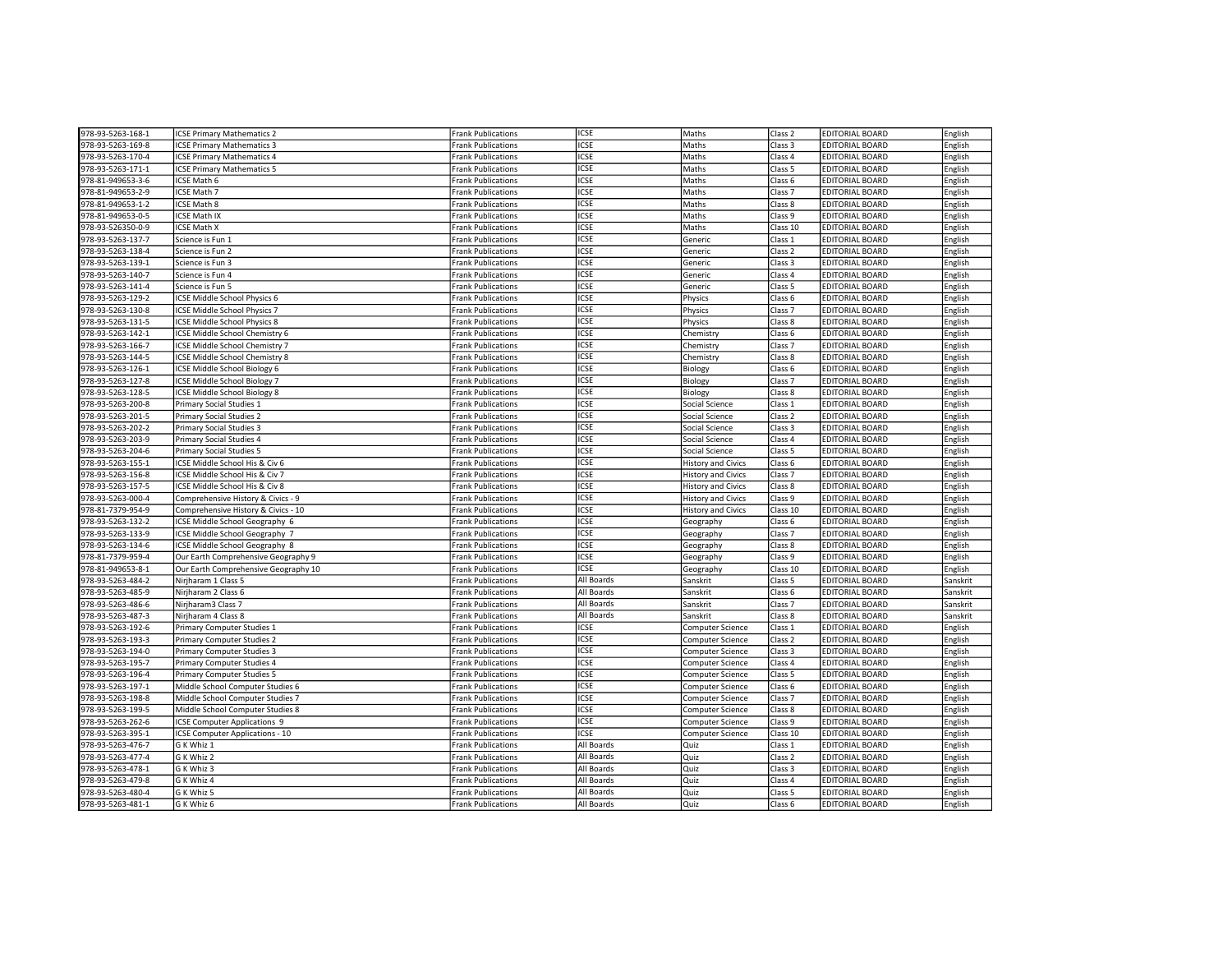| 978-93-5263-482-8                      | G K Whiz 7                                                 | <b>Frank Publications</b>                              | All Boards           | Quiz                                                 | Class <sub>7</sub> | <b>EDITORIAL BOARD</b>                           | English            |
|----------------------------------------|------------------------------------------------------------|--------------------------------------------------------|----------------------|------------------------------------------------------|--------------------|--------------------------------------------------|--------------------|
| 978-93-5263-483-5                      | G K Whiz 8                                                 | <b>Frank Publications</b>                              | All Boards           | Quiz                                                 | Class 8            | <b>EDITORIAL BOARD</b>                           | English            |
| 978-93-5263-468-2                      | Positive Vibes - 1 Revised                                 | <b>Frank Publications</b>                              | All Boards           | <b>Study Notes</b>                                   | Class 1            | <b>EDITORIAL BOARD</b>                           | English            |
| 978-93-5263-469-9                      | Positive Vibes - 2 Revised                                 | <b>Frank Publications</b>                              | All Boards           | <b>Study Notes</b>                                   | Class <sub>2</sub> | <b>EDITORIAL BOARD</b>                           | English            |
| 978-93-5263-470-5                      | Positive Vibes - 3 Revised                                 | <b>Frank Publications</b>                              | All Boards           | <b>Study Notes</b>                                   | Class 3            | <b>EDITORIAL BOARD</b>                           | English            |
| 978-93-5263-471-2                      | Positive Vibes - 4 Revised                                 | <b>Frank Publications</b>                              | All Boards           | <b>Study Notes</b>                                   | Class 4            | <b>EDITORIAL BOARD</b>                           | English            |
| 978-93-5263-472-9                      | Positive Vibes - 5 Revised                                 | Frank Publications                                     | All Boards           | <b>Study Notes</b>                                   | Class 5            | EDITORIAL BOARD                                  | English            |
| 978-93-5263-473-6                      | Positive Vibes - 6 Revised                                 | <b>Frank Publications</b>                              | All Boards           | <b>Study Notes</b>                                   | Class <sub>6</sub> | <b>EDITORIAL BOARD</b>                           | English            |
| 978-93-5263-474-3                      | Positive Vibes - 7 Revised                                 | <b>Frank Publications</b>                              | All Boards           | <b>Study Notes</b>                                   | Class <sub>7</sub> | <b>EDITORIAL BOARD</b>                           | English            |
| 978-93-5263-475-0                      | Positive Vibes - 8 Revised                                 | <b>Frank Publications</b>                              | All Boards           | <b>Study Notes</b>                                   | Class 8            | EDITORIAL BOARD                                  | English            |
| 978-81-7379-805-4                      | Positive Vibes - 9                                         | <b>Frank Publications</b>                              | All Boards           | <b>Study Notes</b>                                   | Class 9            | <b>EDITORIAL BOARD</b>                           | English            |
| 978-81-7379-806-1                      | Positive Vibes - 10                                        | <b>Frank Publications</b>                              | All Boards           | <b>Study Notes</b>                                   | Class 10           | <b>EDITORIAL BOARD</b>                           | English            |
| 978-81-7379-744-6                      | Pinocchio                                                  | <b>Frank Publications</b>                              | All Boards           | Classics                                             | Class 1            | <b>EDITORIAL BOARD</b>                           | English            |
| 978-81-7379-746-0                      | David Copperfield                                          | Frank Publications                                     | All Boards           | Classics                                             | Class 1            | <b>EDITORIAL BOARD</b>                           | English            |
| 978-81-7379-887-0                      | Heidi                                                      | <b>Frank Publications</b>                              | All Boards           | Classics                                             | Class 1            | <b>EDITORIAL BOARD</b>                           | English            |
| 978-81-7379-888-7                      | The Railway Children                                       | <b>Frank Publications</b>                              | All Boards           | Classics                                             | Class 1            | <b>EDITORIAL BOARD</b>                           | English            |
| 978-81-7379-750-7                      | The Adventures of Huckleberry Finn                         | <b>Frank Publications</b>                              | All Boards           | Classics                                             | Class 2            | <b>EDITORIAL BOARD</b>                           | English            |
| 978-81-7379-751-4                      | <b>Gulliver's Travels</b>                                  | <b>Frank Publications</b>                              | All Boards           | Classics                                             | Class <sub>2</sub> | <b>EDITORIAL BOARD</b>                           | English            |
| 978-81-7379-889-4                      | Alice in Wonderland                                        | <b>Frank Publications</b>                              | All Boards           | Classics                                             | Class 2            | <b>EDITORIAL BOARD</b>                           | English            |
| 978-81-7379-890-0                      | The Jungle Books                                           | <b>Frank Publications</b>                              | All Boards           | Classics                                             | Class <sub>2</sub> | <b>EDITORIAL BOARD</b>                           | English            |
| 978-81-7379-748-4                      | Treasure Island                                            | Frank Publications                                     | All Boards           | Classics                                             | Class 3            | <b>EDITORIAL BOARD</b>                           | English            |
| 978-81-7379-749-1                      | The Adventures of Tom Sawyer                               | <b>Frank Publications</b>                              | All Boards           | Classics                                             | Class <sub>3</sub> | <b>EDITORIAL BOARD</b>                           | English            |
| 978-81-7379-891-7                      | <b>Black Beauty</b>                                        | <b>Frank Publications</b>                              | All Boards           | Classics                                             | Class 3            | <b>EDITORIAL BOARD</b>                           | English            |
| 978-81-7379-892-4                      | Three Men in a Boat                                        | <b>Frank Publications</b>                              | All Boards           | Classics                                             | Class 3            | <b>EDITORIAL BOARD</b>                           |                    |
| 978-81-7379-745-3                      | Around the World in Eighty Days                            | <b>Frank Publications</b>                              | All Boards           | Classics                                             | Class 4            | <b>EDITORIAL BOARD</b>                           | English<br>English |
| 978-81-7379-747-7                      | The Adventures of Sherlock Holmes                          |                                                        | All Boards           | Classics                                             | Class 4            | <b>EDITORIAL BOARD</b>                           |                    |
| 978-81-7379-893-1                      | Little Women                                               | <b>Frank Publications</b><br><b>Frank Publications</b> | All Boards           | Classics                                             | Class 4            | <b>EDITORIAL BOARD</b>                           | English<br>English |
|                                        |                                                            |                                                        | All Boards           |                                                      | Class 4            | <b>EDITORIAL BOARD</b>                           |                    |
| 978-81-7379-894-8                      | The War of the Worlds                                      | <b>Frank Publications</b>                              | <b>NCERT</b>         | Classics                                             |                    | <b>EDITORIAL BOARD</b>                           | English            |
| 978-93-5263-458-3<br>978-93-5263-459-0 | Blossoms Class 1 Semester 1<br>Blossoms Class 1 Semester 2 | <b>Frank Publications</b>                              | <b>NCERT</b>         | <b>TextBook</b><br><b>TextBook</b>                   | Class 1<br>Class 1 | <b>EDITORIAL BOARD</b>                           | English            |
|                                        | Blossoms Class 2 Semester 1                                | <b>Frank Publications</b>                              | NCERT                |                                                      |                    | <b>EDITORIAL BOARD</b>                           | English            |
| 978-93-5263-460-6                      |                                                            | <b>Frank Publications</b>                              | <b>NCERT</b>         | TextBook                                             | Class <sub>2</sub> |                                                  | English            |
| 978-93-5263-461-3                      | Blossoms Class 2 Semester 2<br>Blossoms Class 3 Semester 1 | <b>Frank Publications</b><br><b>Frank Publications</b> | <b>NCERT</b>         | <b>TextBook</b>                                      | Class 2            | <b>EDITORIAL BOARD</b><br><b>EDITORIAL BOARD</b> | English            |
| 978-93-5263-462-0                      |                                                            |                                                        | <b>NCERT</b>         | TextBook                                             | Class 3            |                                                  | English            |
| 978-93-5263-463-7                      | Blossoms Class 3 Semester 2                                | <b>Frank Publications</b>                              | <b>NCERT</b>         | <b>TextBook</b>                                      | Class 3            | <b>EDITORIAL BOARD</b>                           | English            |
| 978-93-5263-464-4                      | Blossoms Class 4 Semester 1                                | <b>Frank Publications</b>                              | <b>NCERT</b>         | <b>TextBook</b>                                      | Class 4            | <b>EDITORIAL BOARD</b>                           | English            |
| 978-93-5263-465-1                      | Blossoms Class 4 Semester 2                                | <b>Frank Publications</b>                              | <b>NCERT</b>         | <b>TextBook</b>                                      | Class 4            | <b>EDITORIAL BOARD</b>                           | English            |
| 978-93-5263-466-8                      | Blossoms Class 5 Semester 1                                | <b>Frank Publications</b>                              |                      | <b>TextBook</b>                                      | Class 5            | <b>EDITORIAL BOARD</b>                           | English            |
| 978-93-5263-467-5<br>978-93-5263-316-6 | Blossoms Class 5 Semester 2<br>Madhurima - 1               | <b>Frank Publications</b>                              | <b>NCERT</b><br>CBSE | <b>TextBook</b>                                      | Class 5            | <b>EDITORIAL BOARD</b><br><b>EDITORIAL BOARD</b> | English<br>Hindi   |
| 978-93-5263-317-3                      | Madhurima - 2                                              | <b>Frank Publications</b>                              | CBSE                 | TextBook cum Workbod Class 1<br>TextBook cum Workboo |                    | <b>EDITORIAL BOARD</b>                           | Hindi              |
|                                        |                                                            | Frank Publications                                     |                      |                                                      | Class <sub>2</sub> |                                                  |                    |
| 978-93-5263-318-0                      | Madhurima - 3                                              | <b>Frank Publications</b>                              | CBSE<br>CBSE         | TextBook cum Workboo                                 | Class 3            | <b>EDITORIAL BOARD</b>                           | Hindi              |
| 978-93-5263-319-7                      | Madhurima - 4                                              | <b>Frank Publications</b>                              | CBSE                 | TextBook cum Workbod Class 4                         |                    | <b>EDITORIAL BOARD</b>                           | Hindi              |
| 978-93-5263-320-3                      | Madhurima - 5                                              | <b>Frank Publications</b>                              | CBSE                 | TextBook cum Workboo                                 | Class 5            | <b>EDITORIAL BOARD</b>                           | Hindi              |
| 978-93-5263-321-0                      | Madhurima - 6                                              | <b>Frank Publications</b>                              |                      | TextBook cum Workboo                                 | Class 6            | <b>EDITORIAL BOARD</b>                           | Hindi              |
| 978-93-5263-322-7                      | Madhurima - 7                                              | <b>Frank Publications</b>                              | CBSE                 | TextBook cum Workbod Class 7                         |                    | <b>EDITORIAL BOARD</b>                           | Hindi              |
| 978-93-5263-323-4                      | Madhurima - 8                                              | <b>Frank Publications</b>                              | CBSE                 | TextBook cum Workbod Class 8                         |                    | <b>EDITORIAL BOARD</b>                           | Hindi              |
| 978-93-5263-333-3                      | Anupam Hindi - 1                                           | <b>Frank Publications</b>                              | CBSE                 | TextBook cum Workbod Class 1                         |                    | <b>EDITORIAL BOARD</b>                           | Hindi              |
| 978-93-5263-334-0                      | Anupam Hindi - 2                                           | <b>Frank Publications</b>                              | CBSE                 | TextBook cum Workbod Class 2                         |                    | EDITORIAL BOARD                                  | Hindi              |
| 978-93-5263-335-7                      | Anupam Hindi - 3                                           | <b>Frank Publications</b>                              | CBSE                 | TextBook cum Workbod Class 3                         |                    | <b>EDITORIAL BOARD</b>                           | Hindi              |
| 978-93-5263-336-4                      | Anupam Hindi - 4                                           | Frank Publications                                     | CBSE                 | TextBook cum Workboo                                 | Class 4            | <b>EDITORIAL BOARD</b>                           | Hindi              |
| 978-93-5263-337-1                      | Anupam Hindi - 5                                           | <b>Frank Publications</b>                              | CBSE                 | TextBook cum Workboo                                 | Class 5            | <b>EDITORIAL BOARD</b>                           | Hindi              |
| 978-93-5263-338-8                      | Anupam Hindi - 6                                           | <b>Frank Publications</b>                              | CBSE                 | TextBook cum Workbod Class 6                         |                    | <b>EDITORIAL BOARD</b>                           | Hindi              |
| 978-93-5263-339-5                      | Anupam Hindi - 7                                           | <b>Frank Publications</b>                              | <b>CBSE</b>          | TextBook cum Workboo                                 | Class 7            | <b>EDITORIAL BOARD</b>                           | Hindi              |
| 978-93-5263-340-1                      | Anupam Hindi - 8                                           | <b>Frank Publications</b>                              | CBSE                 | TextBook cum Workbod Class 8                         |                    | <b>EDITORIAL BOARD</b>                           | Hindi              |
| 978-81-7379-973-0                      | Hindi Vyakaran Avam rachna 1                               | <b>Frank Publications</b>                              | CBSE                 | Hindi Grammar                                        | Class 1            | <b>EDITORIAL BOARD</b>                           | Hindi              |
| 978-81-7379-974-7                      | Hindi Vyakaran Avam rachna 2                               | <b>Frank Publications</b>                              | CBSE                 | Hindi Grammar                                        | Class 2            | <b>EDITORIAL BOARD</b>                           | Hindi              |
| 978-81-7379-975-4                      | Hindi Vyakaran Avam rachna 3                               | <b>Frank Publications</b>                              | CBSE                 | Hindi Grammar                                        | Class 3            | <b>EDITORIAL BOARD</b>                           | Hindi              |
| 978-81-7379-976-1                      | Hindi Vyakaran Avam rachna 4                               | <b>Frank Publications</b>                              | CBSE                 | Hindi Grammar                                        | Class 4            | <b>EDITORIAL BOARD</b>                           | Hindi              |